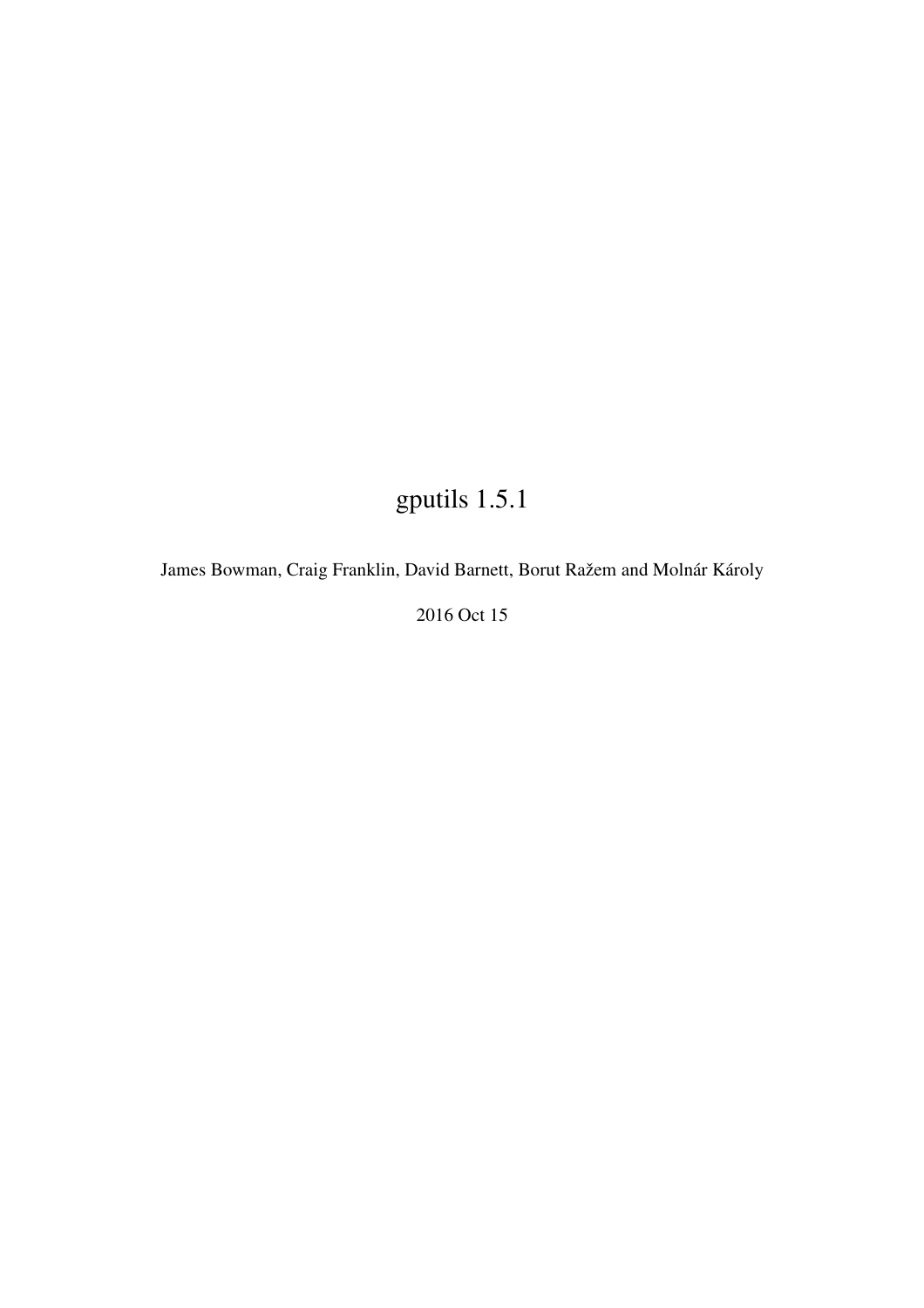# **Contents**

|   | 1.1   | 1 Introduction<br><b>Tool Flows</b><br>1.1.1 | 3<br>$\overline{3}$<br>3                                                                                                           |
|---|-------|----------------------------------------------|------------------------------------------------------------------------------------------------------------------------------------|
|   |       |                                              |                                                                                                                                    |
|   |       | 1.1.2                                        | 3                                                                                                                                  |
|   |       | 1.1.3                                        |                                                                                                                                    |
|   | 1.2   |                                              | $\overline{4}$                                                                                                                     |
| 2 | gpasm |                                              | 8                                                                                                                                  |
|   | 2.1   |                                              |                                                                                                                                    |
|   |       | 2.1.1                                        |                                                                                                                                    |
|   |       | 2.1.2                                        |                                                                                                                                    |
|   |       | 2.1.3                                        |                                                                                                                                    |
|   |       |                                              |                                                                                                                                    |
|   |       |                                              |                                                                                                                                    |
|   |       | 2.2.1                                        |                                                                                                                                    |
|   |       | 2.2.2                                        |                                                                                                                                    |
|   |       | 2.2.3                                        |                                                                                                                                    |
|   |       | 2.2.4                                        |                                                                                                                                    |
|   |       | 2.2.5                                        |                                                                                                                                    |
|   |       | 2.2.6                                        |                                                                                                                                    |
|   |       | 2.2.7                                        |                                                                                                                                    |
|   | 2.3   |                                              |                                                                                                                                    |
|   |       | 2.3.1                                        |                                                                                                                                    |
|   |       | 2.3.2                                        |                                                                                                                                    |
|   |       | 2.3.3                                        |                                                                                                                                    |
|   |       | 2.3.4                                        |                                                                                                                                    |
|   |       | 2.3.5                                        |                                                                                                                                    |
|   |       | 2.3.6                                        | Suggestions for structuring your code $\ldots \ldots \ldots \ldots \ldots \ldots \ldots \ldots \ldots \ldots \ldots \ldots \ldots$ |
|   |       | 2.3.7                                        |                                                                                                                                    |
|   |       | 2.3.8                                        |                                                                                                                                    |
|   | 2.4   |                                              |                                                                                                                                    |
|   |       | 2.4.1                                        |                                                                                                                                    |
|   | 2.5   |                                              |                                                                                                                                    |
|   |       | 2.5.1                                        |                                                                                                                                    |
|   |       | 2.5.2                                        |                                                                                                                                    |
|   |       | 2.5.3                                        |                                                                                                                                    |
|   |       |                                              |                                                                                                                                    |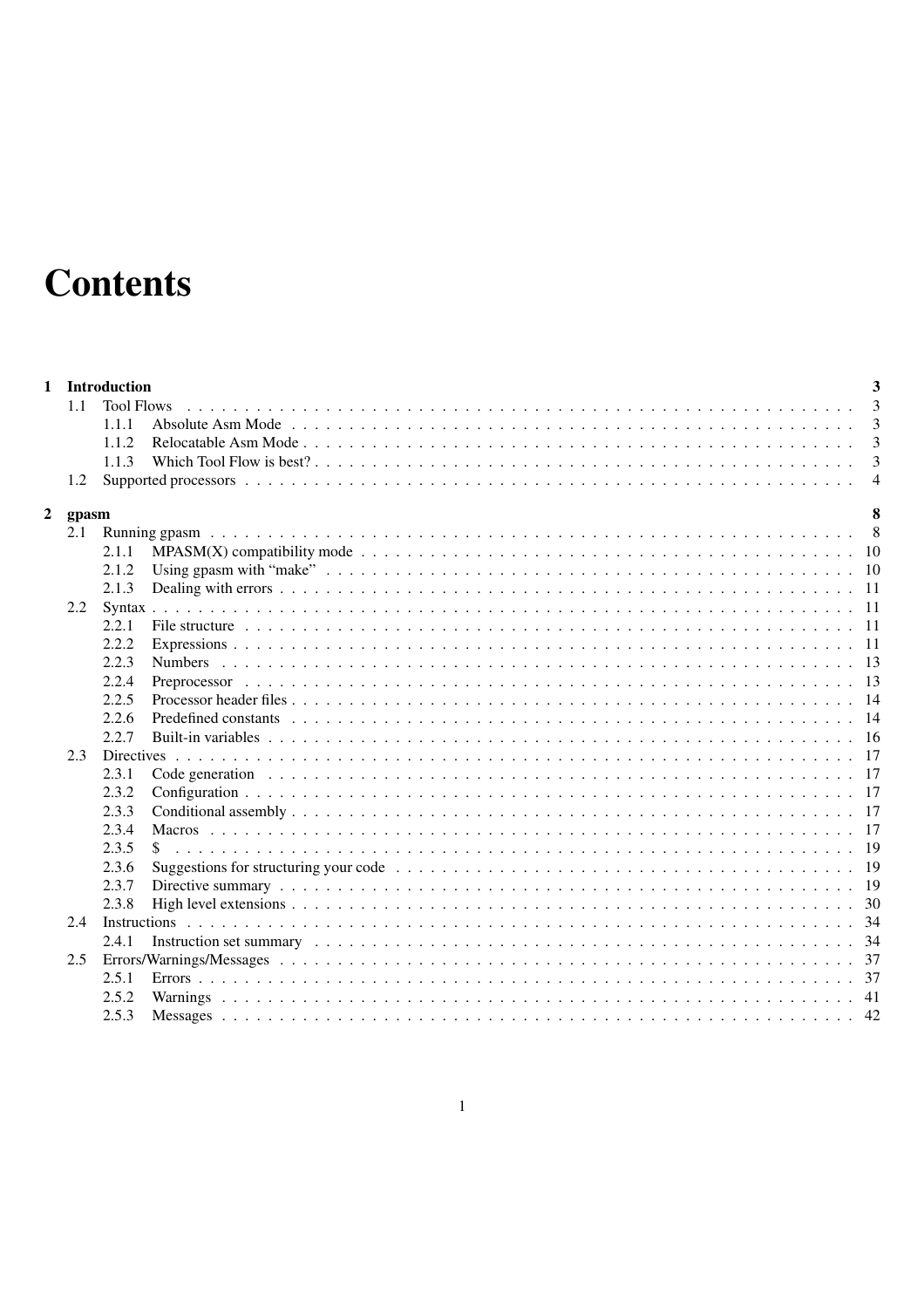### **CONTENTS**

| $\mathbf{3}$<br>4 | gplink<br>3.1<br>3.2<br>3.3<br>3.4<br>3.5<br>3.6<br>Optimization<br>3.6.1<br>Level 0<br>3.6.2<br>3.6.3<br>3.6.4<br>3.6.5<br>3.6.6<br>3.6.7<br>gplib<br>4.1<br>4.2 | 44<br>44<br>45<br>45<br>46<br>46<br>46<br>46<br>46<br>46<br>46<br>46<br>47<br>47<br>48<br>48<br>48 |
|-------------------|-------------------------------------------------------------------------------------------------------------------------------------------------------------------|----------------------------------------------------------------------------------------------------|
|                   | 4.3<br>4.4                                                                                                                                                        | 49<br>49                                                                                           |
| 5                 | <b>Utilities</b><br>5.1<br>5.1.1<br>5.1.2                                                                                                                         | 50<br>50<br>50<br>51                                                                               |
|                   | 5.2<br>gpstrip<br>5.2.1<br>5.3<br>gpvc<br>5.3.1<br>5.4                                                                                                            | 51<br>51<br>52<br>52<br>52                                                                         |
|                   | 5.4.1                                                                                                                                                             | 52                                                                                                 |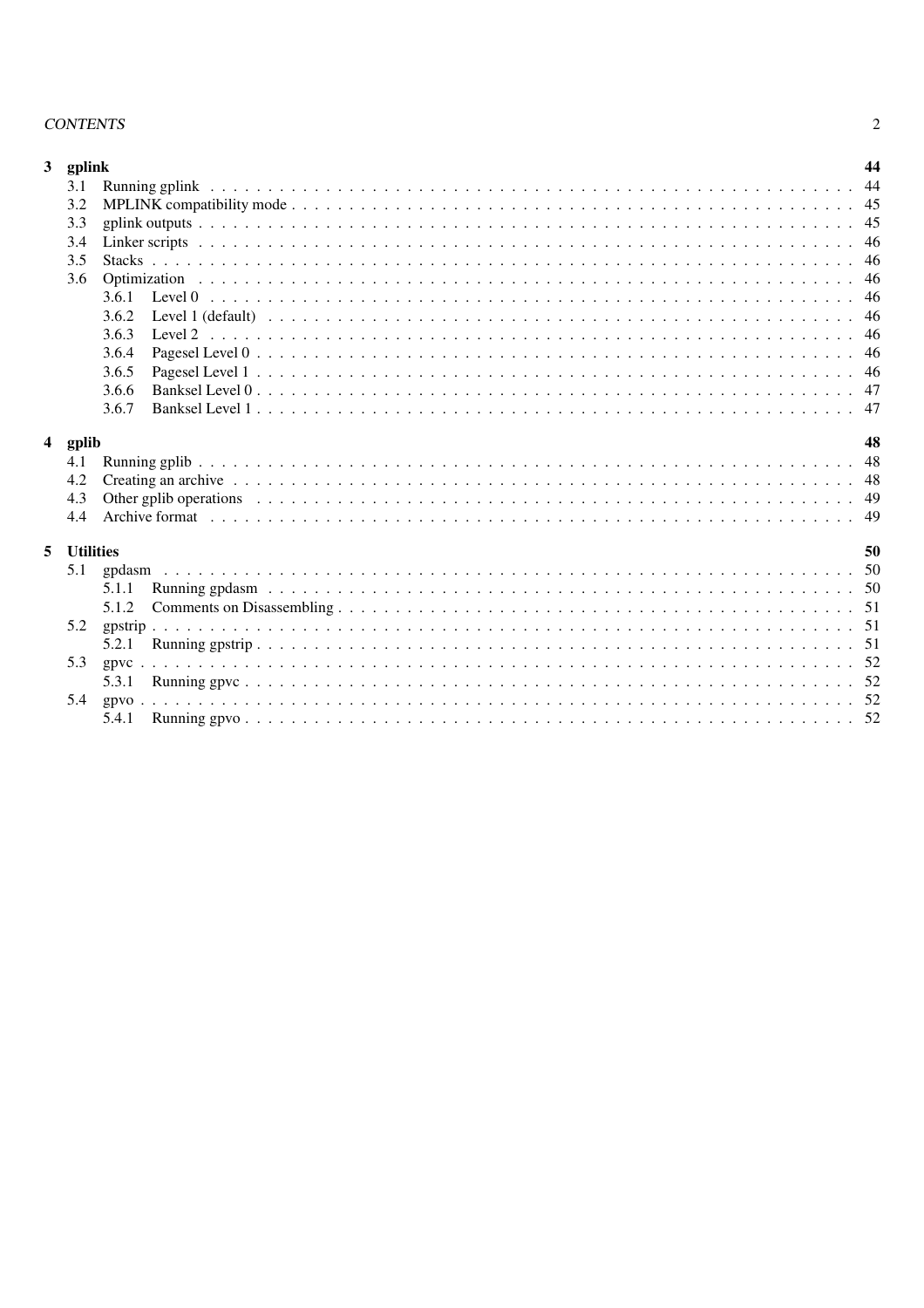# Chapter 1

# Introduction

gputils is a collection of tools for Microchip (TM) PIC microcontrollers. It includes gpasm, gplink, and gplib. Each tool is intended to be an open source replacement for a corresponding Microchip (TM) tool. This manual covers the basics of running the tools. For more details on a microcontroller, consult the manual for the specific PICmicro product that you are using.

This document is part of gputils.

gputils is free software; you can redistribute it and/or modify it under the terms of the GNU General Public License as published by the Free Software Foundation; either version 2, or (at your option) any later version.

gputils is distributed in the hope that it will be useful, but WITHOUT ANY WARRANTY; without even the implied warranty of MERCHANTABILITY or FITNESS FOR A PARTICULAR PURPOSE.

See the GNU General Public License for more details. You should have received a copy of the GNU General Public License along with gputils; see the file COPYING. If not, write to the Free Software Foundation,

59 Temple Place - Suite 330, Boston, MA 02111-1307, USA.

# 1.1 Tool Flows

gputils can be used in two different ways: absolute asm mode and relocatable asm mode.

#### 1.1.1 Absolute Asm Mode

In absolute asm mode, an assembly language source file is directly converted into a hex file by gpasm. This method is absolute because the final addresses are hard coded into the source file.

### 1.1.2 Relocatable Asm Mode

In relocatable asm mode, the microcontroller assembly source code is divided into separate modules. Each module is assembled into an object using gpasm. That object can be placed "anywhere" in microcontroller's memory. Then gplink is used to resolve symbols references, assign final address, and to patch the machine code with the final addresses. The output from gplink is an absolute executable object.

# 1.1.3 Which Tool Flow is best?

Absolute mode is simple to understand and to use. It only requires one tool, gpasm. Most of the examples on Microchip's website use absolute mode. So why use relocatable mode?

• Code can be written without regard to addresses. This makes it easier to write and reuse.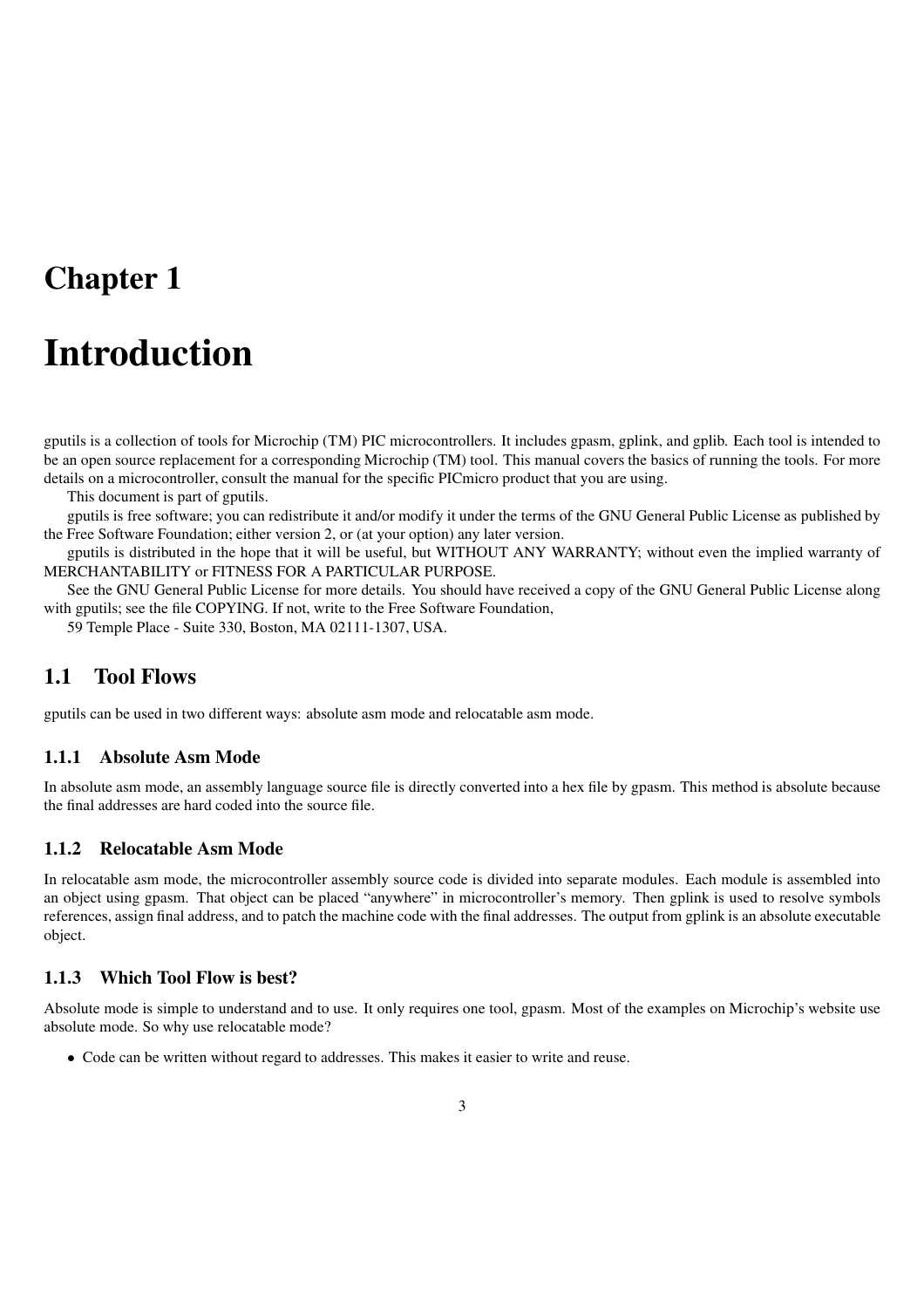- The objects can be archived to create a library, which also simplifies reuse.
- Recompiling a project can be faster, because you only compile the portions that have changed.
- Files can have local name spaces. The user chooses what symbols are global.

Most develpment tools use relocatable objects for these reasons. The few that don't are generally microcontroller tools. Their applications are so small that absolute mode isn't impractical. For PICs, relocatable mode has one big disadvantage. The bank and page control is a challenge.

# 1.2 Supported processors

The gputils currently supports most processors supported by MPLABX v3.35. This includes the following processors:

| p10f200     | p10f202     | p10f204   | p10f206   | p10f220       | p10f222       |
|-------------|-------------|-----------|-----------|---------------|---------------|
| p12c508     | p12c508a    | p12c509   | p12c509a  | p12ce518      | p12ce519      |
| p12cr509a   | p12f508     | p12f509   | p12f510   | p12f519       | p12f520       |
| p12f529t39a | p12f529t48a | p16c5x    | p16c52    | p16c54        | p16c54a       |
| p16c54b     | p16c54c     | p16c55    | p16c55a   | p16c56        | p16c56a       |
| p16c57      | p16c57c     | p16c58a   | p16c58b   | p16c505       | p16cr54       |
| p16cr54a    | p16cr54b    | p16cr54c  | p16cr56a  | p16cr57a      | p16cr57b      |
| p16cr57c    | p16cr58a    | p16cr58b  | p16f54    | p16f57        | p16f59        |
| p16f505     | p16f506     | p16f526   | p16f527   | p16f570       | p16hv540      |
| p12c671     | p12c672     | p12ce673  | p12ce674  | p16c61        | p16c62        |
| p16c62a     | p16c62b     | p16c63    | p16c63a   | p16c64        | p16c64a       |
| p16c65      | p16c65a     | p16c65b   | p16c66    | p16c67        | p16c71        |
| p16c72      | p16c72a     | p16c73    | p16c73a   | p16c73b       | p16c74        |
| p16c74a     | p16c74b     | p16c76    | p16c77    | p16c84        | p16c432       |
| p16c433     | p16c554     | p16c557   | p16c558   | p16c620       | p16c620a      |
| p16c621     | p16c621a    | p16c622   | p16c622a  | p16c642       | p16c662       |
| p16c710     | p16c711     | p16c712   | p16c715   | p16c716       | p16c717       |
| p16c745     | p16c765     | p16c770   | p16c771   | p16c773       | p16c774       |
| p16c781     | p16c782     | p16c923   | p16c924   | p16c925       | p16c926       |
| p16ce623    | p16ce624    | p16ce625  | p16cr62   | p16cr63       | p16cr64       |
| p16cr65     | p16cr72     | p16cr83   | p16cr84   | p16cr620a     | p16cxx        |
|             |             |           |           |               |               |
| p10f320     | p10f322     | p101f320  | p101f322  | p12f609       | p12f615       |
| p12f617     | p12f629     | p12f635   | p12f675   | p12f683       | p12f752       |
| p12f1501    | p12f1571    | p12f1572  | p12f1612  | p12f1822      | p12f1840      |
| p12hv609    | p12hv615    | p12hv752  | p121f1501 | p121f1552     | p121f1571     |
| p121f1572   | p121f1612   | p121f1822 | p121f1840 | p121f1840t39a | p121f1840t48a |
| p16f72      | p16f73      | p16f74    | p16f76    | p16f77        | p16f83        |
| p16f84      | p16f84a     | p16f87    | p16f88    | p16f610       | p16f616       |
| p16f627     | p16f627a    | p16f628   | p16f628a  | p16f630       | p16f631       |
| p16f636     | p16f639     | p16f648a  | p16f676   | p16f677       | p16f684       |
| p16f685     | p16f687     | p16f688   | p16f689   | p16f690       | p16f707       |
| p16f716     | p16f720     | p16f721   | p16f722   | p16f722a      | p16f723       |
| p16f723a    | p16f724     | p16f726   | p16f727   | p16f737       | p16f747       |
| p16f753     | p16f767     | p16f777   | p16f785   | p16f818       | p16f819       |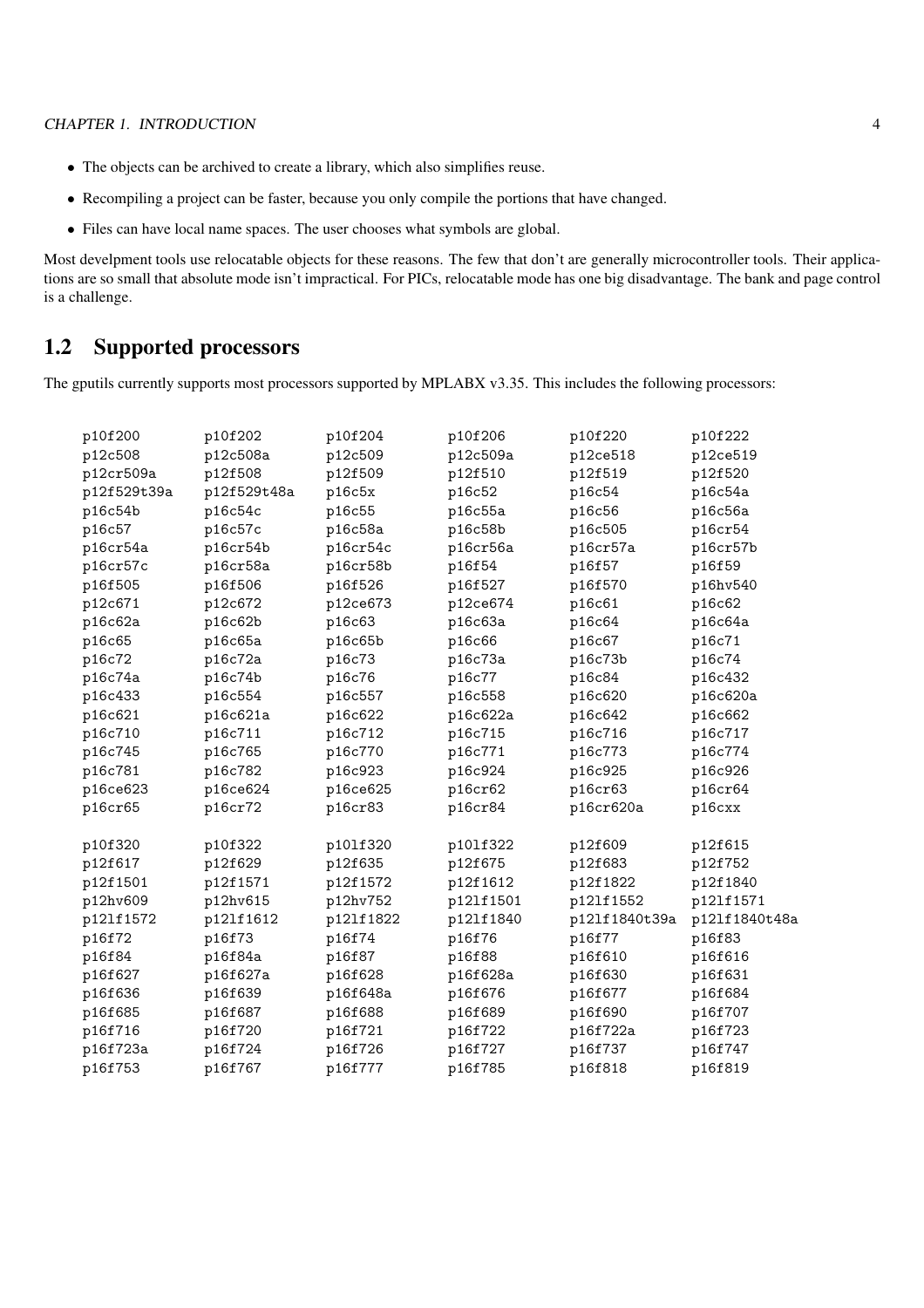# CHAPTER 1. INTRODUCTION 5

| p16f870            | p16f871            | p16f872           | p16f873    | p16f873a   | p16f874       |
|--------------------|--------------------|-------------------|------------|------------|---------------|
| p16f874a           | p16f876            | p16f876a          | p16f877    | p16f877a   | p16f882       |
| p16f883            | p16f884            | p16f886           | p16f887    | p16f913    | p16f914       |
| p16f916            | p16f917            | p16f946           | p16f1454   | p16f1455   | p16f1458      |
| p16f1459           | p16f1503           | p16f1507          | p16f1508   | p16f1509   | p16f1512      |
| p16f1513           | p16f1516           | p16f1517          | p16f1518   | p16f1519   | p16f1526      |
| p16f1527           | p16f1574           | p16f1575          | p16f1578   | p16f1579   | p16f1613      |
| p16f1614           | p16f1615           | p16f1618          | p16f1619   | p16f1703   | p16f1704      |
| p16f1705           | p16f1707           | p16f1708          | p16f1709   | p16f1713   | p16f1716      |
| p16f1717           | p16f1718           | p16f1719          | p16f1764   | p16f1765   | p16f1768      |
| p16f1769           | p16f1773           | p16f1776          | p16f1777   | p16f1778   | p16f1779      |
| p16f1782           | p16f1783           | p16f1784          | p16f1786   | p16f1787   | p16f1788      |
| p16f1789           | p16f1823           | p16f1824          | p16f1825   | p16f1826   | p16f1827      |
| p16f1828           | p16f1829           | p16f1829lin       | p16f1847   | p16f1933   | p16f1934      |
| p16f1936           | p16f1937           | p16f1938          | p16f1939   | p16f1946   | p16f1947      |
| p16f15354          | p16f15355          | p16f18313         | p16f18323  | p16f18324  | p16f18325     |
| p16f18326          | p16f18344          | p16f18345         | p16f18346  | p16f18854  | p16f18855     |
| p16f18856          | p16f18857          | p16f18875         | p16f18876  | p16f18877  | p16f19197     |
| p16hv610           | p16hv616           | p16hv753          | p16hv785   | p161f74    | p161f76       |
| p161f77            | p161f83            | p161f84           | p161f84a   | p161f87    | p161f88       |
| p161f627           | p161f627a          | p161f628          | p161f628a  | p161f648a  | p161f707      |
| p161f720           | p161f721           | p161f722          | p161f722a  | p161f723   | p161f723a     |
| p161f724           | p161f726           | p161f727          | p161f747   | p161f767   | p161f777      |
| p161f818           | p161f819           | p161f870          | p161f871   | p161f872   | p161f873      |
| p161f873a          | p161f874           | p161f874a         | p161f876   | p161f876a  | p161f877      |
| p161f877a          | p161f1454          | p161f1455         | p161f1458  | p161f1459  | p161f1503     |
| p161f1507          | p161f1508          | p161f1509         | p161f1512  | p161f1513  | p161f1516     |
| p161f1517          | p161f1518          | p161f1519         | p161f1526  | p161f1527  | p161f1554     |
| p161f1559          | p161f1566          | p161f1567         | p161f1574  | p161f1575  | p161f1578     |
| p161f1579          | p161f1613          | p161f1614         | p161f1615  | p161f1618  | p161f1619     |
| p161f1703          | p161f1704          | p161f1705         | p161f1707  | p161f1708  | p161f1709     |
| p161f1713          | p161f1716          | p161f1717         | p161f1718  | p161f1719  | p161f1764     |
| p161f1765          | p161f1768          | p161f1769         | p161f1773  | p161f1776  | p161f1777     |
| p161f1778          | p161f1779          | p161f1782         | p161f1783  | p161f1784  | p161f1786     |
| p161f1787          | p161f1788          | p161f1789         | p161f1823  | p161f1824  | p161f1824t39a |
| p161f1825          | p161f1826          | p161f1827         | p161f1828  | p161f1829  | p161f1847     |
| p161f1902          | p161f1903          | p161f1904         | p161f1906  | p161f1907  | p161f1933     |
| p161f1934          | p161f1936          | p161f1937         | p161f1938  | p161f1939  | p161f1946     |
| p161f1947          | p161f15354         | p161f15355        | p161f18313 | p161f18323 | p161f18324    |
| p161f18325         | p161f18326         | p161f18344        | p161f18345 | p161f18346 | p161f18854    |
| p161f18855         | p161f18856         | p161f18857        | p161f18875 | p161f18876 | p161f18877    |
| p16f1xxx           |                    |                   |            |            |               |
| p17c42             | p17c42a            | p17c43            | p17c44     | p17c752    | p17c756       |
| p17c756a           | p17c762            | p17c766           | p17cr42    | p17cr43    | p17cxx        |
| p18c242<br>p18c801 | p18c252<br>p18c858 | p18c442<br>p18cxx | p18c452    | p18c601    | p18c658       |
|                    |                    |                   |            |            |               |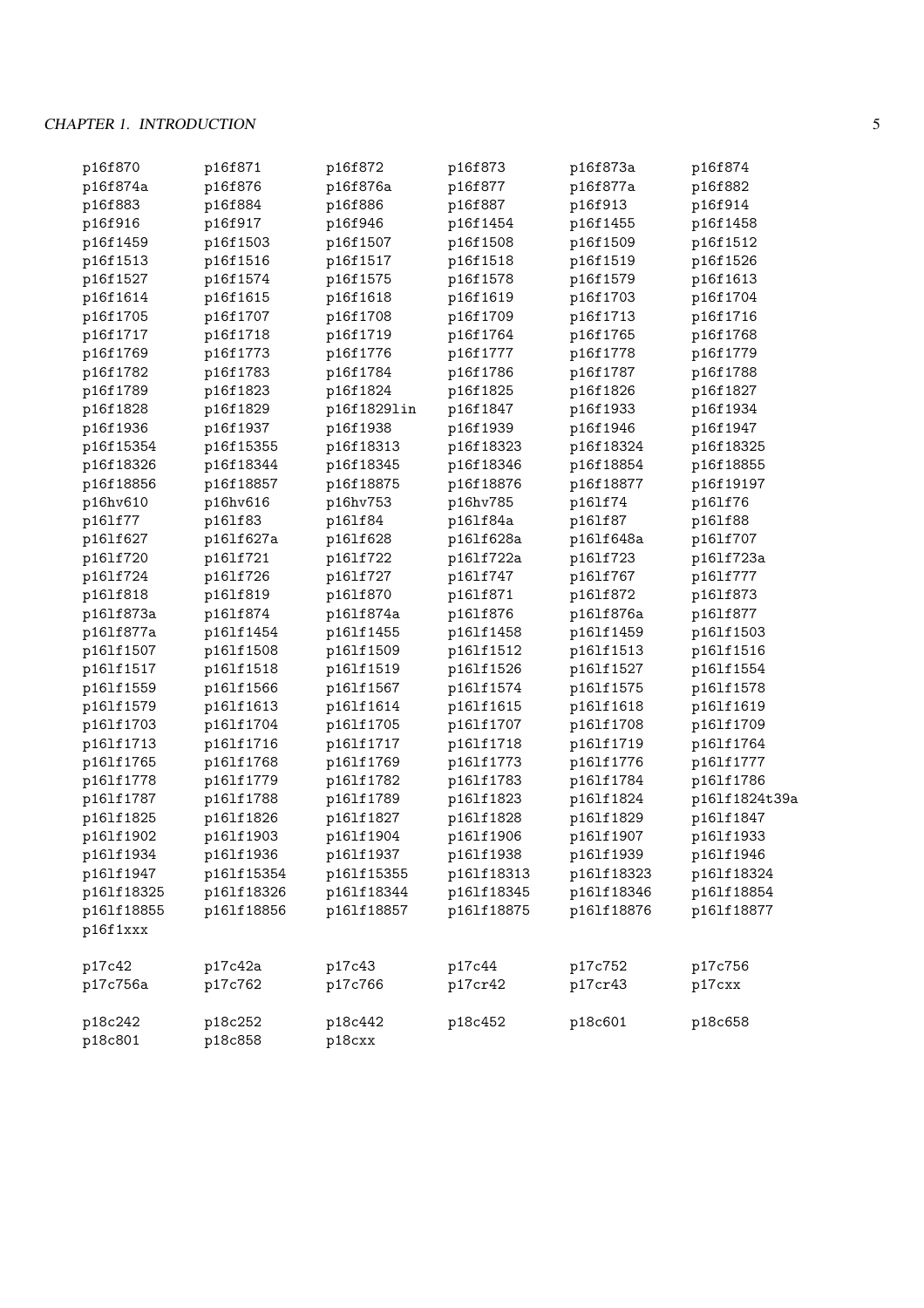# CHAPTER 1. INTRODUCTION 6

| p18f13k22  | p18f13k50  | p18f14k22  | p18f14k22lin | p18f14k50  | p18f23k20  |
|------------|------------|------------|--------------|------------|------------|
| p18f23k22  | p18f24j10  | p18f24j11  | p18f24j50    | p18f24k20  | p18f24k22  |
| p18f24k40  | p18f24k50  | p18f25j10  | p18f25j11    | p18f25j50  | p18f25k20  |
| p18f25k22  | p18f25k40  | p18f25k50  | p18f25k80    | p18f26j11  | p18f26j13  |
| p18f26j50  | p18f26j53  | p18f26k20  | p18f26k22    | p18f26k40  | p18f26k80  |
| p18f27j13  | p18f27j53  | p18f27k40  | p18f43k20    | p18f43k22  | p18f44j10  |
| p18f44j11  | p18f44j50  | p18f44k20  | p18f44k22    | p18f45j10  | p18f45j11  |
| p18f45j50  | p18f45k20  | p18f45k22  | p18f45k40    | p18f45k50  | p18f45k80  |
| p18f46j11  | p18f46j13  | p18f46j50  | p18f46j53    | p18f46k20  | p18f46k22  |
| p18f46k40  | p18f46k80  | p18f47j13  | p18f47j53    | p18f47k40  | p18f63j11  |
| p18f63j90  | p18f64j11  | p18f64j15  | p18f64j90    | p18f65j10  | p18f65j11  |
| p18f65j15  | p18f65j50  | p18f65j90  | p18f65j94    | p18f65k22  | p18f65k40  |
| p18f65k80  | p18f65k90  | p18f66j10  | p18f66j11    | p18f66j15  | p18f66j16  |
| p18f66j50  | p18f66j55  | p18f66j60  | p18f66j65    | p18f66j90  | p18f66j93  |
| p18f66j94  | p18f66j99  | p18f66k22  | p18f66k40    | p18f66k80  | p18f66k90  |
| p18f67j10  | p18f67j11  | p18f67j50  | p18f67j60    | p18f67j90  | p18f67j93  |
| p18f67j94  | p18f67k22  | p18f67k40  | p18f67k90    | p18f83j11  | p18f83j90  |
| p18f84j11  | p18f84j15  | p18f84j90  | p18f85j10    | p18f85j11  | p18f85j15  |
| p18f85j50  | p18f85j90  | p18f85j94  | p18f85k22    | p18f85k90  | p18f86j10  |
| p18f86j11  | p18f86j15  | p18f86j16  | p18f86j50    | p18f86j55  | p18f86j60  |
| p18f86j65  | p18f86j72  | p18f86j90  | p18f86j93    | p18f86j94  | p18f86j99  |
| p18f86k22  | p18f86k90  | p18f87j10  | p18f87j11    | p18f87j50  | p18f87j60  |
| p18f87j72  | p18f87j90  | p18f87j93  | p18f87j94    | p18f87k22  | p18f87k90  |
| p18f95j94  | p18f96j60  | p18f96j65  | p18f96j94    | p18f96j99  | p18f97j60  |
| p18f97j94  | p18f242    | p18f248    | p18f252      | p18f258    | p18f442    |
| p18f448    | p18f452    | p18f458    | p18f1220     | p18f1230   | p18f1320   |
| p18f1330   | p18f2220   | p18f2221   | p18f2320     | p18f2321   | p18f2331   |
| p18f2410   | p18f2420   | p18f2423   | p18f2431     | p18f2439   | p18f2450   |
| p18f2455   | p18f2458   | p18f2480   | p18f2510     | p18f2515   | p18f2520   |
| p18f2523   | p18f2525   | p18f2539   | p18f2550     | p18f2553   | p18f2580   |
| p18f2585   | p18f2610   | p18f2620   | p18f2680     | p18f2681   | p18f2682   |
| p18f2685   | p18f4220   | p18f4221   | p18f4320     | p18f4321   | p18f4331   |
| p18f4410   | p18f4420   | p18f4423   | p18f4431     | p18f4439   | p18f4450   |
| p18f4455   | p18f4458   | p18f4480   | p18f4510     | p18f4515   | p18f4520   |
| p18f4523   | p18f4525   | p18f4539   | p18f4550     | p18f4553   | p18f4580   |
| p18f4585   | p18f4610   | p18f4620   | p18f4680     | p18f4681   | p18f4682   |
| p18f4685   | p18f6310   | p18f6390   | p18f6393     | p18f6410   | p18f6490   |
| p18f6493   | p18f6520   | p18f6525   | p18f6527     | p18f6585   | p18f6620   |
| p18f6621   | p18f6622   | p18f6627   | p18f6628     | p18f6680   | p18f6720   |
| p18f6722   | p18f6723   | p18f8310   | p18f8390     | p18f8393   | p18f8410   |
| p18f8490   | p18f8493   | p18f8520   | p18f8525     | p18f8527   | p18f8585   |
| p18f8620   | p18f8621   | p18f8622   | p18f8627     | p18f8628   | p18f8680   |
| p18f8720   | p18f8722   | p18f8723   | p181f13k22   | p181f13k50 | p181f14k22 |
| p181f14k50 | p181f23k22 | p181f24j10 | p181f24j11   | p181f24j50 | p181f24k22 |
| p181f24k40 | p181f24k50 | p181f25j10 | p181f25j11   | p181f25j50 | p181f25k22 |
| p181f25k40 | p181f25k50 | p181f25k80 | p181f26j11   | p181f26j13 | p181f26j50 |
| p181f26j53 | p181f26k22 | p181f26k40 | p181f26k80   | p181f27j13 | p181f27j53 |
| p181f27k40 | p181f43k22 | p181f44j10 | p181f44j11   | p181f44j50 | p181f44k22 |
| p181f45j10 | p181f45j11 | p181f45j50 | p181f45k22   | p181f45k40 | p181f45k50 |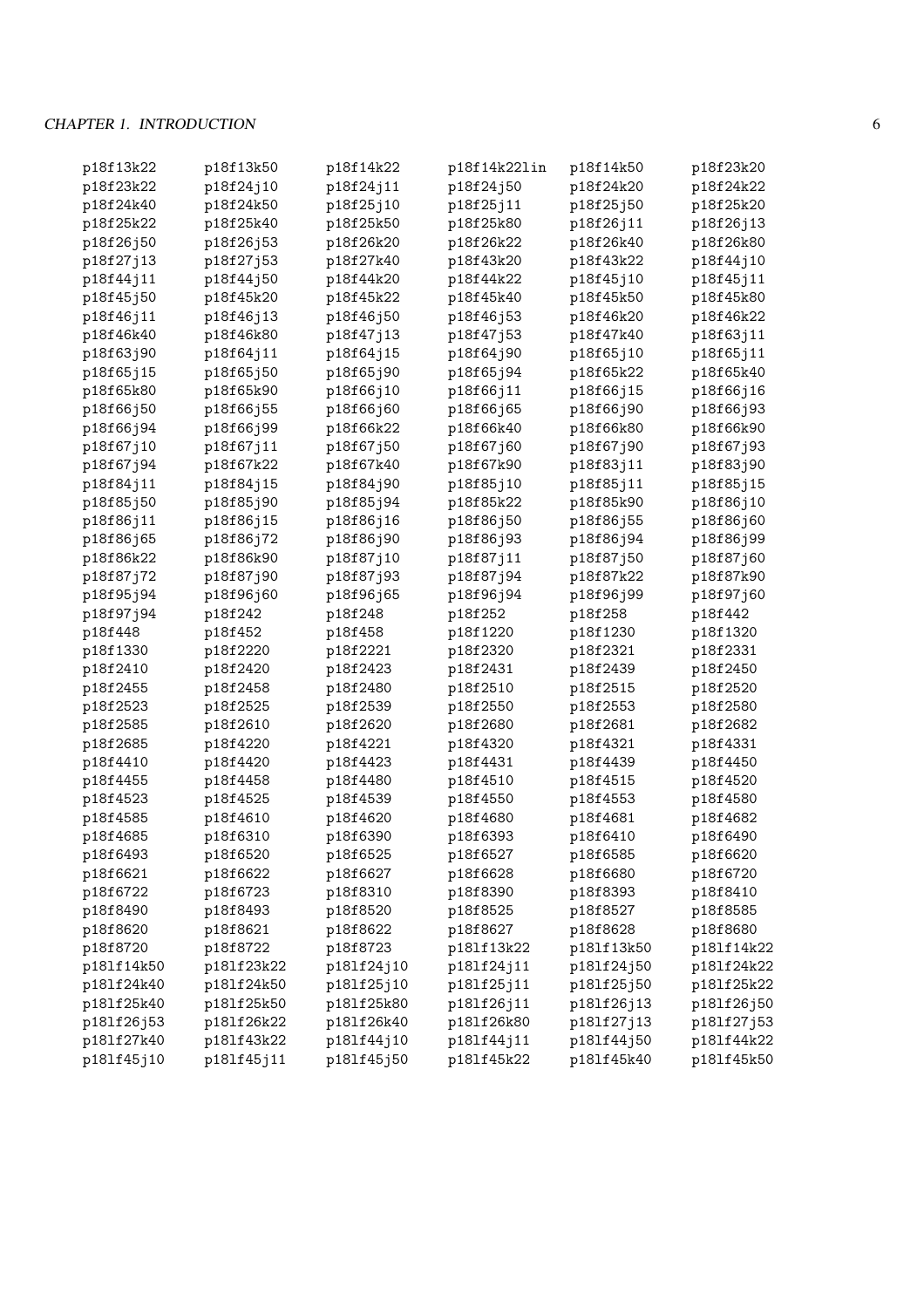# CHAPTER 1. INTRODUCTION 7

| p181f45k80 | p181f46j11 | p181f46j13 | p181f46j50 | p181f46j53 | p181f46k22 |
|------------|------------|------------|------------|------------|------------|
| p181f46k40 | p181f46k80 | p181f47j13 | p181f47j53 | p181f47k40 | p181f65k40 |
| p181f65k80 | p181f66k40 | p181f66k80 | p181f67k40 | p181f242   | p181f248   |
| p181f252   | p181f258   | p181f442   | p181f448   | p181f452   | p181f458   |
| p181f1220  | p181f1230  | p181f1320  | p181f1330  | p181f2220  | p181f2221  |
| p181f2320  | p181f2321  | p181f2331  | p181f2410  | p181f2420  | p181f2423  |
| p181f2431  | p181f2439  | p181f2450  | p181f2455  | p181f2458  | p181f2480  |
| p181f2510  | p181f2515  | p181f2520  | p181f2523  | p181f2525  | p181f2539  |
| p181f2550  | p181f2553  | p181f2580  | p181f2585  | p181f2610  | p181f2620  |
| p181f2680  | p181f2682  | p181f2685  | p181f4220  | p181f4221  | p181f4320  |
| p181f4321  | p181f4331  | p181f4410  | p181f4420  | p181f4423  | p181f4431  |
| p181f4439  | p181f4450  | p181f4455  | p181f4458  | p181f4480  | p181f4510  |
| p181f4515  | p181f4520  | p181f4523  | p181f4525  | p181f4539  | p181f4550  |
| p181f4553  | p181f4580  | p181f4585  | p181f4610  | p181f4620  | p181f4680  |
| p181f4682  | p181f4685  | p181f6310  | p181f6390  | p181f6393  | p181f6410  |
| p181f6490  | p181f6493  | p181f6520  | p181f6525  | p181f6527  | p181f6585  |
| p181f6620  | p181f6621  | p181f6622  | p181f6627  | p181f6628  | p181f6680  |
| p181f6720  | p181f6722  | p181f6723  | p181f8310  | p181f8390  | p181f8393  |
| p181f8410  | p181f8490  | p181f8493  | p181f8520  | p181f8525  | p181f8527  |
| p181f8585  | p181f8620  | p181f8621  | p181f8622  | p181f8627  | p181f8628  |
| p181f8680  | p181f8720  | p181f8722  | p181f8723  |            |            |
| p14000     |            |            |            |            |            |
| eeprom8    | eeprom16   |            |            |            |            |

| gen     |         |        |        |        |
|---------|---------|--------|--------|--------|
| hcs1365 | hcs1370 |        |        |        |
| mcv08a  | mcv14a  | mcv18a | mcv28a |        |
| ps500   | ps810   |        |        |        |
| rf509af | rf509ag | rf675f | rf675h | rf675k |
| sx18    | sx20    | sx28   | sx48   | sx52   |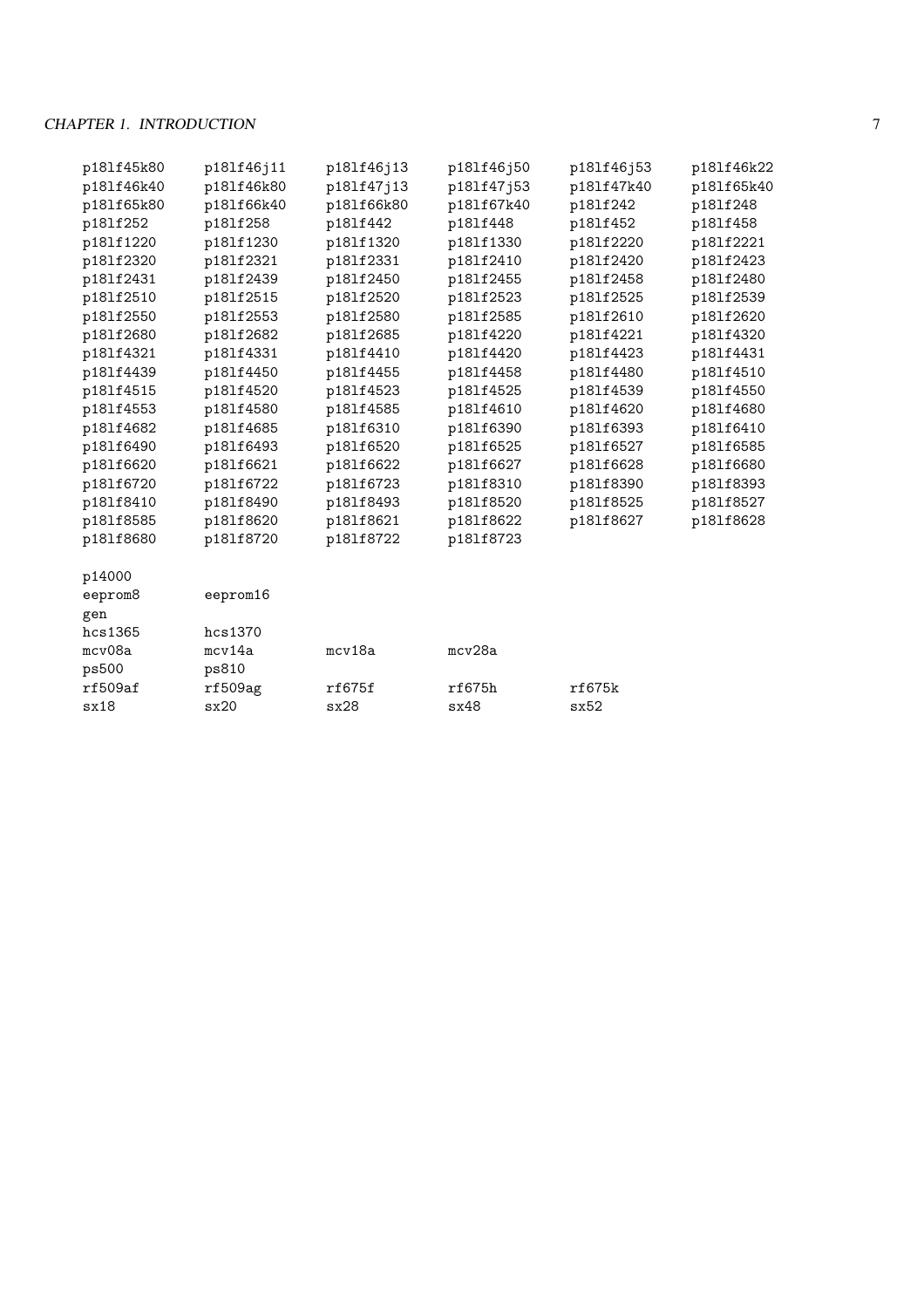# Chapter 2

# gpasm

# 2.1 Running gpasm

The general syntax for running gpasm is

gpasm [options] asm-file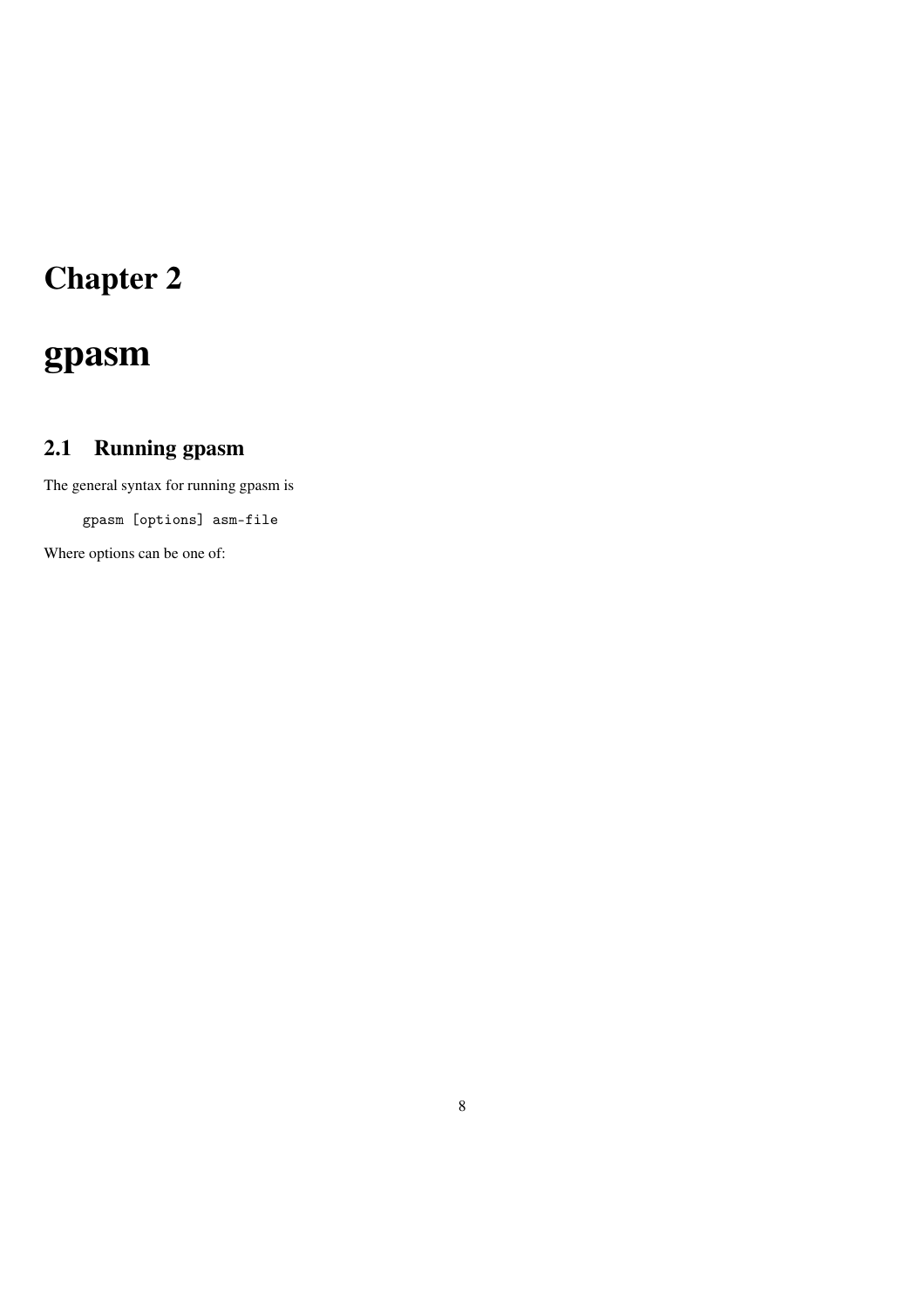| Option                      | Long option                                                 | Meaning                                                                                         |
|-----------------------------|-------------------------------------------------------------|-------------------------------------------------------------------------------------------------|
| -a <format></format>        | $-$ hex-format <format></format>                            | Produce hex file in one of four formats: inhx8m,                                                |
|                             |                                                             | inhx8s, inhx16, inhx32 (the default).                                                           |
| $-c$                        | $-object$                                                   | Output a relocatable object in the older version of                                             |
|                             |                                                             | the Microchip COFF format.                                                                      |
| $-C$                        | $-$ old-coff                                                | Output a relocatable object in the old Microchip                                                |
|                             |                                                             | COFF format.                                                                                    |
| $-d$                        | $-debug$                                                    | Output debug messages.                                                                          |
| -D symbol[=value]           | -define symbol[=value]                                      | Equivalent to "#define <symbol> <value>".</value></symbol>                                      |
| -e [ON OFF]                 | -expand [ON OFF]                                            | Expand macros in listing file.                                                                  |
| $-f$                        | -full-address                                               | Show full address in .lst file at the memory map                                                |
|                             |                                                             | region.                                                                                         |
| $-\underline{g}$            | -debug-info                                                 | Use debug directives for COFF.                                                                  |
| $-h$                        | $-help$                                                     | Display the help message.                                                                       |
| $-i$                        | -ignore-case                                                |                                                                                                 |
|                             |                                                             | Ignore case in source code. By default gpasms to                                                |
|                             |                                                             | treats "fooYa" and "FOOYA" as being different.                                                  |
| $-i$                        | -sdcc-dev16-list                                            | Help to the extension of the pic16devices.txt file in                                           |
|                             |                                                             | the sdcc project. Using by itself, displays the all                                             |
|                             |                                                             | '16e' devices. Along with the '-p' option, shows                                                |
|                             |                                                             | only the specified device.                                                                      |
| -I <directory></directory>  | -include <directory></directory>                            | Specify an include directory.                                                                   |
| $-k$                        | -error                                                      | Enables the creation of the error file.                                                         |
| $-1[12[ce] 14[cef] 16[ce]]$ | $-list-chips[=(12[ce]]14[ce][16[ce]])]$                     | List the supported processors based on various as-                                              |
|                             |                                                             | pects. ('f' mean 'x')                                                                           |
| -L                          | -force-list                                                 | Ignore nolist directives.                                                                       |
| -m                          | $-dump$                                                     | Memory dump.                                                                                    |
|                             | -mpasm-compatible                                           | $MPASM(X)$ compatibility mode.                                                                  |
| $-M$                        | $-deps$                                                     | Output a dependency file.                                                                       |
| -n                          | $-dos$                                                      | Use DOS style newlines (CRLF) in hex file. This                                                 |
|                             |                                                             | option is disabled on win32 systems.                                                            |
| $-0 <$ file>                | -output <file></file>                                       | Alternate name of output files. Option effect of:                                               |
|                             |                                                             | - If the "-c" option included in the command line:                                              |
|                             |                                                             | file.o, file.lst, file.err                                                                      |
|                             |                                                             | (The "file.o" should specified.)                                                                |
|                             |                                                             | $-$ If the "-c" option <i>not</i> included in the command                                       |
|                             |                                                             | line:                                                                                           |
|                             |                                                             | file.hex, file.cod, file.lst, file.err                                                          |
|                             |                                                             | (The "file.hex" should specified.)                                                              |
| -p <processor></processor>  | -processor <processor></processor>                          | Select target processor.                                                                        |
| $-P$ <file></file>          | -preprocess <file></file>                                   | Write preprocessed asm file to <file>.</file>                                                   |
| -q                          | -quiet                                                      | Suppress anything sent to standard output.                                                      |
| $-r <$ radix>               | -radix <radix></radix>                                      | Set the radix, i.e. the number base that gpasm uses                                             |
|                             |                                                             | when interpreting numbers. <radix>can be one of</radix>                                         |
|                             |                                                             | "oct", "dec" and "hex" for bases eight, ten, and                                                |
|                             |                                                             | sixteen respectively. Default is "hex".<br>Lists properties of the processors. Using by itself, |
| $-s[12[ce]14[cef]16[ce]]$   | -list-processor-<br>$properties[=([12[ce]]14[ce]]16[ce]])]$ | displays the all devices or group of the devices.                                               |
|                             |                                                             | Along with the '-p' option, shows only the speci-                                               |
|                             |                                                             | fied device. ('f' mean 'x')                                                                     |
| $-S$ [0112]                 | $-strict [0 1 2]$                                           | Set the strict level of the recommended                                                         |
|                             |                                                             | instruction-parameters (W or F and A or B)                                                      |
|                             |                                                             | and the "Undefined Processor" messages. The                                                     |
|                             |                                                             | "strict messages" have higher priority than the                                                 |
|                             |                                                             | warnings. (See: -w [0 1 2])                                                                     |
|                             |                                                             | 0: Is the default. No strict messages.                                                          |
|                             |                                                             | 1: Show warning messages if one of is missing.                                                  |
|                             |                                                             | 2: Show error messages if one of is missing.                                                    |
|                             |                                                             |                                                                                                 |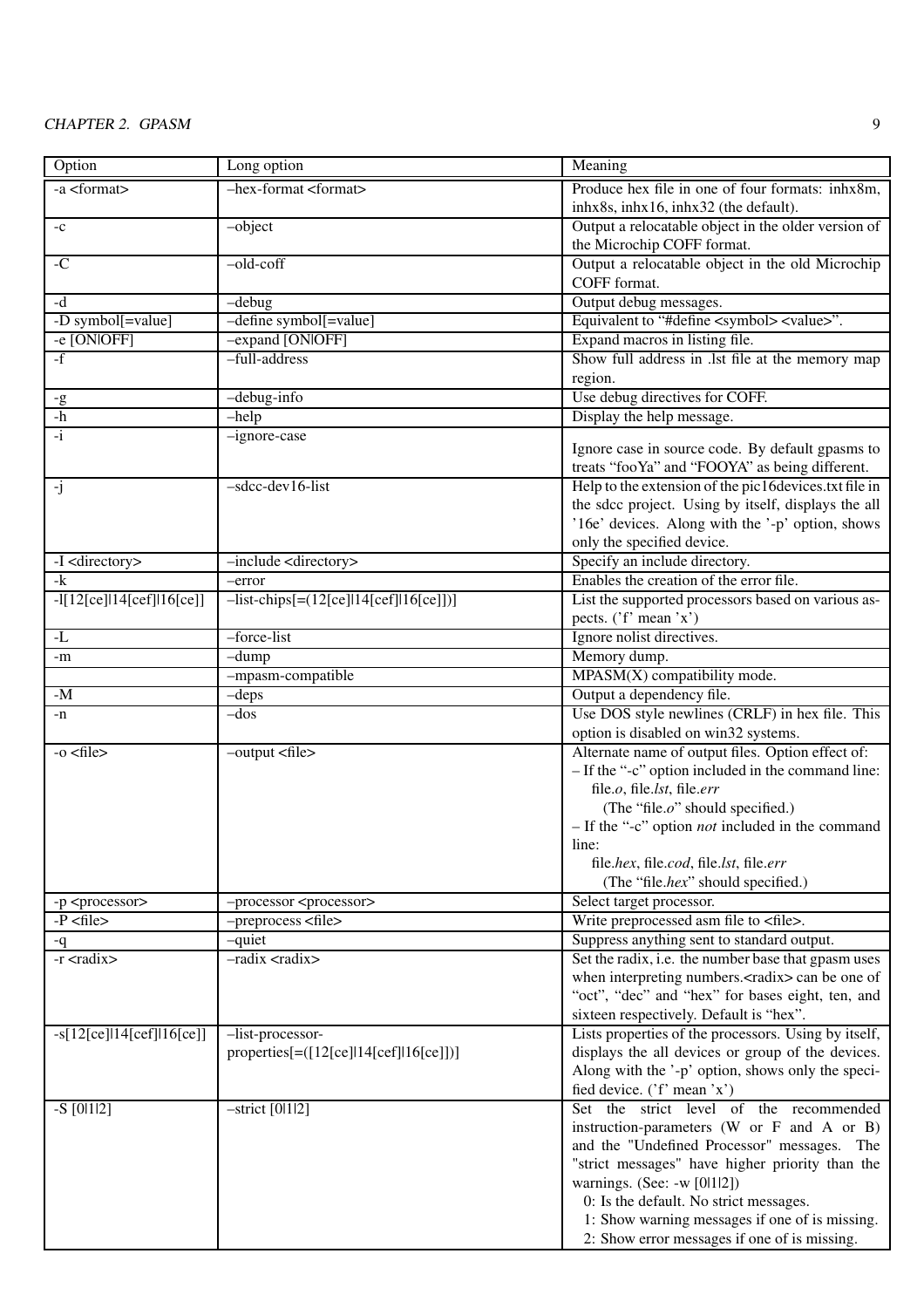| Option      | Long option        | Meaning                                                                                                                                                                                                       |
|-------------|--------------------|---------------------------------------------------------------------------------------------------------------------------------------------------------------------------------------------------------------|
| $-t$        | $-sdec-dev14-list$ | Help to the extension of the pic14devices.txt file<br>in the sdcc project. Using by itself, displays the<br>all '14', '14e' and '14f' devices. Along with the<br>-p' option, shows only the specified device. |
|             | -strict-options    | If this is set, then an option may not be parameter<br>of an another option. For example: -I -c                                                                                                               |
| -u          | -absolute          | Use absolute paths.                                                                                                                                                                                           |
| $-V$        | -version           | Show version information and exit.                                                                                                                                                                            |
| $-w$ [0112] | $-warning [0 1 2]$ | Set the message level.<br>0: Is the default. It will allow all messages,<br>warnings, and errors to be reported.<br>1: Will suppress the messages.<br>2: Will suppress the messages and warnings.             |
| $-X$        | -macro-dereference | Use the source from where the macro was<br>invoked for errors.                                                                                                                                                |
| $-y$        | -extended          | Enable 18xx extended mode.                                                                                                                                                                                    |

Unless otherwise specified, gpasm removes the ".asm" suffix from its input file, replacing it with ".lst" and ".hex" for the list and hex output files respectively. On most modern operating systems case is significant in filenames. For this reason you should ensure that filenames are named consistently, and that the ".asm" suffix on any source file is in lower case.

gpasm always produces a ".lst" file. If it runs without errors, it also produces a ".hex" file or a ".o" file.

## 2.1.1 MPASM(X) compatibility mode

When the  $-mpasm$ -compatible command line option is specified gpasm tries to mimic  $MPASM(X)$  behaviour:

- code\_pack section doesn't generate line symbols in coff file; the consequence is missing object file info in the generated linker listing file.
- $x \ll n$  is actually  $x \ll (n \% (sizeof(int) * 8)) * on x86 architectures, so 0x1234 < \ 32$  results 0x1234 which is wrong but compatible with  $MPASM(X)$
- Can not use these directives: ASSUME, ELIF, ELIFNDEF, ELIFDEF
- Can not use almost all the "Predefined constants".
- Can not use the "Built-in variables".

# 2.1.2 Using gpasm with "make"

On most operating systems, you can build a project using the make utility. To use gpasm with make, you might have a "makefile" like this:

```
tree.hex: tree.asm treedef.inc
        gpasm tree.asm
```
This will rebuild "tree.hex" whenever either of the "tree.asm" or "treedef.inc" files change. A more comprehensive example of using gpasm with makefiles is included as example1 in the gpasm source distribution.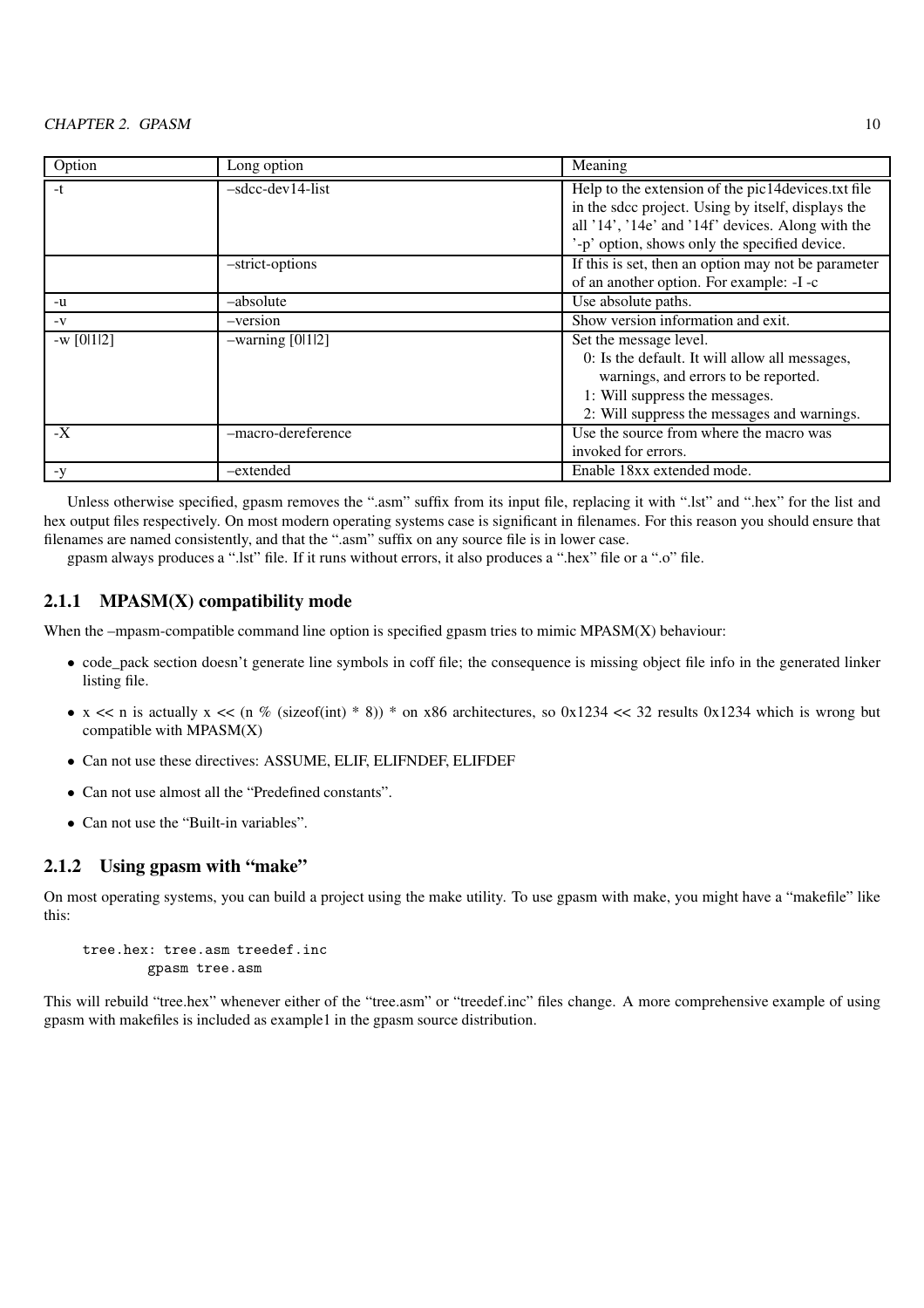## 2.1.3 Dealing with errors

gpasm doesn't specifically create an error file. This can be a problem if you want to keep a record of errors, or if your assembly produces so many errors that they scroll off the screen. To deal with this if your shell is "sh", "bash" or "ksh", you can do something like:

gpasm tree.asm 2>&1 | tee tree.err

This redirects standard error to standard output (" $2\times$ &1"), then pipes this output into "tee", which copies it input to "tree.err", and then displays it.

# 2.2 Syntax

#### 2.2.1 File structure

The gpasm source files consist of a series of lines. Lines can contain a label (starting in column 1) or an operation (starting in any column after 1), both, or neither. Comments follow a ";" character, and are treated as a newline. Labels may be any series of the letters A-z, digits 0-9, and the underscore (" $"$ ); they may not begin with a digit. Labels may be followed by a colon (":").

An operation is a single identifier (the same rules as for a label above) followed by a space, and a comma-separated list of parameters. For example, the following are all legal source lines:

|      |       |      | ; Blank line                  |
|------|-------|------|-------------------------------|
| loop | sleep |      | ; Label and operation         |
|      | incf  | 6.1  | ; Operation with 2 parameters |
|      | goto  | loop | ; Operation with 1 parameter  |

The length of the label and symbol names it is recommended to restrict less than 256 characters. This is is mainly worth doing because of the .COD files built-in limitations (e.g. Long Symbol Table).

#### 2.2.2 Expressions

The gpasm expressions are implemented using 32-bit arithmetic. gpasm supports a full set of operators, based on the C operator set. The operators in the following table are arranged in groups of equal precedence, but the groups are arranged in order of increasing precedence. When gpasm encounters operators of equal precedence, it always evaluates from left to right.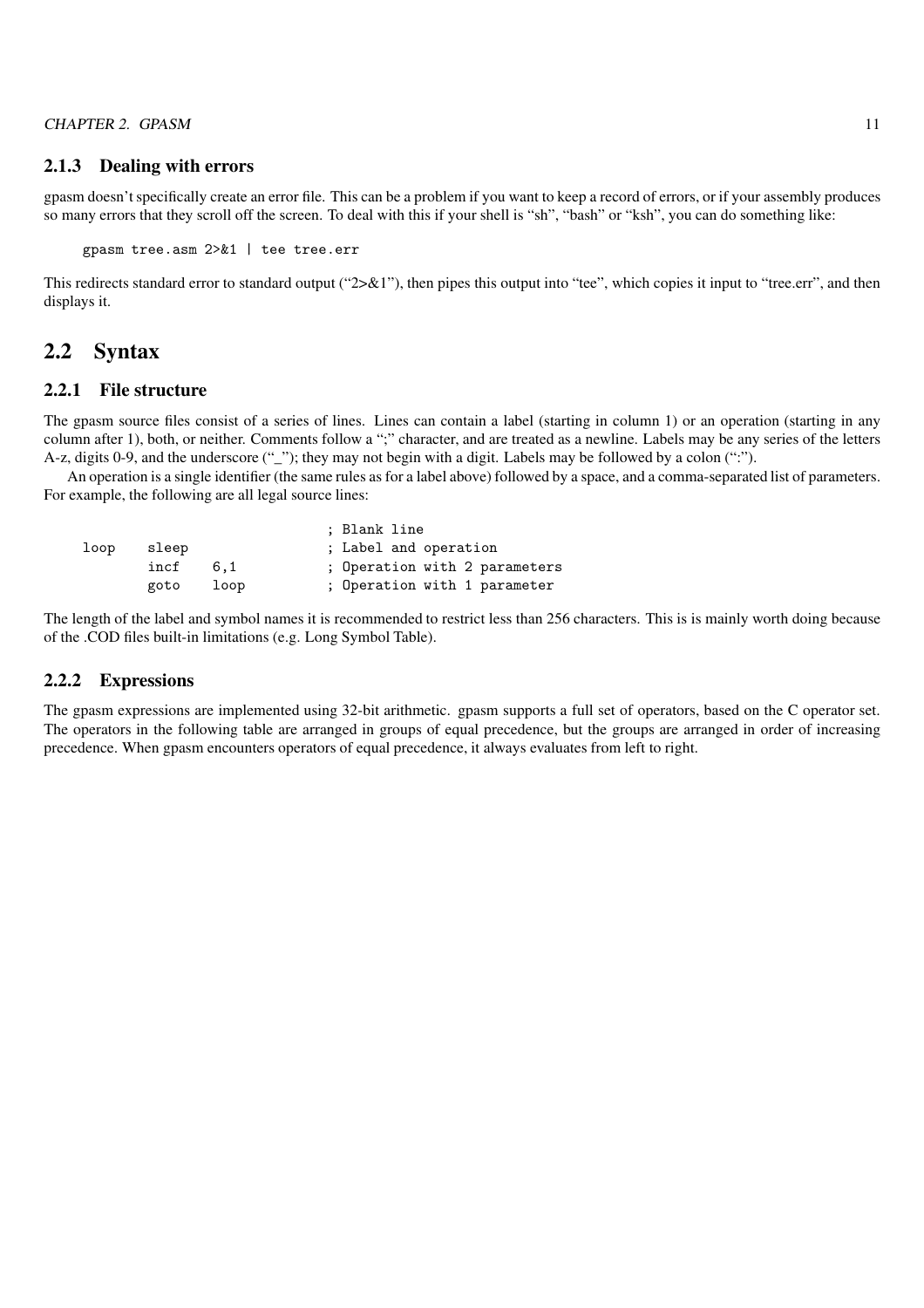| Operator            | Description           |  |  |
|---------------------|-----------------------|--|--|
|                     | assignment            |  |  |
| II                  | logical or            |  |  |
| $\overline{\&\&}$   | logical and           |  |  |
| $\overline{\&}$     | bitwise and           |  |  |
| I                   | bitwise or            |  |  |
| $\overline{\wedge}$ | bitwise exclusive-or  |  |  |
| $\leq$              | less than             |  |  |
|                     | greater than          |  |  |
| $=$                 | equals                |  |  |
| $!=$                | not equals            |  |  |
| $\geq$              | greater than or equal |  |  |
| $\leq$              | less than or equal    |  |  |
| <<                  | left shift            |  |  |
| $\geq$              | right shift           |  |  |
| $^{+}$              | addition              |  |  |
|                     | subtraction           |  |  |
| $\ast$              | multiplication        |  |  |
| $\prime$            | division              |  |  |
| $\%$                | modulo                |  |  |
| <b>UPPER</b>        | upper byte            |  |  |
| <b>HIGH</b>         | high byte             |  |  |
| LOW                 | low byte              |  |  |
|                     | negation              |  |  |
| ļ                   | logical not           |  |  |
|                     | bitwise no            |  |  |

Any symbol appearing in column 1 may be assigned a value using the assignment operator (=) in the previous table. Additionally, any value previously assigned may be modified using one of the operators in the table below. Each of these operators evaluates the current value of the symbol and then assigns a new value based on the operator.

| Operator | Description          |
|----------|----------------------|
|          | assignment           |
| $^{++}$  | increment by 1       |
|          | decrement by 1       |
| $+=$     | increment            |
| $=$      | decrement            |
| $*_{=}$  | multiply             |
| $/ =$    | divide               |
| $\% =$   | modulo               |
| $<< =$   | left shift           |
| $>>=$    | right shift          |
| $&=$     | bitwise and          |
| l=       | bitwise or           |
|          | bitwise exclusive-or |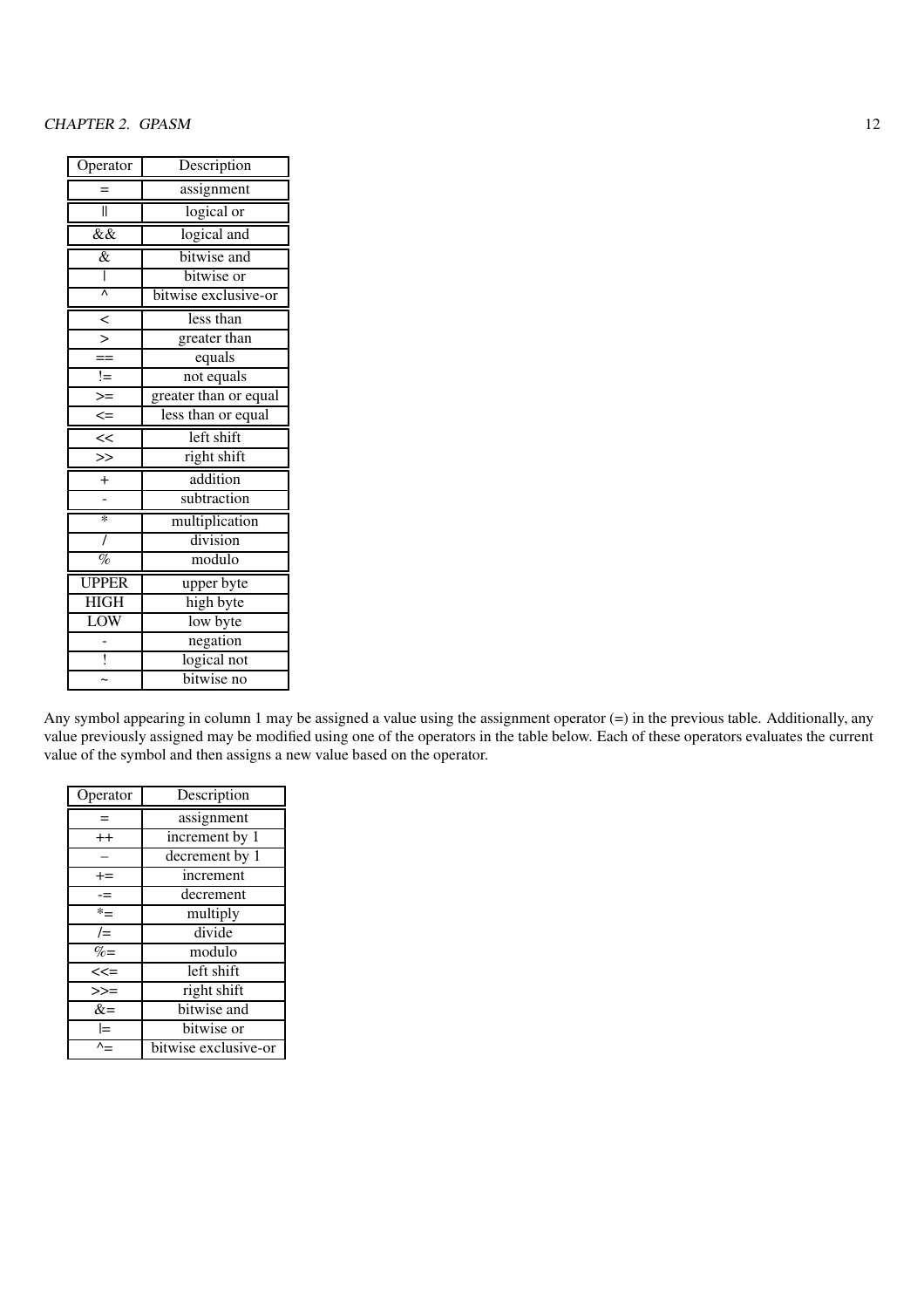#### 2.2.3 Numbers

gpasm gives you several ways of specifying numbers. You can use a syntax that uses an initial character to indicate the number's base. The following table summarizes the alternatives. Note the C-style option for specifying hexadecimal numbers.

| base    | general syntax | 21 decimal written as |
|---------|----------------|-----------------------|
| binary  | $B'[01]*$      | B'10101'              |
| octal   | $O'[0-7]*$     | O'25'                 |
| decimal | $D'[0-9]*$     | D'21'                 |
| hex     | $H'[0-F]^{*}$  | H'15'                 |
| hex     | $0x[0-F]$ *    | 0x15                  |

When you write a number without a specifying prefix such as "45", gpasm uses the current radix (base) to interpret the number. You can change this radix with the RADIX directive, or with the "-r" option on gpasm's command-line. The default radix is hexadecimal.

If you do not start hexadecimal numbers with a digit, gpasm will attempt to interpret what you've written as an identifier. For example, instead of writing C2, write either 0C2, 0xC2 or H'C2'.

Case is not significant when interpreting numbers: 0ca, 0CA, h'CA' and H'ca' are all equivalent.

Several legacy mpasm number formats are also supported. These formats have various shortcomings, but are still supported. The table below summarizes them.

| base    | general syntax  | 21 decimal written as |
|---------|-----------------|-----------------------|
| binary  | $[01]*b$        | 10101b                |
| octal   | $q^{7}$ [0-7]*' | q'25'                 |
| octal   | $[0-7]*o$       | 25 <sub>o</sub>       |
| octal   | $[0-7]*q$       | 25q                   |
| decimal | $[0-9]*d$       | 21d                   |
| decimal | $. [0-9]*$      | .21                   |
| hex     | $[0-F]*h$       | 15h                   |

You can write the ASCII code for a character X using 'X', or A'X'.

### 2.2.4 Preprocessor

A line such as:

include foo.inc

Will make gpasm fetch source lines from the file "foo.inc" until the end of the file, and then return to the original source file at the line following the include.

Lines beginning with a "#" are preprocessor directives, and are treated differently by gpasm. They may contain a "#define", or a "#undefine" directive.

Once gpasm has processed a line such as:

#define X Y

Every subsequent occurrence of X is replaced with Y, until the end of file or a line

#### #undefine X

appears. The preprocessor will replace an occurance of #v(expression) in a symbol with the value of "expression" in decimal. In the following expression: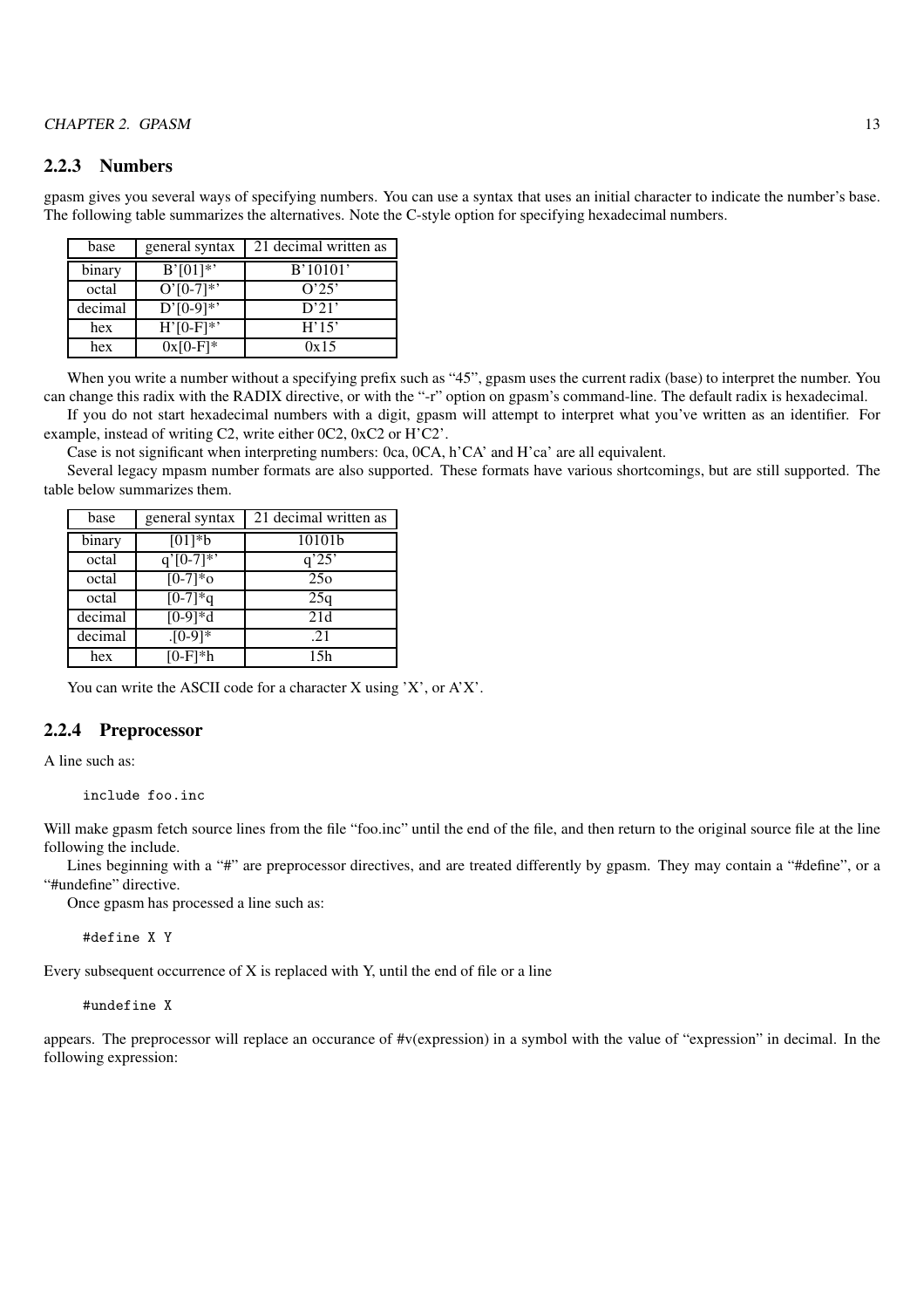number equ 5 label\_#v((number + 1) \* 5)\_suffix equ  $0x10$ 

The gpasm will place the symbol "label\_30\_suffix" with a value of 0x10 in the symbol table. The preprocessor in gpasm is only *like* the C preprocessor; its syntax and semantic is rather different from that of the C preprocessor.

# 2.2.5 Processor header files

gputils distributes the Microchip processor header files. These files contain processor specific data that is helpful in developing PIC applications. The location of these files is reported in the gpasm help message. Use the INCLUDE directive to utilize the appropriate file in your source code. Only the name of the file is required. gpasm will search the default path automatically.

## 2.2.6 Predefined constants

The device ID:

\_\_18F4520 -- If the type of the processor is P18F4520.

The following constants exist *only* in the "gpasm" mode (if the command line is *not* included the "–mpasm-compatible" option).

The version numbers of gputils:

\_\_GPUTILS\_SVN\_VERSION -- e.g. 1181 \_\_GPUTILS\_VERSION\_MAJOR -- e.g. 1 \_\_GPUTILS\_VERSION\_MINOR -- e.g. 4 \_\_GPUTILS\_VERSION\_MICRO -- e.g. 2

The size of the instruction set of processor (of course, at the same time only one exists):

| $_{-\text{-}}$ 12_BIT | -- e.g. p10f222  |
|-----------------------|------------------|
| $_{\rm -14\_BIT}$     | -- e.g. p16f887  |
| $-16$ $-BIT$          | -- e.g. p18f2523 |

The sign of advanced types:

| __ENHANCED |  | -- e.g. p12f1501, p16f527, p16f1519 |  |
|------------|--|-------------------------------------|--|
| __EXTENDED |  | -- all PIC18XXX                     |  |

The bounds of the Lower Access RAM area (*only* in the Extended 16 bit core: PIC18XXX):

\_\_ACC\_RAM\_LOW\_START -- 0x00 \_\_ACC\_RAM\_LOW\_END -- e.g. 0x5F, 0x7F

The properties of RAM Banks:

| __BANK_BITS  | -- These bits select the active RAM Bank.                       |
|--------------|-----------------------------------------------------------------|
|              | (e.g. 0x20, 0x180, 0xF00)                                       |
| __BANK_MASK  | -- These bits give the address of a register within a RAM Bank. |
|              | (e.g. 0x1F, 0x7F, 0xFF)                                         |
| __BANK_SHIFT | -- This is shift value of bank number in full RAM address.      |
|              | (e.g. 12 bit core: 5; 14 bit core: 7; 16 bit core: 8)           |
| __BANK_SIZE  | -- This is a RAM Bank size.                                     |
|              |                                                                 |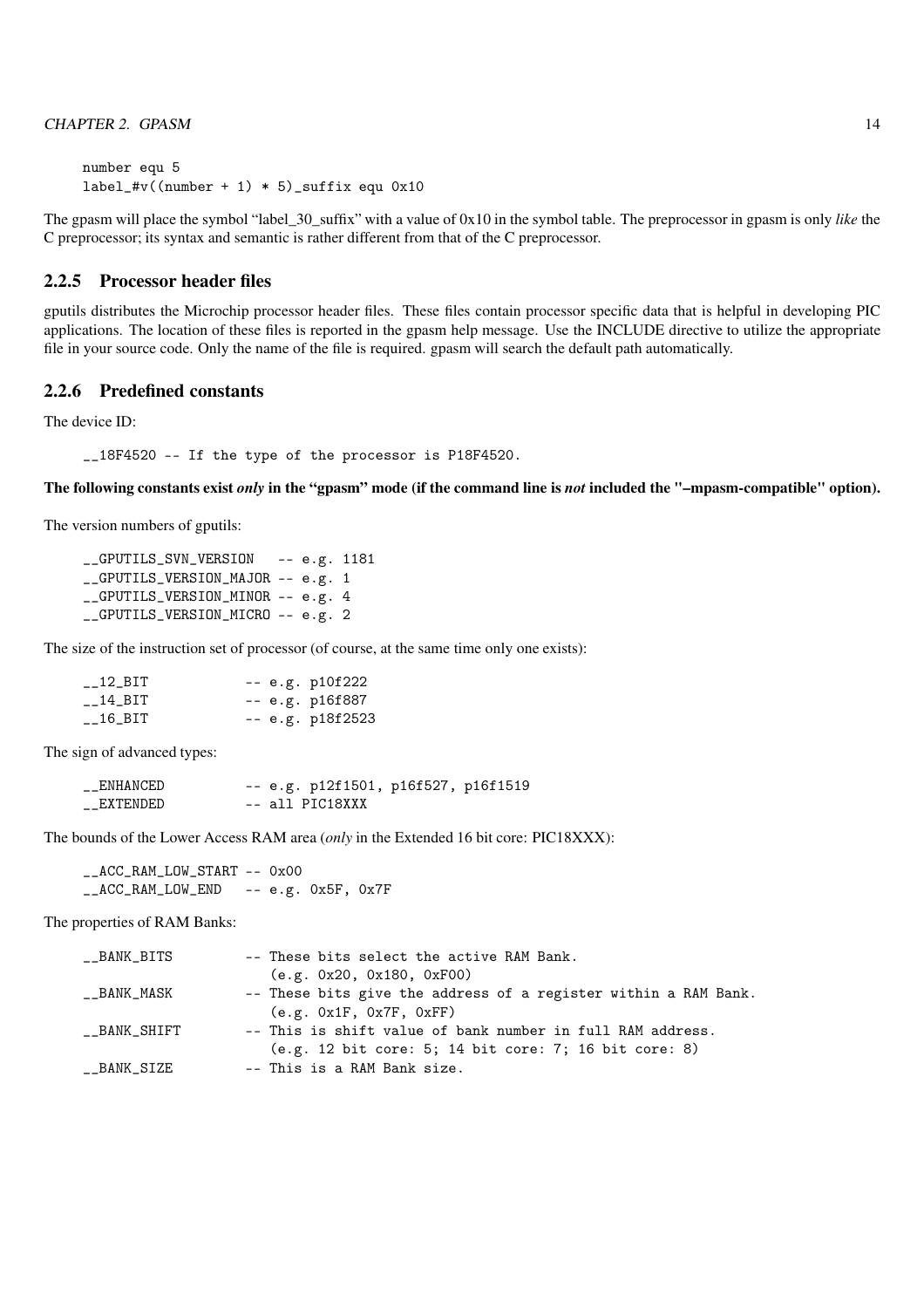|              | $(e.g. 32 \{0x20\}, 128 \{0x80\}, 256 \{0x100\})$ -- $(1 \leq \square BANK\_SHIFT)$  |
|--------------|--------------------------------------------------------------------------------------|
|              |                                                                                      |
| __BANK_INV   | -- This the invalid RAM Bank value (-1).                                             |
| __NUM_BANKS  | -- Number of RAM Banks.                                                              |
| __BANK_O     | -- Address of first RAM Bank (0x000). This definitely exists.                        |
| __BANK_n     | -- Address of last RAM Bank, if more than one exists. $(n = 1.000)$ MM-BANKS - 1)    |
| __BANK_FIRST | -- Address of first RAM Bank (0x000). This definitely exists.                        |
| __BANK_LAST  | -- Address of last RAM Bank. This definitely exists. (This in some cases identical w |

The properties of ROM Pages (only in the 12 and 14 bit core: PIC12XXX, PIC16XXX):

| __PAGE_BITS      | -- These bits select the active ROM Page.                                                                |
|------------------|----------------------------------------------------------------------------------------------------------|
| __PAGE_MASK      | (e.g. 0x600, 0x1800, 0x7800, etc)<br>-- These bits give the address of an instruction within a ROM Page. |
|                  | (e.g. 0x1FF, 0x7FF)                                                                                      |
| __PAGE_SHIFT     | -- This is shift value of page number in full ROM address.                                               |
|                  | (e.g. 12 bit core: 9; 14 bit core: 11; 16 bit old core: 13)                                              |
| $\_$ PAGE_SIZE   | -- This is a ROM Page size.                                                                              |
|                  | $(e.g. 512 \{0x200\}, 2048 \{0x800\})$ -- $(1 \ll \_PAGE\_SHIFT)$                                        |
| __PAGE_INV       | $--$ This the invalid ROM Page value $(-1)$ .                                                            |
| __NUM_PAGES      | -- Number of ROM Pages.                                                                                  |
| $\_PAGE_0$       | -- Address of first ROM Page (0x0000). This definitely exists.                                           |
| $\_$ PAGE $\_$ n | -- Address of last ROM Page, if more than one exists. $(n = \text{IWM}_{PAGES} - 1)$                     |
| __PAGE_FIRST     | -- Address of first ROM Page (0x0000). This definitely exists.                                           |
| __PAGE_LAST      | -- Address of last ROM Page. This definitely exists. (This in some cases identical w                     |

The bounds of the Common RAM area, *if* this memory *exists* (in the 12, 14 and 16 bit core: PIC12XXX, PIC16XXX, PIC18XXX): (This exists, only in the bank 0, the same can be achieved from other banks.)

|                  | __COMMON_RAM_START -- Start address of the Common RAM area. (e.g. 0x07, 0x0C, 0x70, 0x000)                                              |
|------------------|-----------------------------------------------------------------------------------------------------------------------------------------|
|                  | (The implementation of the Common RAM inconsistent in some old processors:                                                              |
|                  | PIC16F72, PIC16F73, $\ldots$ )                                                                                                          |
| __COMMON_RAM_END | -- End address of the Common RAM area. (e.g. $0x0F$ , $0x2F$ , $0x7F$ )                                                                 |
|                  | (The implementation of the Common RAM inconsistent in some old processors:<br>PIC16F72, PIC16F73, $\ldots$ )                            |
| COMMON RAM MAX   | -- Maximum address of the Common RAM area. (e.g. 0x6F) (This rarely exists.)<br>(Only in in the 12 and 14 bit core: PIC12XXX, PIC16XXX) |

The bounds of the Linear RAM area, *if* this memory *exists* (*only* in the Enhanced 14 bit core: PIC16XXX):

\_\_LINEAR\_RAM\_START -- Start address of the Linear RAM area. (e.g. 0x2000, 0x2000) \_\_LINEAR\_RAM\_END -- End address of the Linear RAM area. (e.g. 0x202F, 0x23EF)

The bounds of the IDLOCS area, *if* this memory *exists* (These constants generally are not necessary, nevertheless exists if should be somebody.):

| __IDLOCS_START | -- Start address of the IDLOCS area. $(e.g. 0x0440, 0x2000, 0x8000, 0x200000)$ |  |  |                                         |
|----------------|--------------------------------------------------------------------------------|--|--|-----------------------------------------|
| __IDLOCS_END   | -- End address of the IDLOCS area.                                             |  |  | (e.g. 0x0443, 0x2003, 0x8003, 0x200007) |

The bounds of the CONFIG area (These constants generally are not necessary, nevertheless exists if should be somebody.):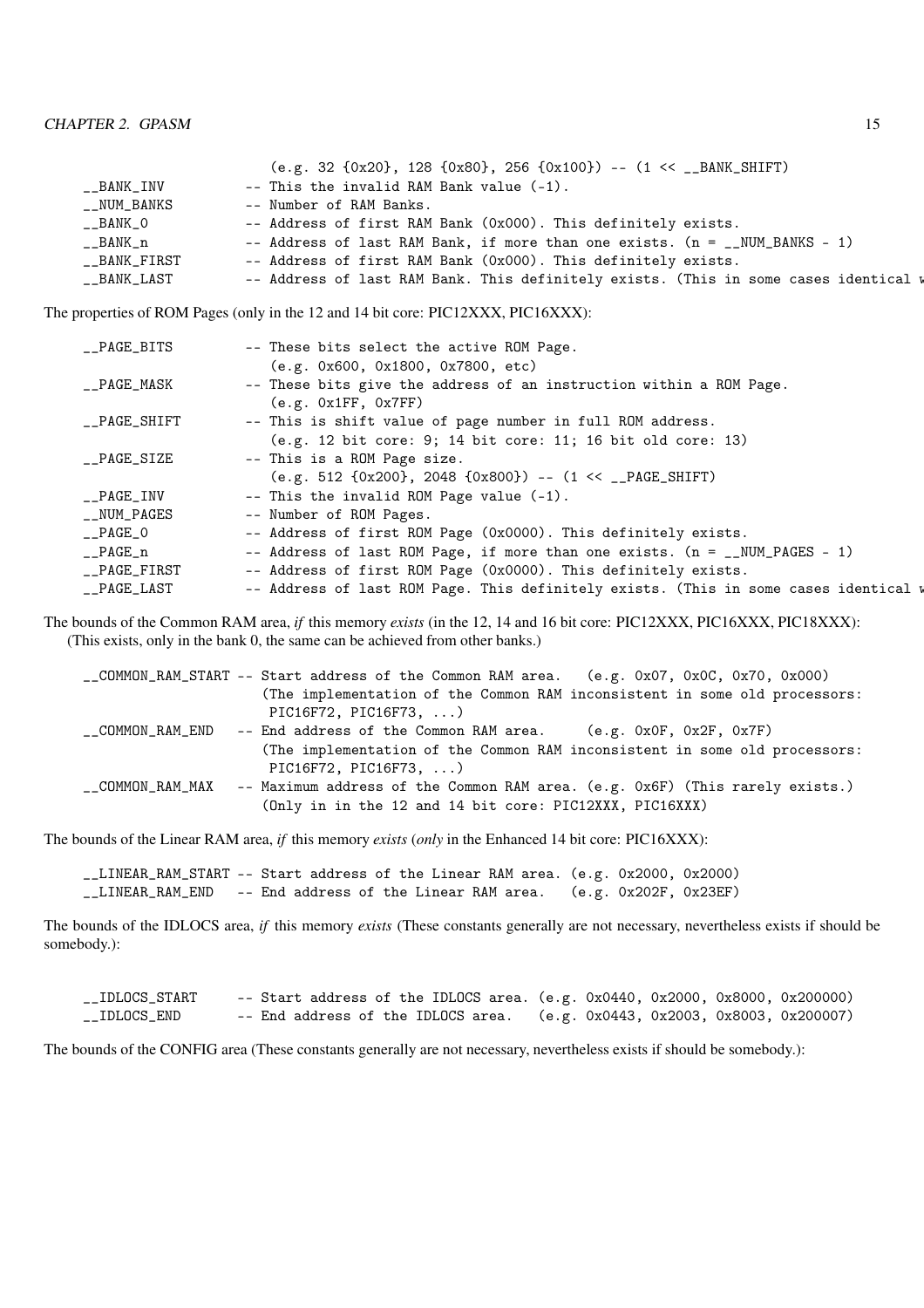| __CONFIG_START | -- Start address of the CONFIG area. (e.g. 0x0FFF, 0x2007, 0x8007, 0x300000) |  |                                         |
|----------------|------------------------------------------------------------------------------|--|-----------------------------------------|
| __CONFIG_END   | -- End address of the CONFIG area.                                           |  | (e.g. 0x0FFF, 0x2007, 0x800A, 0x30000D) |

The bounds of the EEPROM area, *if* this memory *exists*:

| __EEPROM_START |                                    | -- Start address of the EEPROM area. (e.g. $0x0400$ , $0x2100$ , $0xF000$ , $0x310000$ , $0xF00000$ |
|----------------|------------------------------------|-----------------------------------------------------------------------------------------------------|
| __EEPROM_END   | -- End address of the EEPROM area. | (e.g. 0x043F, 0x21FF, 0xF0FF, 0x3103FF, 0xF000FH                                                    |

The bounds of the program memory:

| __CODE_START |  |  |  | -- Start address of the instruction area. |  |
|--------------|--|--|--|-------------------------------------------|--|
| __CODE_END   |  |  |  | -- End address of the instruction area.   |  |

Addresses of the vectors:

| __VECTOR_RESET |           | -- Address of the Reset Vector. (all pic)                                                  |
|----------------|-----------|--------------------------------------------------------------------------------------------|
| __VECTOR_INT   |           | -- Address of the Interrupt Vector. (14 bit core: PIC12XXX, PIC16XXX)                      |
|                |           | __VECTOR_INT_EXT -- Address of the External Interrupt Vector. (PIC17XXX)                   |
|                |           | __VECTOR_INT_TMRO -- Address of the TimerO Interrupt Vector. (16 bit core: PIC17XXX)       |
|                |           | __VECTOR_INT_TOCKI -- Address of the TOCKI Pin Interrupt Vector. (16 bit core: PIC17XXX)   |
|                |           | __VECTOR_INT_PERI -- Address of the Peripheral Interrupt Vector. (16 bit core: PIC17XXX)   |
|                |           | __VECTOR_INT_HIGH -- Address of the High Priority Interrupt Vector. (Extended 16 bit core: |
|                | PIC18XXX) |                                                                                            |
|                |           | __VECTOR_INT_LOW -- Address of the Low Priority Interrupt Vector. (Extended 16 bit core:   |
|                | PIC18XXX) |                                                                                            |

Maximum count of loop for the WHILE directive:

\_\_WHILE\_LOOP\_COUNT\_MAX

#### 2.2.7 Built-in variables

#### The following variables exist *only* in the "gpasm" mode (if the command line is *not* included the "–mpasm-compatible" option).

The last time selected (with BANKSEL directive, or MOVLB instruction) RAM Bank. Partially or completely is still usable: bcf/bcf FSR, [5-7] (12 bit), bcf/bsf STATUS, RP[0-1] (14 bit)

– This value becomes invalid ( $\parallel$ BANK $\parallel$ INV) after the following instructions, in the (Enhanced and Regular) 12 bit and 14 bit core – PIC12XXX, PIC16XXX:

BRA, BRW, CALL, CALLW, GOTO, RESET, RETFIE, RETLW, RETURN, (SX: RETI, RETIW, RETP)

– This value becomes invalid (\_\_BANK\_INV) after the following instructions, in the Regular 16 bit core – PIC17XXX: CALL, GOTO, LCALL, RETFIE, RETLW, RETURN

 $-$  This value becomes invalid ( $\overline{BANK}$  INV) after the following instructions, in the Extended 16 bit core – PIC18XXX: BRA, CALL, CALLW, GOTO, RCALL, RESET, RETFIE, RETLW, RETURN, TRET

Except: "CALL label, FAST" (The important thing is the presence of the "FAST" modifier.)

\_\_ACTIVE\_BANK\_ADDR -- e.g. 0x20, 0x080, 0xE00, etc (may \_\_BANK\_INV also) See also: BANKSEL (primarily in absolute mode)

The last time assumed (with ASSUME directive) RAM Bank.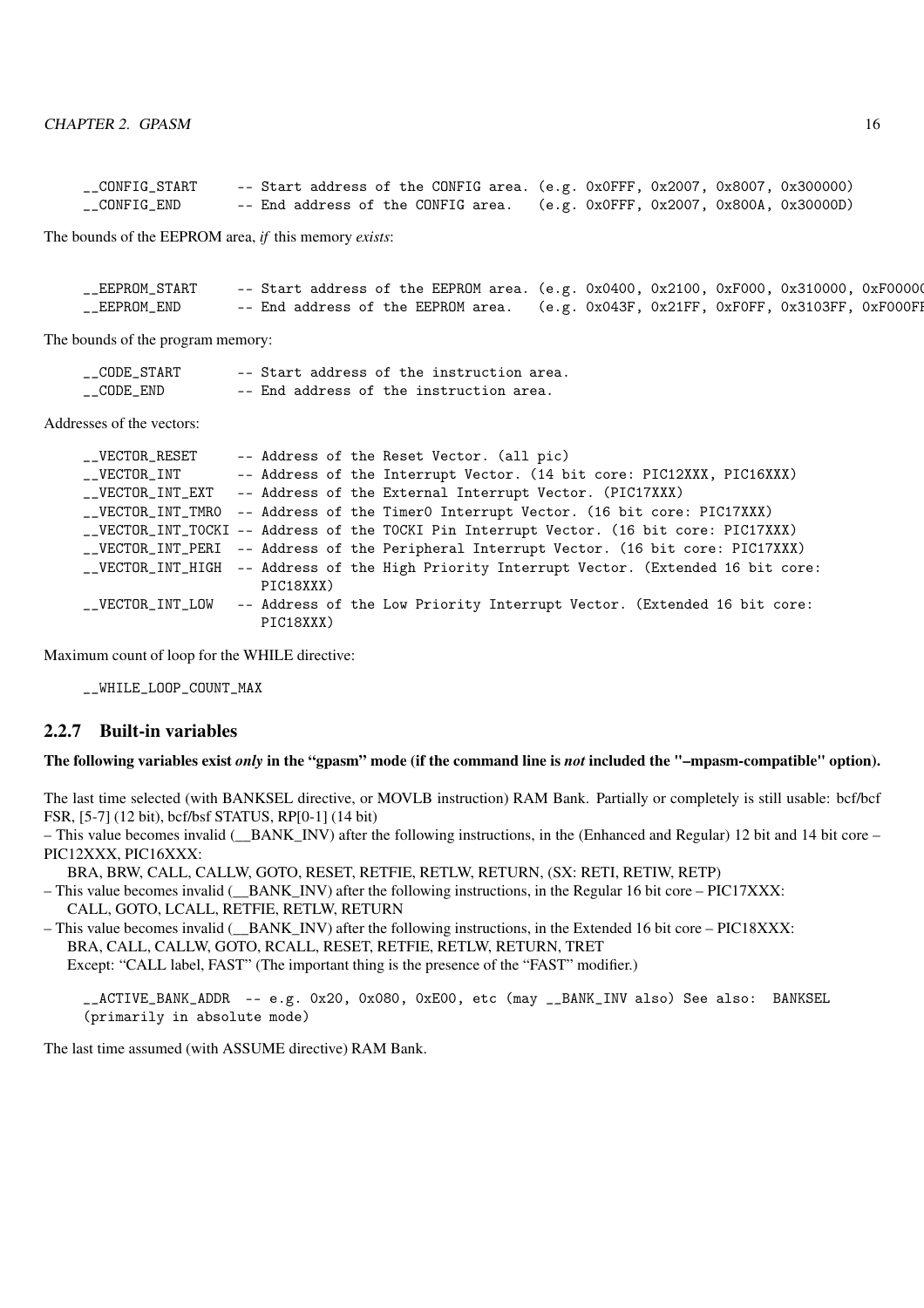```
__ASSUMED_BANK_ADDR -- e.g. 0x20, 0x080, 0xE00, etc (may __BANK_INV also) See also: ASSUME
(primarily in absolute mode)
```
The last time selected (with PAGESEL or PAGESELW directive, or MOVLP instruction) ROM Page in the (Enhanced and Regular) 12 and 14 bit core – PIC12XXX, PIC16XXX.Partially or completely is still usable: bcf/bcf STATUS, PA[0-2] (12 bit), bcf/bsf PCLATH, [3-4] (14 bit)

– This value becomes invalid (\_\_PAGE\_INV) after the following instructions:

CALL, CALLW, RESET

\_\_ACTIVE\_PAGE\_ADDR -- e.g. 0x400, 0x800, 0x2800, etc (may \_\_PAGE\_INV also) See also: PAGESEL (only in absolute mode)

# 2.3 Directives

#### 2.3.1 Code generation

In absolute mode, use the ORG directive to set the PIC memory location where gpasm will start assembling code. If you don't specify an address with ORG, gpasm assumes 0x0000. In relocatable mode, use the CODE directive.

#### 2.3.2 Configuration

You can choose the fuse settings, also known as Configuration Bits, for your PIC implementation using the CONFIG, FUSES (alias for CONFIG) and CONFIG directive, so that the hex file set the fuses explicitly. Naturally you should make sure that these settings match your PIC hardware design. CONFIG and CONFIG (or \_FUSES) directives cannot both be used in the same project. \_\_CONFIG and \_\_FUSES directives are deprecated for 16-bit PIC MCU devices (PIC18FXXX), CONFIG directive should be used instead if in the command line is included the "–mpasm-compatible" option. Otherwise in the "gpasm" mode (if in the command line is *not* included the "–mpasm-compatible" option) these directives are deprecated for *all* PIC MCU devices.

In the "gpasm" mode (if the command line is *not* included the "–mpasm-compatible" option), in the case of each processor (PIC12XXX, PIC14XXX, PIC18XXX) it is possible to use the CONFIG directive.

The \_\_MAXRAM and \_\_BADRAM directives specify which RAM locations are legal. These directives are mostly used in processor-specific configuration files.

#### 2.3.3 Conditional assembly

The IF, IFNDEF, IFDEF, ELIF, ELIFNDEF, ELIFDEF, ELSE and ENDIF directives enable you to assemble certain sections of code only if a condition is met. In themselves, they do not cause gpasm to emit any PIC code. The example in section 2.3.4 for demonstrates conditional assembly.

#### 2.3.4 Macros

gpasm supports a simple macro scheme; you can define and use macros like this:

```
any macro parm
       movlw parm
       endm
...
       any 33
```
A more useful example of some macros in use is: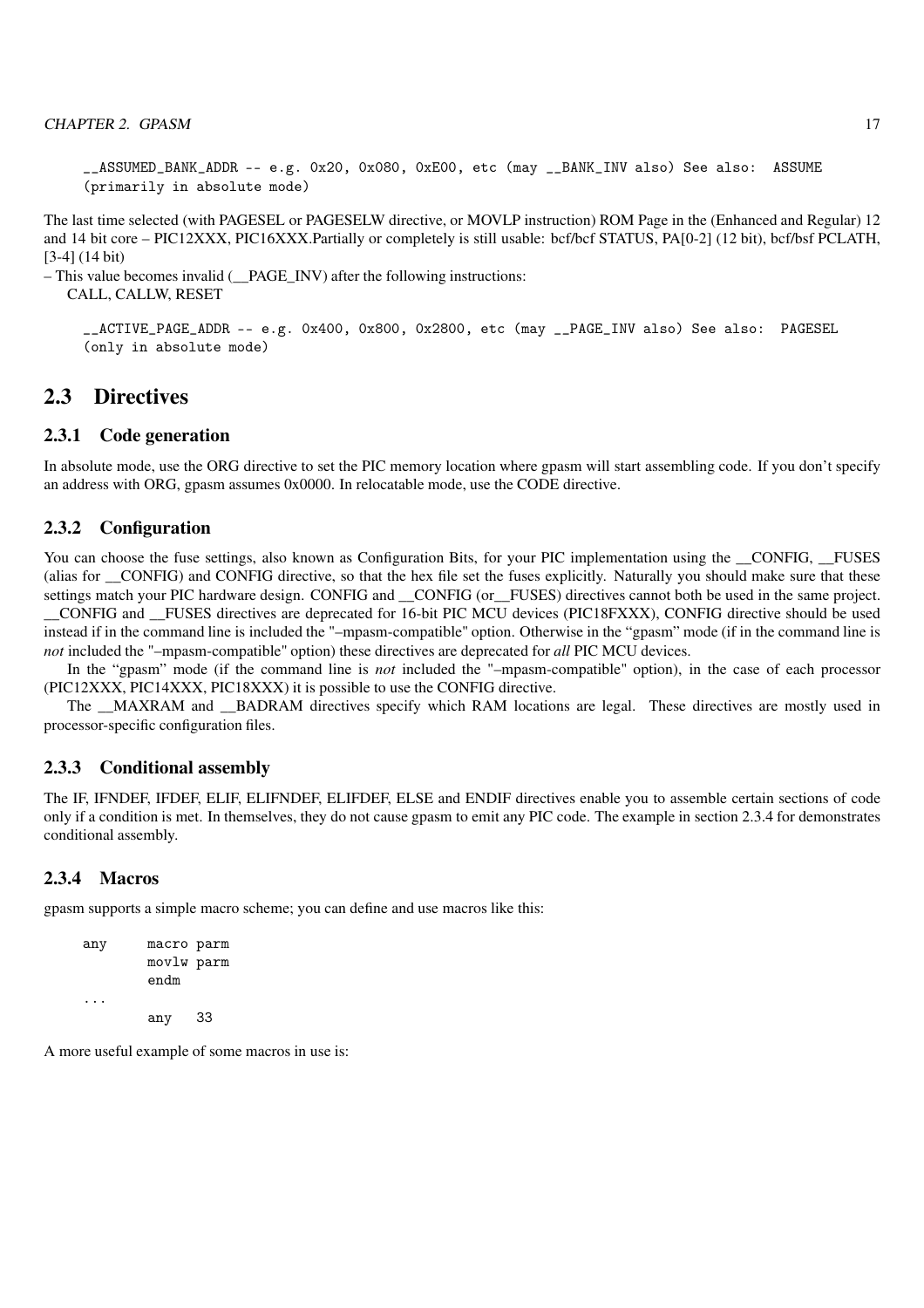```
; Shift reg left
slf macro reg
        clrc
        rlf reg,f
endm
; Scale W by "factor". Result in "reg", W unchanged.
scale macro reg, factor
         if (factor == 1)movwf reg ; 1 X is easy
         else
             \begin{tabular}{ll} scale & reg, (factor / 2) ; W * (factor / 2) \\ slf & reg, f & ; double reg \\ \end{tabular}slf reg, f ; double reg<br>if ((factor \& 1) == 1) ; if lo-bit set ..
             if ((factor \& 1) == 1)addwf reg, f ; .. add W to reg
             endif
         endif
endm
```
This recursive macro generates code to multiply W by a constant "factor", and stores the result in "reg". So writing:

scale tmp, D'10'

is the same as writing:

movwf tmp ; tmp = W clrc rlf  $tmp, f$  ;  $tmp = 2 * W$ clrc rlf  $tmp, f$  ;  $tmp = 4 * W$ addwf  $tmp, f$  ;  $tmp = (4 * W) + W = 5 * W$ clrc rlf  $tmp, f$  ;  $tmp = 10 * W$ 

It is possible to define symbols local to a macro using the local directive, as shown in the spin2 macro below:

| spin  | macro  | n         |
|-------|--------|-----------|
|       | movlw  | n         |
|       | addlw  | 0xff      |
|       | btfss  | STATUS,Z  |
|       | goto   | $$ -2$    |
|       | endm   |           |
| spin2 | macro  | a,b       |
|       | local  | s2s       |
|       | movlw  | a         |
|       | movwf  | spinreg   |
| s2s   | spin   | b         |
|       | decfsz | spinreg,f |
|       | goto   | s2s       |
|       | endm   |           |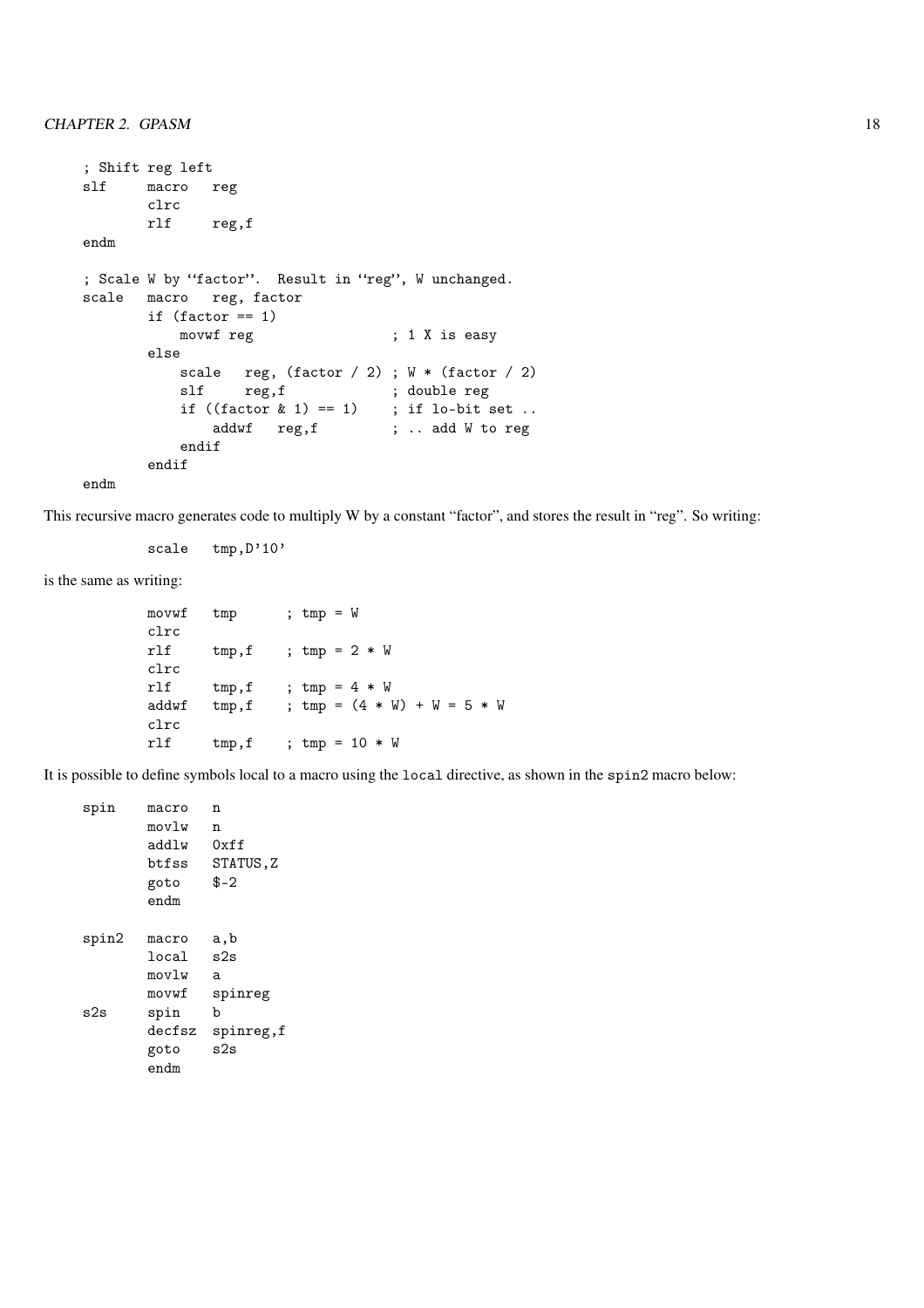# 2.3.5 \$

\$ expands to the address of the instruction currently being assembled. If it's used in a context other than an instruction, such as a conditional, it expands to the address the next instruction would occupy, since the assembler's idea of current address is incremented after an instruction is assembled. \$ may be manipulated just like any other number:

```
$
$ + 1$ - 2
```
and can be used as a shortcut for writing loops without labels.

LOOP: BTFSS flag,0x00 GOTO LOOP BTFSS flag,0x00 GOTO \$ - 1

### 2.3.6 Suggestions for structuring your code

Nested IF operations can quickly become confusing. Indentation is one way of making code clearer. Another way is to add braces on IF, ELSE and ENDIF, like this:

> IF (this) ; { ... ELSE : H ... ENDIF ; } IF (this) ; { ... ELIF ; }{ ... ELSE ; }{ ... ENDIF : }

After you've done this, you can use your text editor's show-matching-brace to check matching parts of the IF structure. In vi this command is "%", in emacs it's M-C-f and M-C-b.

### 2.3.7 Directive summary

#### \_\_BADRAM

\_\_BADRAM <expression> [, <expression>]\*

Instructs gpasm that it should generate an error if there is any use of the given RAM locations. Specify a range of addresses with <lo>-<hi>. See any processor-specific header file for an example.

See also: MAXRAM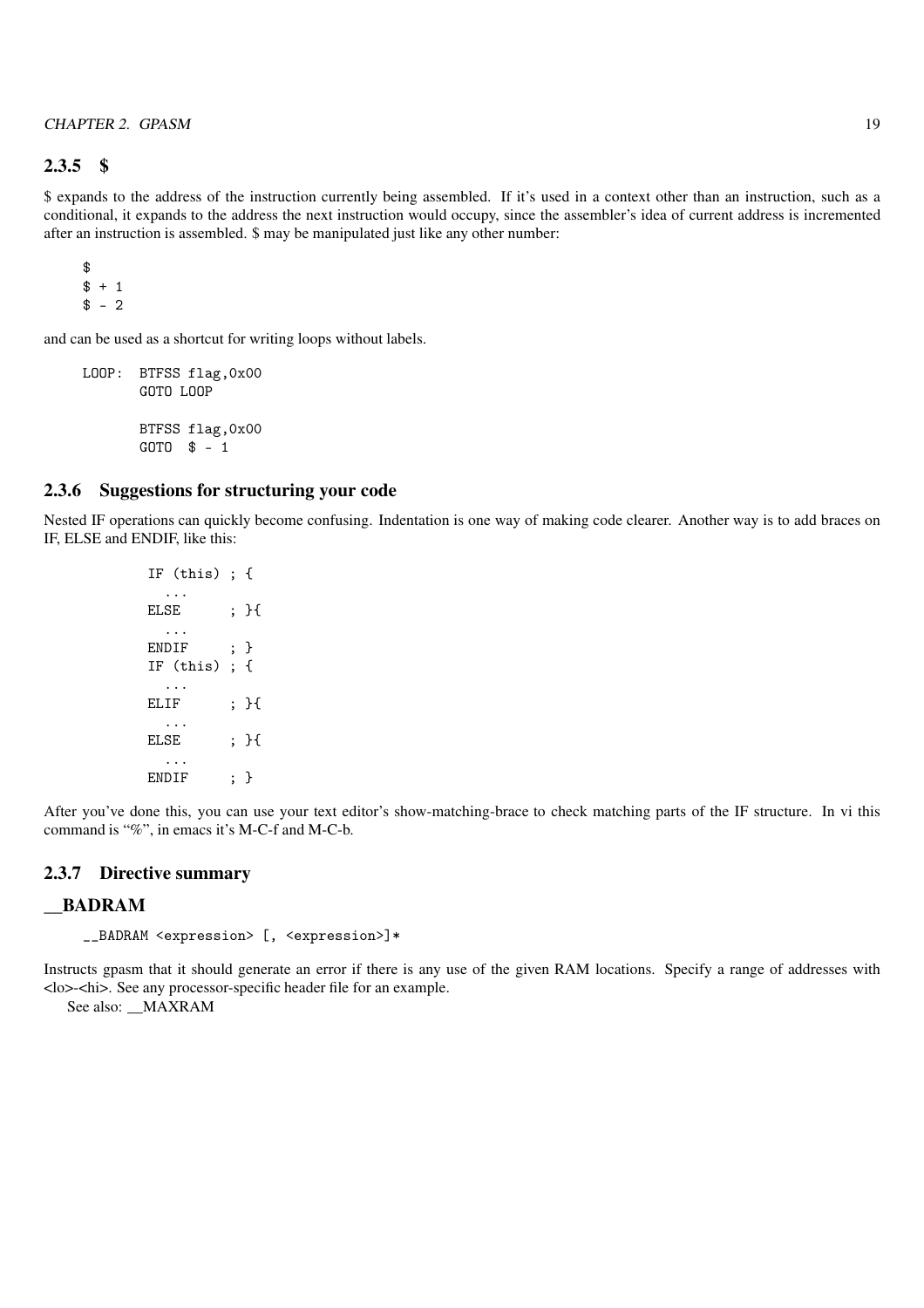### \_\_BADROM

\_\_BADROM <expression> [, <expression>]\*

Instructs gpasm that it should generate an error if there is any use of the given ROM locations. Specify a range of addresses with <lo>-<hi>. See any processor-specific header file for an example.

See also: MAXROM

# \_\_CONFIG

\_\_CONFIG <expression>

Sets the PIC processor's configuration fuses. See also: CONFIG. FUSES

NOTE: \_\_CONFIG and \_\_FUSES directives are deprecated for 16-bit PIC MCU devices (PIC18FXXX), CONFIG directive should be used instead if in the command line is included the "–mpasm-compatible" option.

Otherwise in the "gpasm" mode (if in the command line is *not* included the "–mpasm-compatible" option) these directives are deprecated for *all* PIC MCU devices.

## \_\_FUSES

\_\_FUSES <expression>

Alias for \_\_CONFIG. Sets the PIC processor's configuration fuses See also: CONFIG

NOTE: \_\_CONFIG and \_\_FUSES directives are deprecated for 16-bit PIC MCU devices (PIC18FXXX), CONFIG directive should be used instead if in the command line is included the "–mpasm-compatible" option.

Otherwise in the "gpasm" mode (if in the command line is *not* included the "–mpasm-compatible" option) these directives are deprecated for *all* PIC MCU devices.

#### \_\_IDLOCS

\_\_IDLOCS <expression> or \_\_IDLOCS <expression1>,<expression2>

Sets the PIC processor's identification locations. For 12 and 14 bit processors, the four id locations are set to the hexadecimal value of expression. For 18cxx devices idlocation expression1 is set to the hexadecimal value of expression2. See also: IDLOCS

#### \_\_MAXRAM

\_\_MAXRAM <expression>

Instructs gpasm that an attempt to use any RAM location above the one specified should be treated as an error. See any processor specific header file for an example.

See also: \_\_BADRAM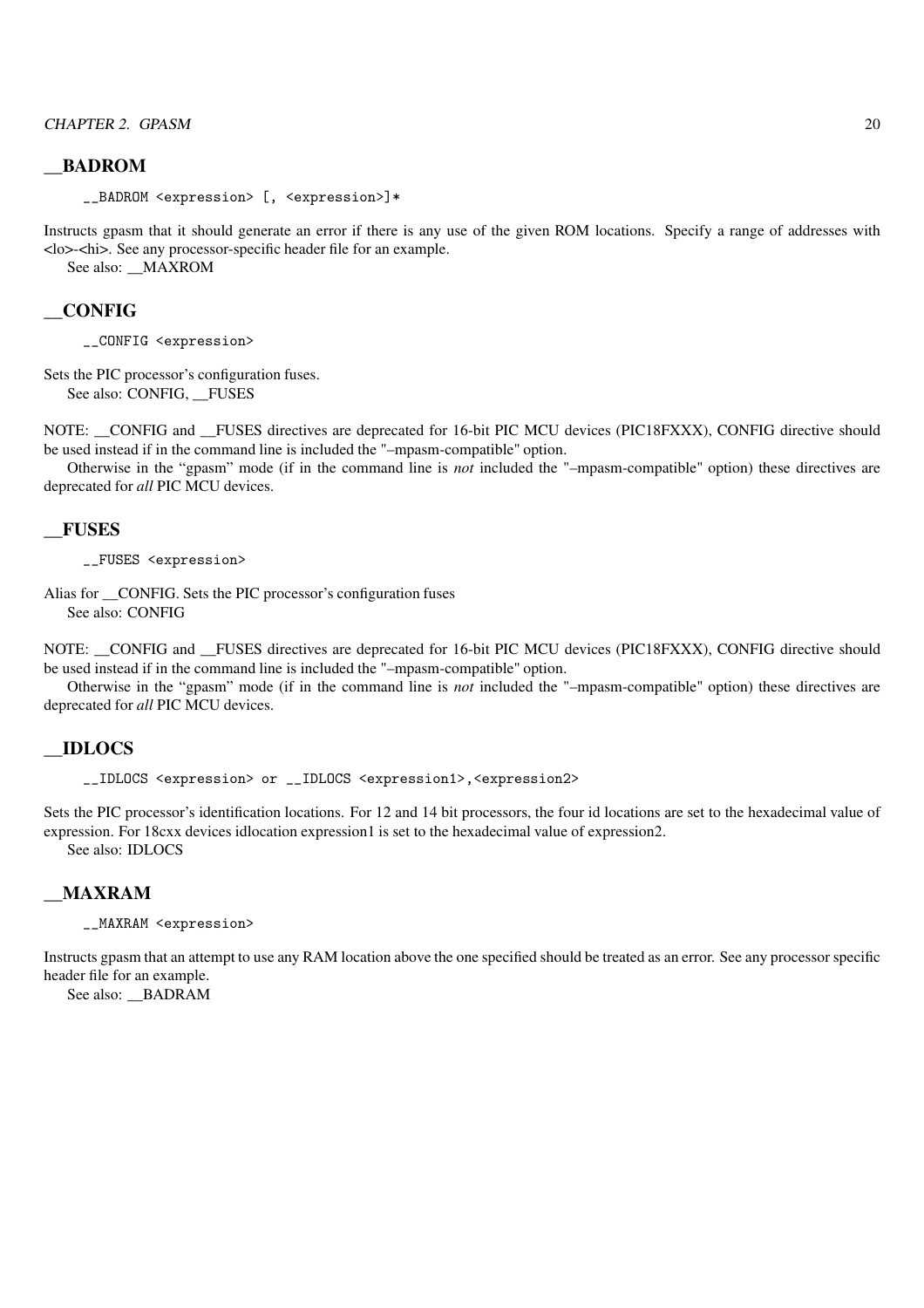# \_\_MAXROM

\_\_MAXROM <expression>

Instructs gpasm that an attempt to use any ROM location above the one specified should be treated as an error. See any processor specific header file for an example.

See also: \_\_BADROM

## ASSUME

ASSUME <label>

This is a helper directive for advanced users. It tells the compiler which bank will be the default. This directive does not create any code, rather helps eliminate the unnecessary and confusing bank warnings. Worth using is primarily in the absolute mode. This directive can not be used in "mpasm compatible" mode!

## **BANKISEL**

BANKISEL <label>

This directive generates bank selecting code for indirect access of the address specified by <label>. The directive is not available for all devices. It is only available for 14 bit and 16 bit devices. For 14 bit devices, the bank selecting code will set/clear the IRP bit of the STATUS register. It will use MOVLB or MOVLR in 16 bit devices.

See also: BANKSEL, PAGESEL

#### **BANKSEL**

BANKSEL <label>

This directive generates bank selecting code to set the bank to the bank containing <label>. The bank selecting code will set/clear bits in the FSR for 12 bit devices. It will set/clear bits in the STATUS register for 14 bit devices. It will use MOVLB or MOVLR in 16 bit devices. MOVLB will be used for enhanced 16 bit devices.

See also: BANKISEL, PAGESEL

## **CONFIG**

```
CONFIG <expression>[, <expression>]*
```
Sets configuration fuses only on 16-bit PIC MCU devices (PIC18FXXX) if the command line is included the "–mpasm-compatible" option.

In the "gpasm" mode (if in the command line is *not* included the "–mpasm-compatible" option), in the case of each processor (PIC12XXX, PIC14XXX, PIC18XXX) it is possible to use this directive.

See also: \_\_CONFIG

## **CBLOCK**

```
CBLOCK [<expression>]
       <label>[:<increment>][,<label>[:<increment>]]
```
**ENDC** 

Marks the beginning of a block of constants <label>. gpasm allocates values for symbols in the block starting at the value <expression> given to CBLOCK. An optional <increment> value leaves space after the <a></a>label> before the next <a></abel>.

See also: EQU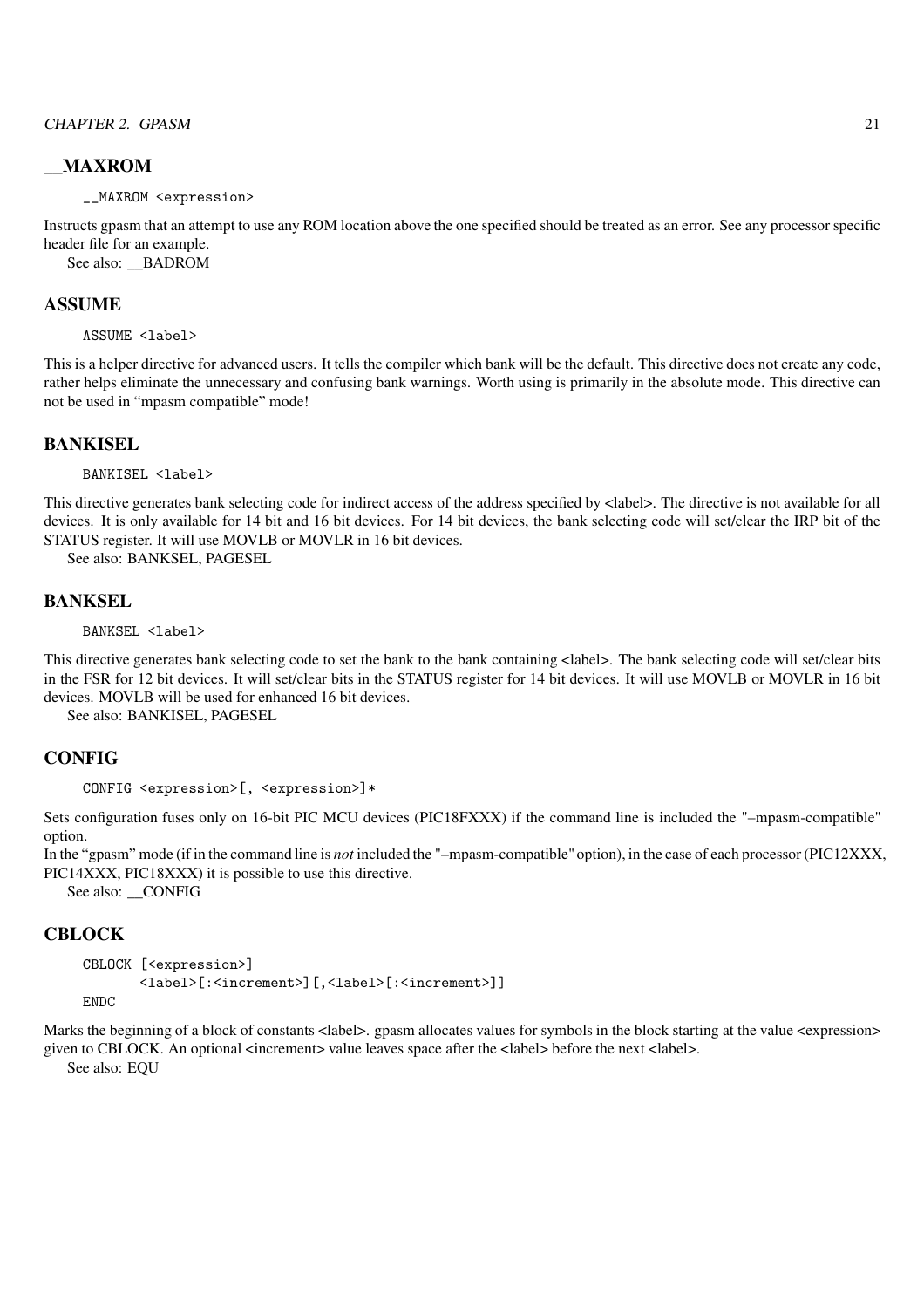#### **CODE**

<label> CODE <expression>

Only for relocatable mode. Creates a new machine code section in the output object file. <label> specifies the name of the section. If <label> is not specified the default name ".code" will be used. <expression> is optional and specifies the absolute address of the section. See also: IDATA, UDATA, CODE\_PACK

#### CODE\_PACK

<label> CODE\_PACK <expression>

Only for relocatable mode. Creates a new byte-packed machine code section in the output object file. <label> specifies the name of the section. If <label> is not specified the default name ".code" will be used. <expression> is optional and specifies the absolute address of the section.

See also: IDATA, UDATA, CODE

# **CONSTANT**

CONSTANT <label>=<expression> [, <label>=<expression>]\*

Permanently assigns the value obtained by evaluating <expression> to thesymbol <label>. Similar to SET and VARIABLE, except it can not be changed if once assigned.

(The default value is 0.) See also: EQU, SET, VARIABLE

#### **DA**

```
<label> DA <expression> [, <expression]*
```
Stores Strings in program memory. The data is stored as one 14 bit word representing two 7 bit ASCII characters. See also: DT

#### DATA

```
DATA <expression> [, <expression]*
```
Generates the specified data. See also: DA, DB, DE, DW

## **DB**

```
<label> DB <expression> [, <expression]*
```
Declare data of one byte. The values are packed two per word. See also: DA, DATA, DE, DW

#### **DE**

```
<label> DE <expression> [, <expression]*
```
Define EEPROM data. Each character in a string is stored in a separate word. See also: DA, DATA, DB, DW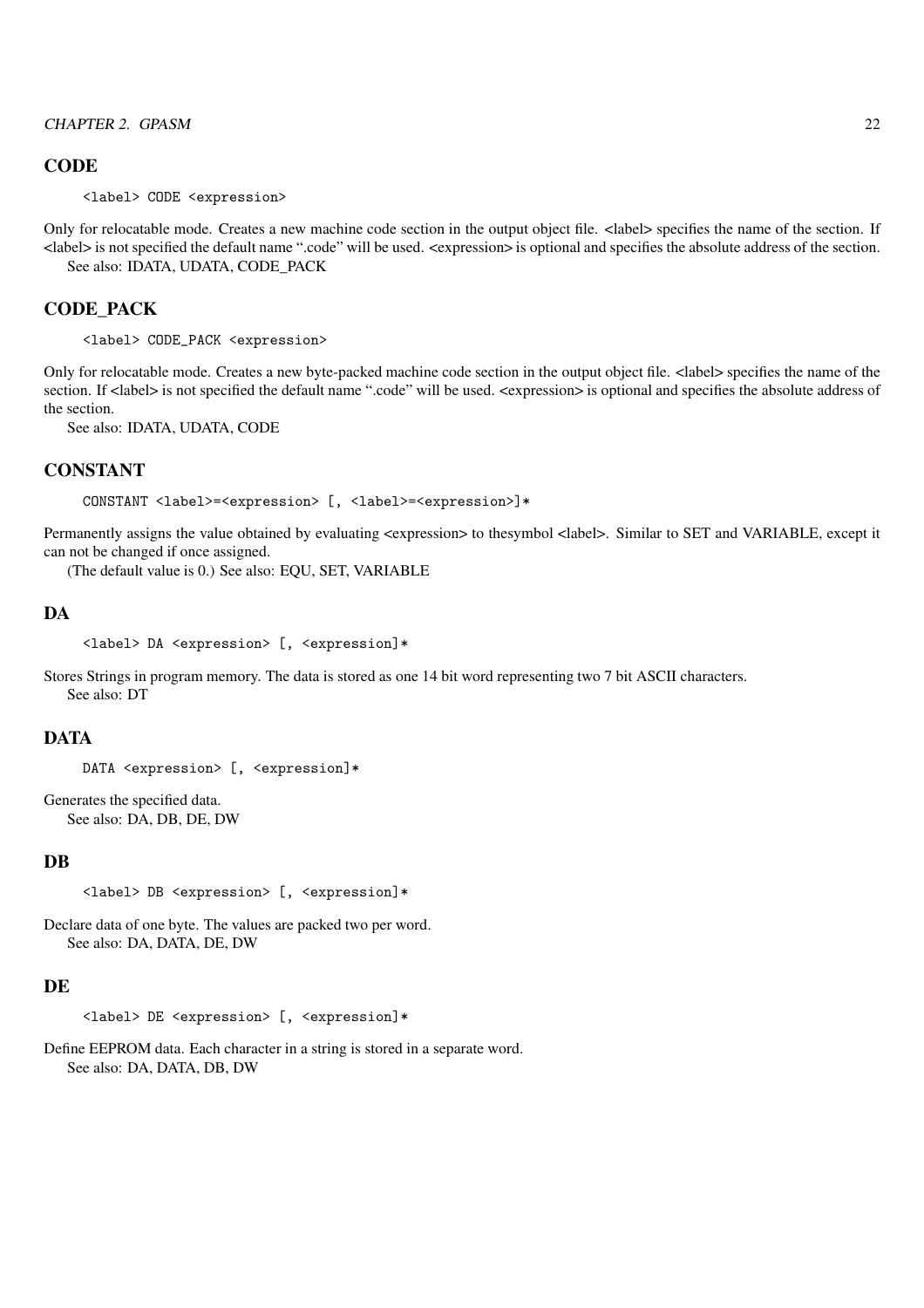#### **DT**

DT <expression> [, <expression]\*

Generates the specified data as bytes in a sequence of RETLW instructions. See also: DATA

#### DW

```
<label> DW <expression> [, <expression]*
```
Declare data of one word. See also: DA, DATA, DB, DW

#### **ELIF**

ELIF <expression>

A conditional assembly block after an IF... or ELIF... statement. If the value obtained by evaluating <expression> is true (i.e. nonzero), code up to the following ELIF..., ELSE or ENDIF is assembled. If the value is false (i.e. zero), code is not assembled until the corresponding ELIF..., ELSE or ENDIF. This directive can not be used in "mpasm compatible" mode! See also: IF, IFDEF, IFNDEF, ELIFDEF, ELIFNDEF, ELSE, ENDIF

# **ELIFDEF**

ELIFDEF <symbol>

A conditional assembly block after an IF... or ELIF... statement. If <symbol> appears in the symbol table, gpasm assembles the following code. This directive can not be used in "mpasm compatible" mode! See also: IF, IFDEF, IFNDEF, ELIF, ELIFNDEF, ELSE, ENDIF

#### ELIFNDEF

ELIFNDEF <symbol>

A conditional assembly block after an IF... or ELIF... statement. If <symbol>does not appear in the symbol table, gpasm assembles the following code. This directive can not be used in "mpasm compatible" mode! See also: IF, IFDEF, IFNDEF, ELIF, ELIFDEF, ELSE, ENDIF

#### ELSE

ELSE

Marks the alternate section of a conditional assembly block. See also: IF, IFDEF, IFNDEF, ELIF, ELIFDEF, ELIFNDEF, ENDIF

#### END

END

Marks the end of the source file.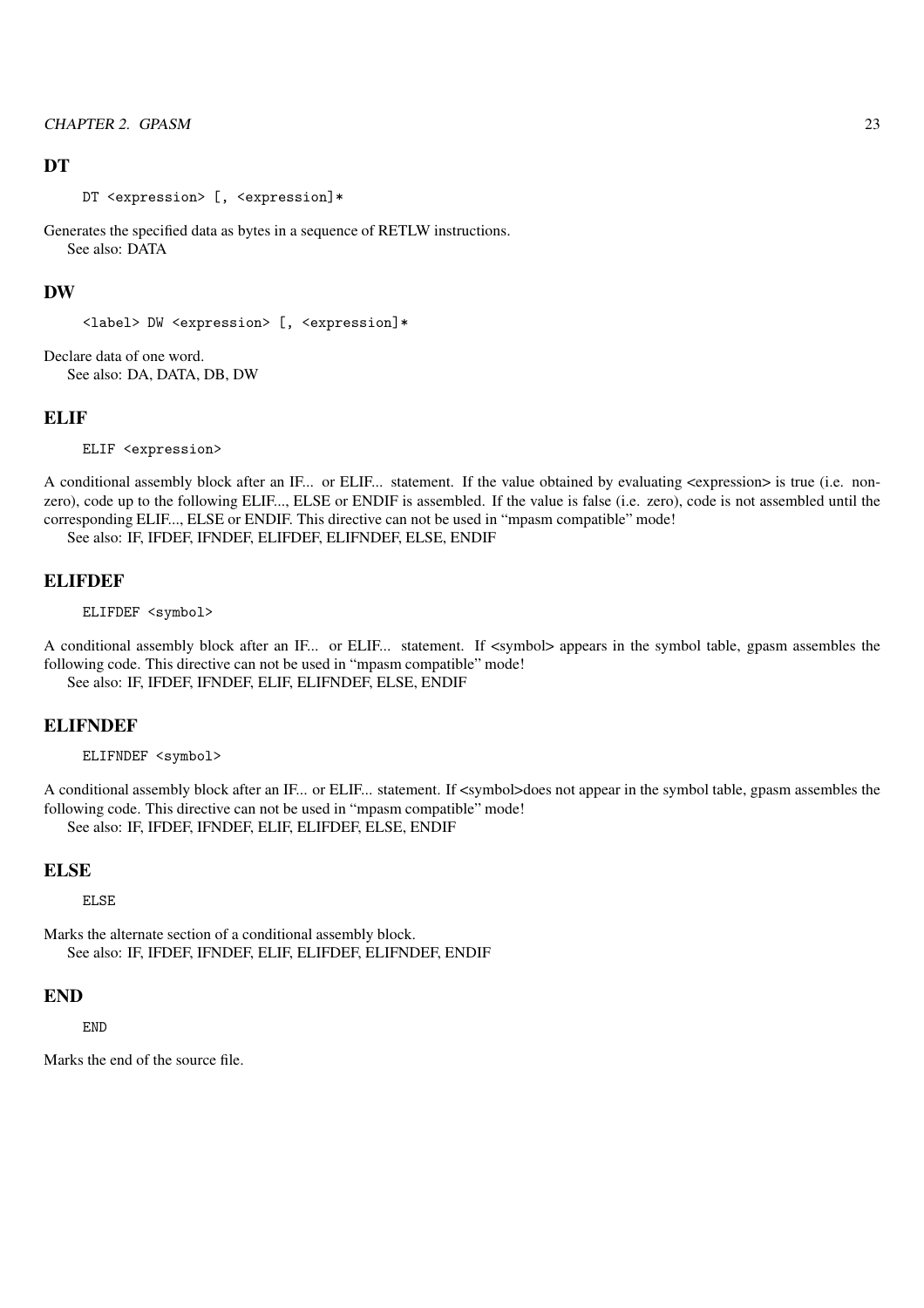### ENDC

ENDC

Marks the end of a CBLOCK. See also: CBLOCK

# ENDIF

ENDIF

Ends a conditional assembly block. See also: IF, IFDEF, IFNDEF, ELIF, ELIFDEF, ELIFNDEF, ELSE

# ENDM

ENDM

Ends a macro definition. See also: MACRO

#### ENDW

ENDW

Ends a while loop. See also: WHILE

## **EQU**

<label> EQU <expression>

Permanently assigns the value obtained by evaluating <expression> to the symbol <label>. Similar to SET and VARIABLE, except it can not be changed if once assigned.

(The default value is 0.) See also: CONSTANT, SET

# ERROR

ERROR <string>

Issues an error message. The directive - inside of the parameter string - recognize and execute the #v() macro. See also: MESSG

# ERRORLEVEL

ERRORLEVEL {0 | 1 | 2 |  $+\text{Im}gnum$  |  $+\text{Im}gnum0-msgnum1$  |  $-\text{Im}gnum$  |  $-\text{Im}gnum0-msgnum1$  } [, ...]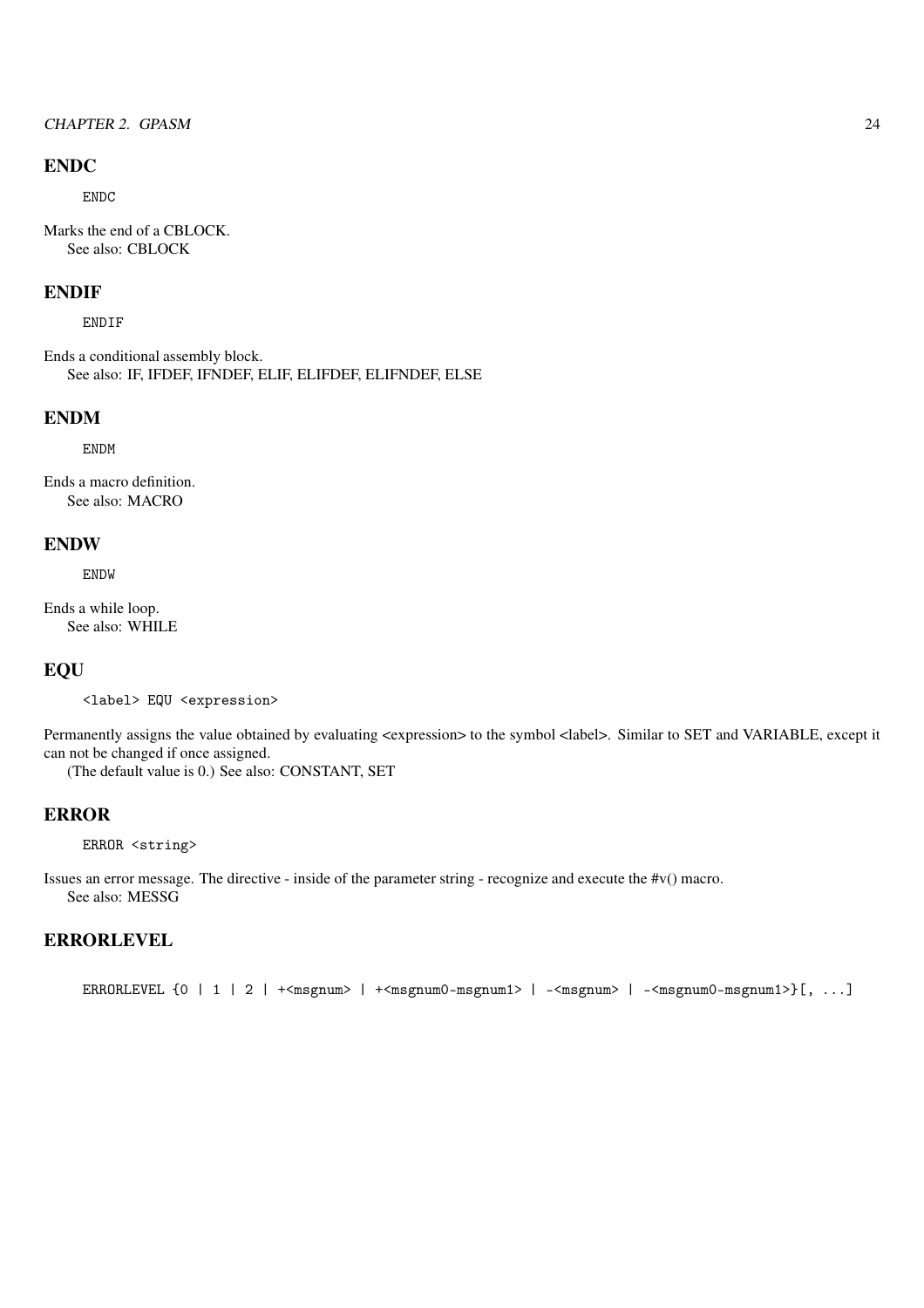Sets the types of messages that are printed.

| Setting                                                    | Affect                                                                             | Comment                             |
|------------------------------------------------------------|------------------------------------------------------------------------------------|-------------------------------------|
|                                                            | Messages, warnings and errors printed.                                             |                                     |
|                                                            | Warnings and error printed.                                                        |                                     |
|                                                            | Errors printed.                                                                    |                                     |
| - <msgnum></msgnum>                                        | Inhibits the printing of message <msgnum>.</msgnum>                                |                                     |
| $\overline{-}$ sgnum $\overline{0}$ -msgnum $\overline{1}$ | Inhibits the printing of messages from <msgnum0> to <msgnum1>.</msgnum1></msgnum0> | This can not be used in "mpasm comp |
| $+\m{cm}$ sgnum $>$                                        | Enables the printing of message <msgnum>.</msgnum>                                 |                                     |
| $\overline{+}$ <msgnum0-msgnum1></msgnum0-msgnum1>         | Enables the printing of messages from <msgnum0> to <msgnum1>.</msgnum1></msgnum0>  | This can not be used in "mpasm comp |

See also: LIST

## **EXTERN**

EXTERN <symbol> [ , <symbol> ]\*

Only for relocatable mode. Delcare a new symbol that is defined in another object file. See also: GLOBAL

# **EXITM**

EXITM

Immediately return from macro expansion during assembly. See also: ENDM

#### EXPAND

EXPAND

Expand the macro in the listing file. See also: ENDM

# FILL

<label> FILL <expression>,<count>

Generates <count> occurrences of the program word or byte <expression>. If expression is enclosed by parentheses, expression is a line of assembly.

See also: DATA DW ORG

## **GLOBAL**

GLOBAL <symbol> [ , <symbol> ]\*

Only for relocatable mode. Delcare a symbol as global. See also: GLOBAL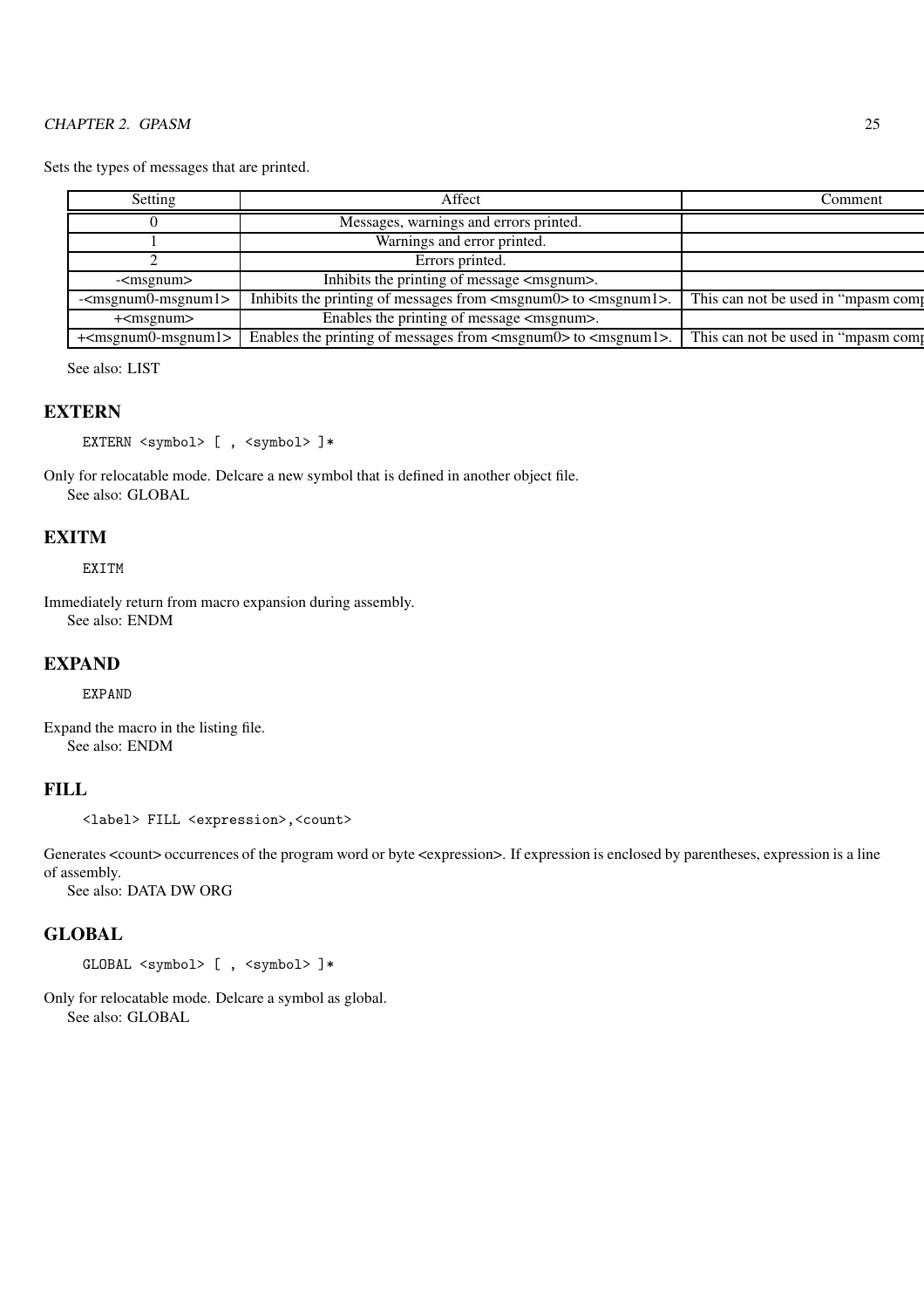#### IDATA

<label> IDATA <expression>

Only for relocatable mode. Creates a new initialized data section in the output object file. <label> specifies the name of the section. If <label> is not specified the default name ".idata" will be used. <expression> is optional and specifies the absolute address of the section. Data memory is allocated and the initialization data is placed in ROM. The user must provide the code to load the data into memory. See also: CODE, UDATA

#### IDLOCS

IDLOCS <expression> or IDLOCS <expression1>,<expression2>

In "gpasm" mode (if the command line is *not* included the "–mpasm-compatible" option), in the case of PIC18FXXX processors it is possible to use this directive.

The expressions may be are as follows: string ("abcdef"), character ('a'), constant (0x37), symbol (NUM1) These may be used simultaneously: IDLOCS "abcd", 0x76, 'D', NUM1 The length of IDLOCS can be at most 8 bytes. See also: CONFIG, IDLOCS

#### IF

#### IF <expression>

Begin a conditional assembly block. If the value obtained by evaluating <expression> is true (i.e. non-zero), code up to the following ELSE or ENDIF is assembled. If the value is false (i.e. zero), code is not assembled until the corresponding ELSE or ENDIF. See also: IFDEF, IFNDEF, ELIF, ELIFDEF, ELIFNDEF, ELSE, ENDIF

#### IFDEF

IFDEF <symbol>

Begin a conditional assembly block. If <symbol> appears in the symbol table, gpasm assembles the following code. See also: IF, IFNDEF, ELIF, ELIFDEF, ELIFNDEF, ELSE, ENDIF

#### IFNDEF

IFNDEF <symbol>

Begin a conditional assembly block. If <symbol>does not appear in the symbol table, gpasm assembles the following code. See also: IF, IFDEF, ELIF, ELIFDEF, ELIFNDEF, ELSE, ENDIF

## **LIST**

```
LIST <expression> [ , <expression> ] *
```
Enables output to the list (".lst") file. All arguments are interpreted as decimal regardless of the current radix setting. "list n=0" may be used to prevent page breaks in the code section of the list file. Other options are listed in the table below: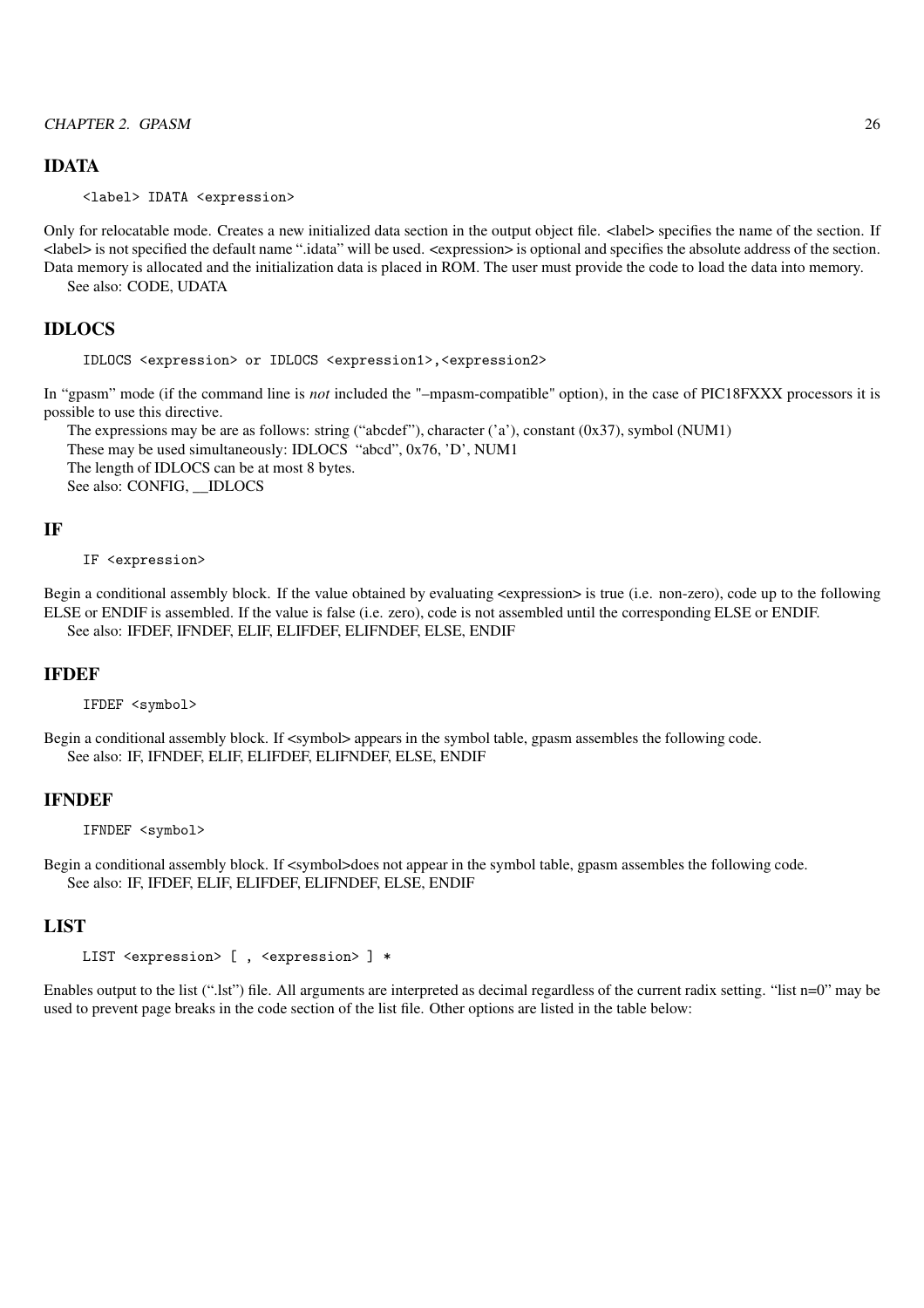| option                                                                               | description                                                        |
|--------------------------------------------------------------------------------------|--------------------------------------------------------------------|
| $b=nnn$                                                                              | Sets the tab spaces                                                |
| $f =$ $\leq$ format $>$                                                              | Set the hex file format. Can be inhx8m, inhx8s, inhx16, or inhx32. |
| m= <expression></expression>                                                         | Set the maximum ROM address.                                       |
| $mm=[ONIOFF]$                                                                        | Memory Map on or off                                               |
| $n =$ nnn                                                                            | Sets the number of lines per page                                  |
| $p = \langle symbol \rangle$                                                         | Sets the current processor                                         |
| $pe = \langle symbol \rangle$                                                        | Sets the current processor and enables the 18xx extended mode      |
| $r = \lceil \cdot \text{oct} \rceil \cdot \text{dec} \rceil \cdot \text{hex} \rceil$ | Sets the radix                                                     |
| $st = [ON   OFF]$                                                                    | Symbol table dump on or off                                        |
| $w=[0 1 2]$                                                                          | Sets the message level.                                            |

See also: NOLIST, RADIX, PROCESSOR

## LOCAL

```
LOCAL <symbol>[[=<expression>], [<symbol>[=<expression>]]*]
```
Declares <symbol> as local to the macro that's currently being defined. This means that further occurrences of <symbol> in the macro definition refer to a local variable, with scope and lifetime limited to the execution of the macro.

See also: MACRO, ENDM

# MACRO

```
<label> MACRO [ <symbol> [ , <symbol> ]* ]
```
Declares a macro with name <label>. gpasm replaces any occurrences of <symbol> in the macro definition with the parameters given at macro invocation.

See also: LOCAL, ENDM

# **MESSG**

MESSG <string>

Writes <string> to the list file, and to the standard error output. The directive - inside of the parameter string - recognize and execute the #v() macro.

See also: ERROR

# **NOEXPAND**

NOEXPAND

Turn off macro expansion in the list file. See also: EXPAND

#### NOLIST

NOLIST

Disables list file output. See also: LIST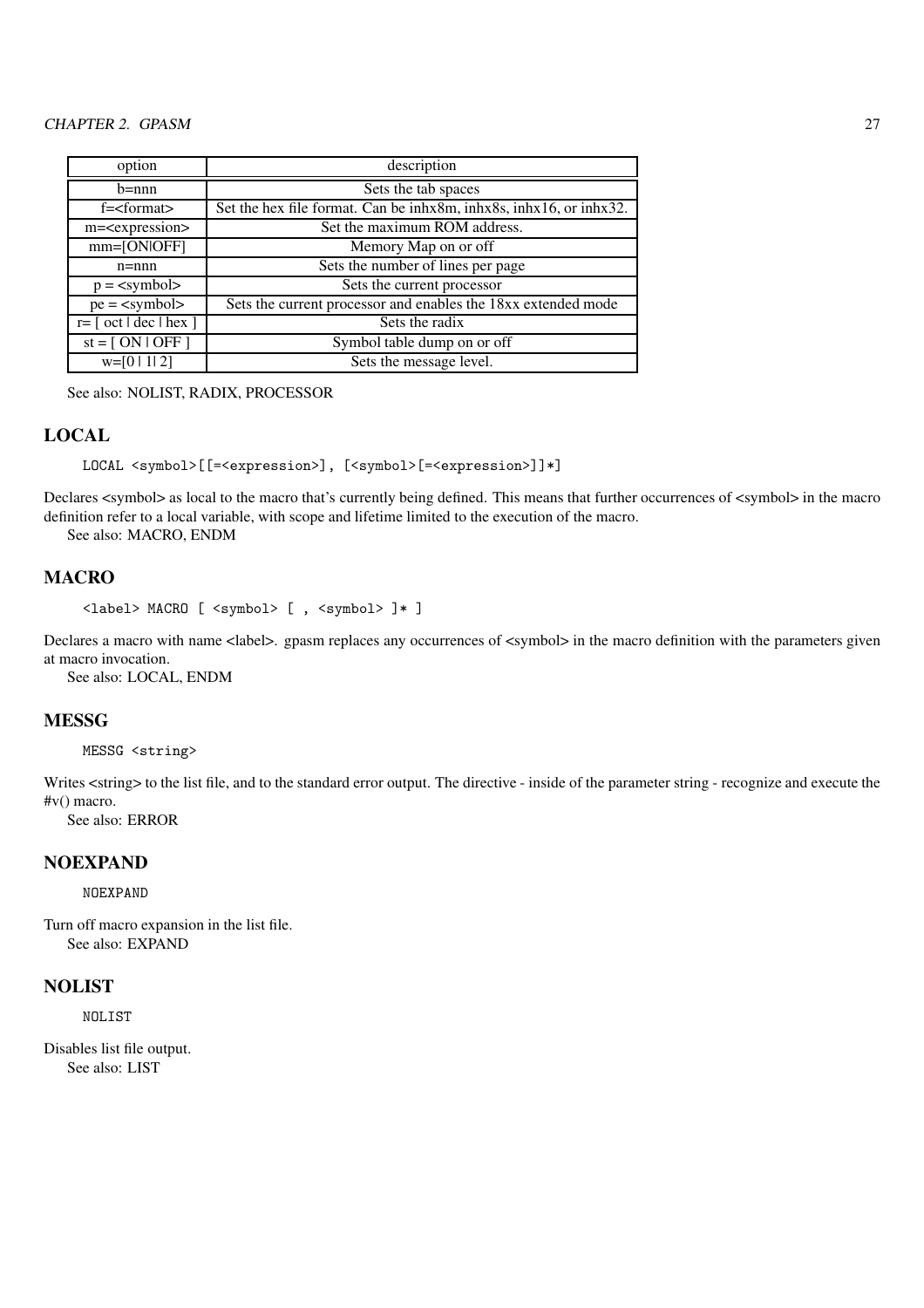## **ORG**

ORG <expression>

Sets the location at which instructions will be placed. If the source file does not specify an address with ORG, gpasm assumes an ORG of zero.

#### PAGE

PAGE

Causes the list file to advance to the next page. See also: LIST

## PAGESEL

PAGESEL <label>

This directive will generate page selecting code to set the page bits to the page containing the designated <label>. The page selecting code will set/clear bits in the STATUS for 12 bit and 14 bit devices. For 16 bit devices, it will generate MOVLW and MOVWF to modify PCLATH. The directive is ignored for enhanced 16 bit devices.

See also: BANKISEL, BANKSEL, PAGESELW

### **PAGESELW**

PAGESELW <label>

This directive will generate page selecting code to set the page bits to the page containing the designated <label>. The page selecting code will generate MOVLW and MOVWF to modify PCLATH. The directive is ignored for enhanced 16 bit devices. See also: BANKISEL, BANKSEL, PAGESEL

#### PROCESSOR

PROCESSOR <symbol>

Selects the target processor. See section 1.2 for more details. See also: LIST

# RADIX

RADIX <symbol>

Selects the default radix from "oct" for octal, "dec" for decimal or "hex" for hexadecimal. gpasm uses this radix to interpret numbers that don't have an explicit radix.

See also: LIST

#### RES

RES <mem\_units>

Causes the memory location pointer to be advanced <mem\_units>. Can be used to reserve data storage. See also: FILL, ORG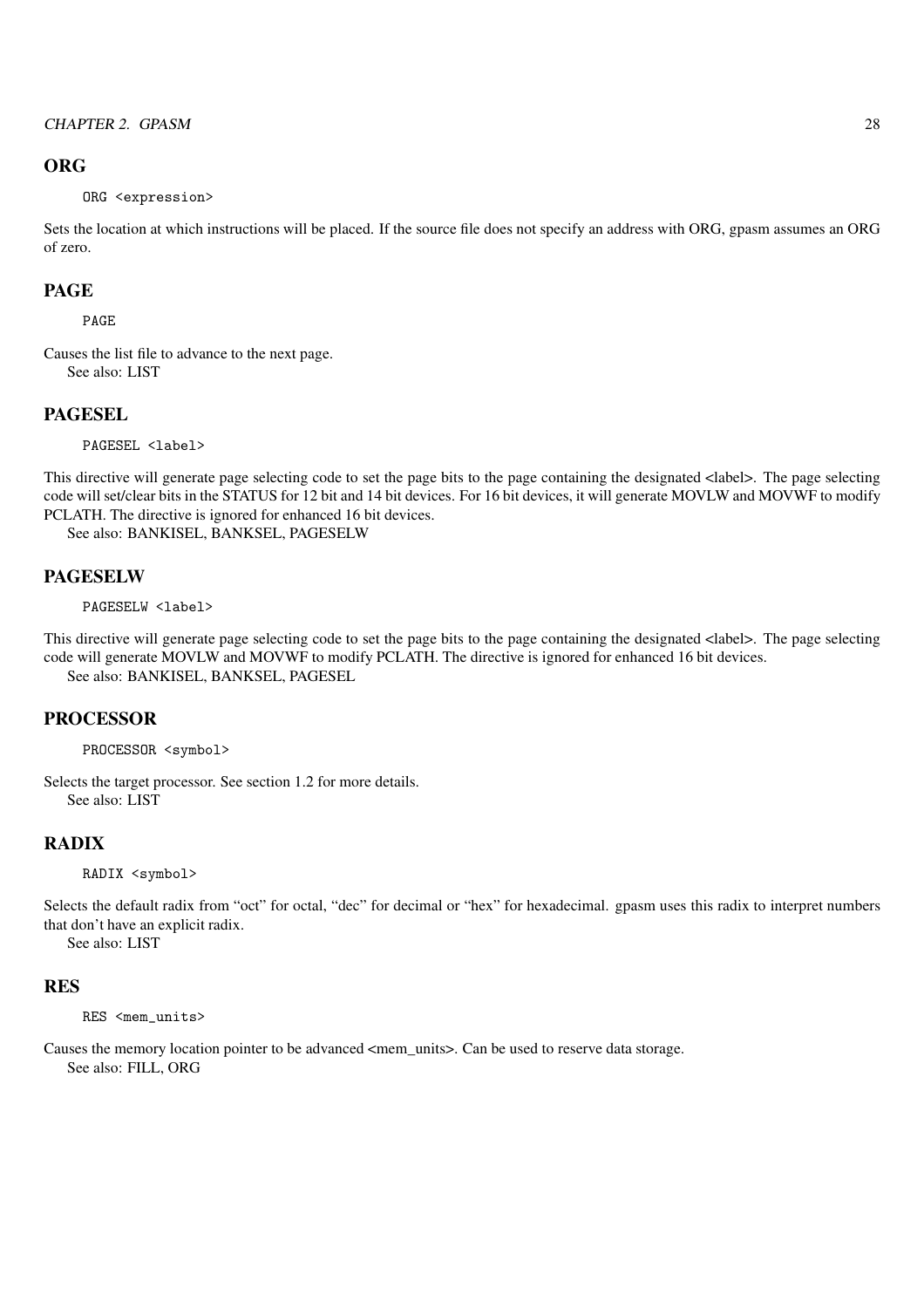#### **SET**

<label> SET <expression>

Temporarily assigns the value obtained by evaluating <expression> to the symbol <label>. (The default value is 0.) See also: CONSTANT, EQU, VARIABLE

#### **SPACE**

SPACE <expression>

Inserts <expression> number of blank lines into the listing file. See also: LIST

# **SUBTITLE**

SUBTITLE <string>

This directive establishes a second program header line for use as a subtitle in the listing output. <string> is an ASCII string enclosed by double quotes, no longer than 60 characters.

See also: TITLE

## **TITLE**

TITLE <string>

This directive establishes a program header line for use as a title in the listing output. <string> is an ASCII string enclosed by double quotes, no longer than 60 characters.

See also: SUBTITLE

# UDATA

<label> UDATA <expression>

Only for relocatable mode. Creates a new uninitialized data section in the output object file. <label> specifies the name of the section. If <label> is not specified the default name ".udata" will be used. <expression> is optional and specifies the absolute address of the section.

See also: CODE, IDATA, UDATA\_ACS, UDATA\_OVR, UDATA\_SHR

#### UDATA\_ACS

<label> UDATA\_ACS <expression>

Only for relocatable mode. Creates a new uninitialized accessbank data section in the output object file. <label> specifies the name of the section. If <label> is not specified the default name ".udata\_acs" will be used. <expression> is optional and specifies the absolute address of the section.

See also: CODE, IDATA, UDATA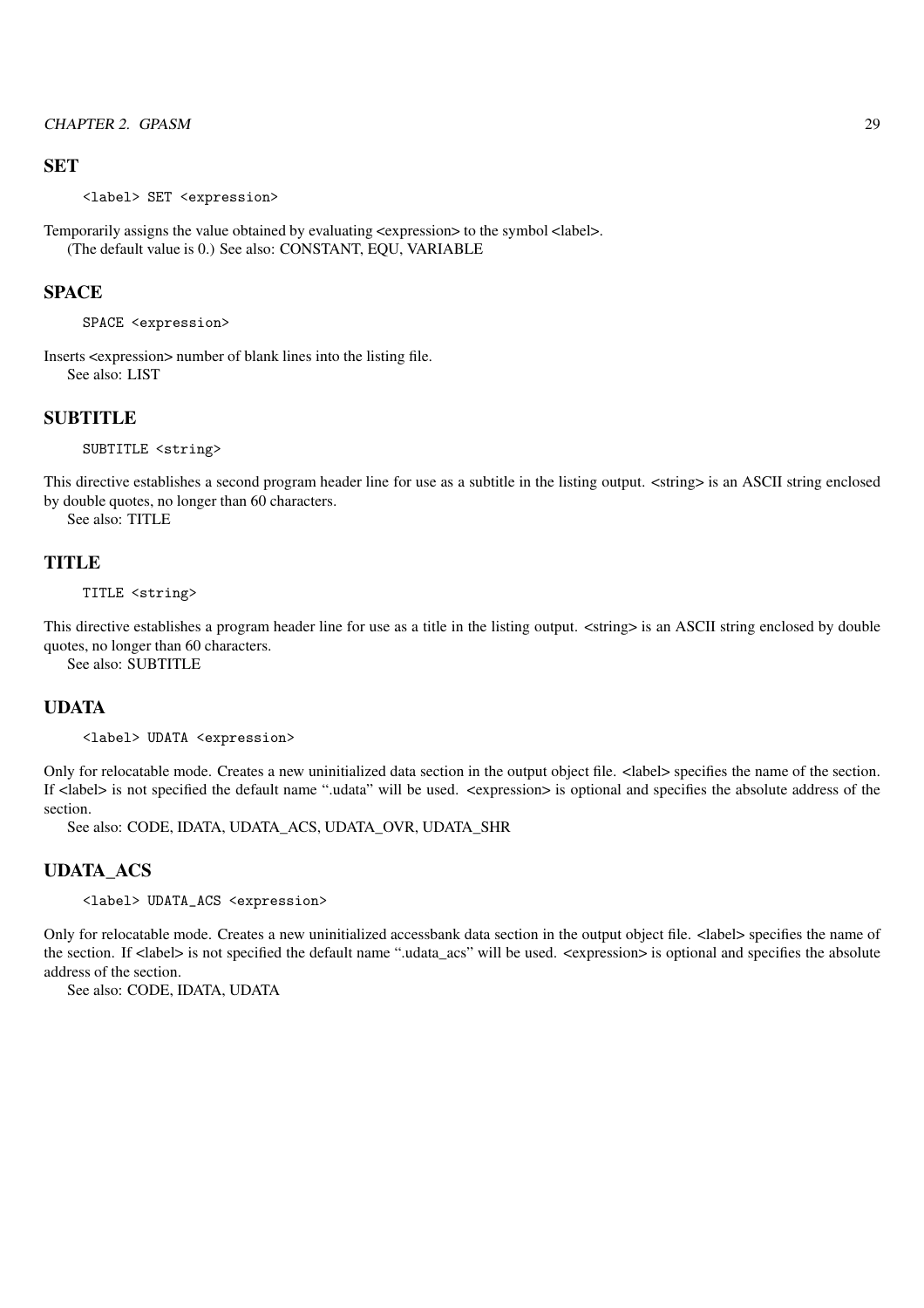#### UDATA\_OVR

<label> UDATA\_OVR <expression>

Only for relocatable mode. Creates a new uninitialized overlaid data section in the output object file. <label> specifies the name of the section. If  $\langle$ label> is not specified the default name ",udata\_ovr" will be used.  $\langle$ expression> is optional and specifies the absolute address of the section.

See also: CODE, IDATA, UDATA

#### UDATA\_SHR

<label> UDATA\_SHR <expression>

Only for relocatable mode. Creates a new uninitialized sharebank data section in the output object file. <label> specifies the name of the section. If  $\langle$ label> is not specified the default name ".udata shr" will be used.  $\langle$ expression> is optional and specifies the absolute address of the section.

See also: CODE, IDATA, UDATA

#### VARIABLE

VARIABLE <label>[=<expression>, <label>[=<expression>]]\*

Declares variable with the name <label>. The value of <label> may later be reassigned. The value of <label> does not have to be assigned at declaration.

(The default value is 0.) See also: CONSTANT

## **WHILE**

WHILE <expression>

Performs loop while <expression> is true. See also: ENDW

### 2.3.8 High level extensions

gpasm supports several directives for use with high level languages. These directives are easily identified because they start with ".". They are only available in relocatable mode.

These features are advanced and require knowledge of how gputils relocatable objects work. These features are intended to be used by compilers. Nothing prevents them from being used with assembly.

#### .DEF

```
.DEF <symbol> [, <expression> ]*
```
Create a new COFF <symbol>. Options are listed in the table below: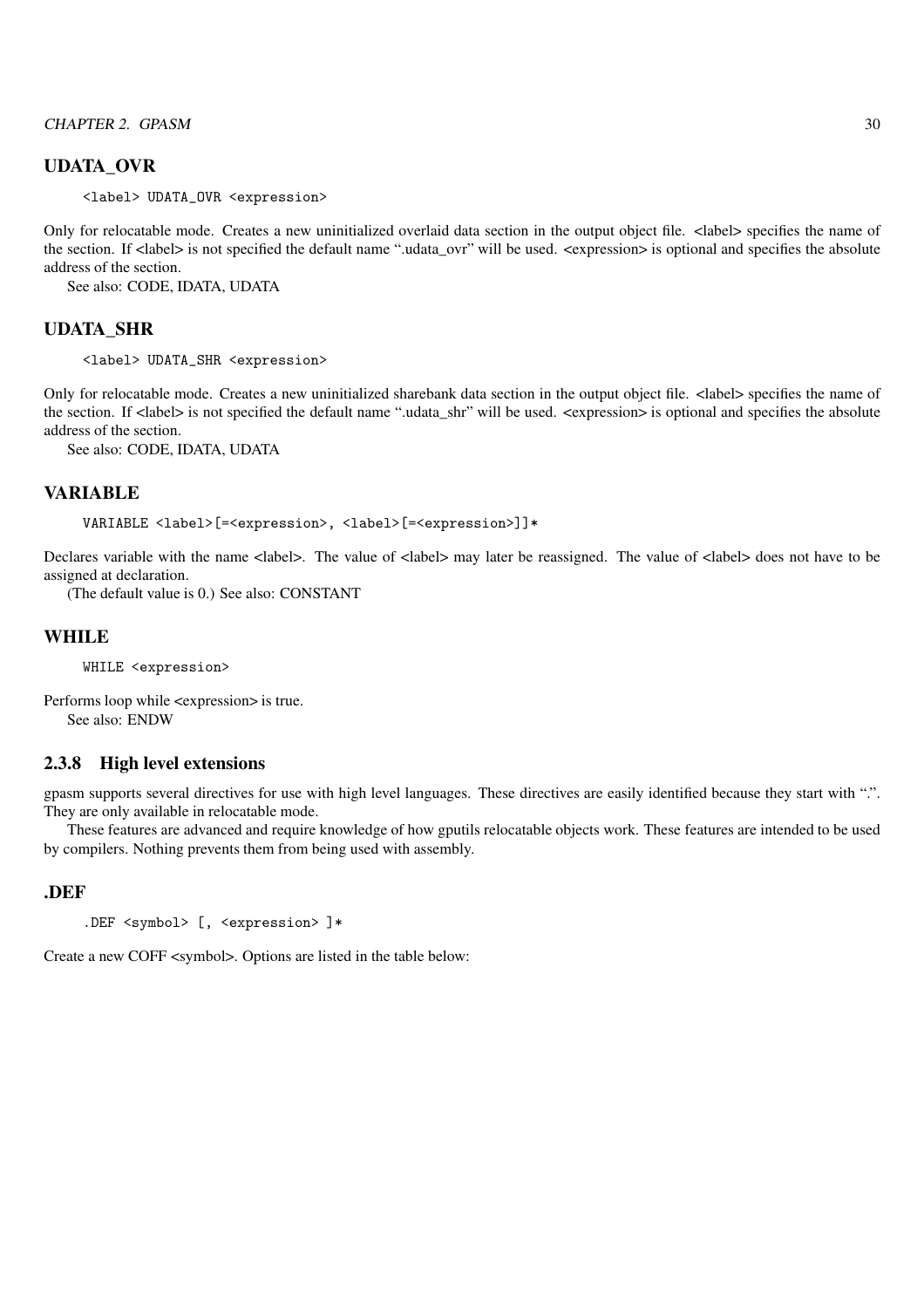| option       | description                            |
|--------------|----------------------------------------|
| absolute     | Absolute symbol keyword.               |
| class=nnn    | Sets the symbol class (byte sized).    |
| debug        | Debug symbol keyword.                  |
| extern       | External symbol keyword.               |
| global       | Global symbol keyword.                 |
| $size =$ nnn | Reserve words or bytes for the symbol. |
| static       | Static Symbol keyword.                 |
| type=nnn     | Sets the symbol type (short sized).    |
| value=nnn    | Sets the symbol value.                 |

This directive gives the user good control of the symbol table. This control is necessary, but if used incorrectly it can have many undesirable consequences. It can easily cause errors during linking or invalid machine code. The user must fully understand the operation of gputils COFF symbol table before modifying its contents.

For best results, only one of the single keywords should be used. The keyword should follow the symbol name. The keyword should then be followed by any expressions that directly set the values. Here is an example:

.def global\_clock, global, type =  $T_ULONG$ , size = 4 See also: .DIM

#### .DIM

```
.DIM <symbol>, <number>, <expression> [, <expression> ] *
```
Create <number> auxiliary symbols, attached to <symbol>. Fill the auxilary symbols with the values specified in <expression>. The expressions must result in byte sized values when evaluated or be strings. The symbol must be a COFF symbol.

This directive will generate an error if the symbol already has auxiliary symbols. This prevents the user from corrupting automatically generated symbols.

Each auxiliary symbol is 18 bytes for Microchip COFF version 1 or 20 bytes for Microchip COFF version 2. If the byte size of contents specified by the expressions is greater then symbol size, several auxiliary symbols are generated. The last auxiliary symbol is zero byte padded to the auxiliary symbol length.

gpasm does not use auxilary symbols. So the contents have no effect on its operation. However, the contents may be used by gplink or a third party tool.

See also: .DEF

#### .DIRECT

.DIRECT <command>, <string>

Provides a mechanism for direct communication from the program to the debugging environment. This method has no impact on the executable. The symbols will appear in both the COFF files and the COD files.

Each directive creates a new COFF symbol ".direct". An auxilary symbol is attached that contains <command> and <string>. The string must be less than 256 bytes. The command must have a value 0 to 255. There are no restrictions on the content, however these messages must conform to the debugging environment. The directive - inside of the <string> - recognize and execute the #v() macro. The typical values are summarized in the table below: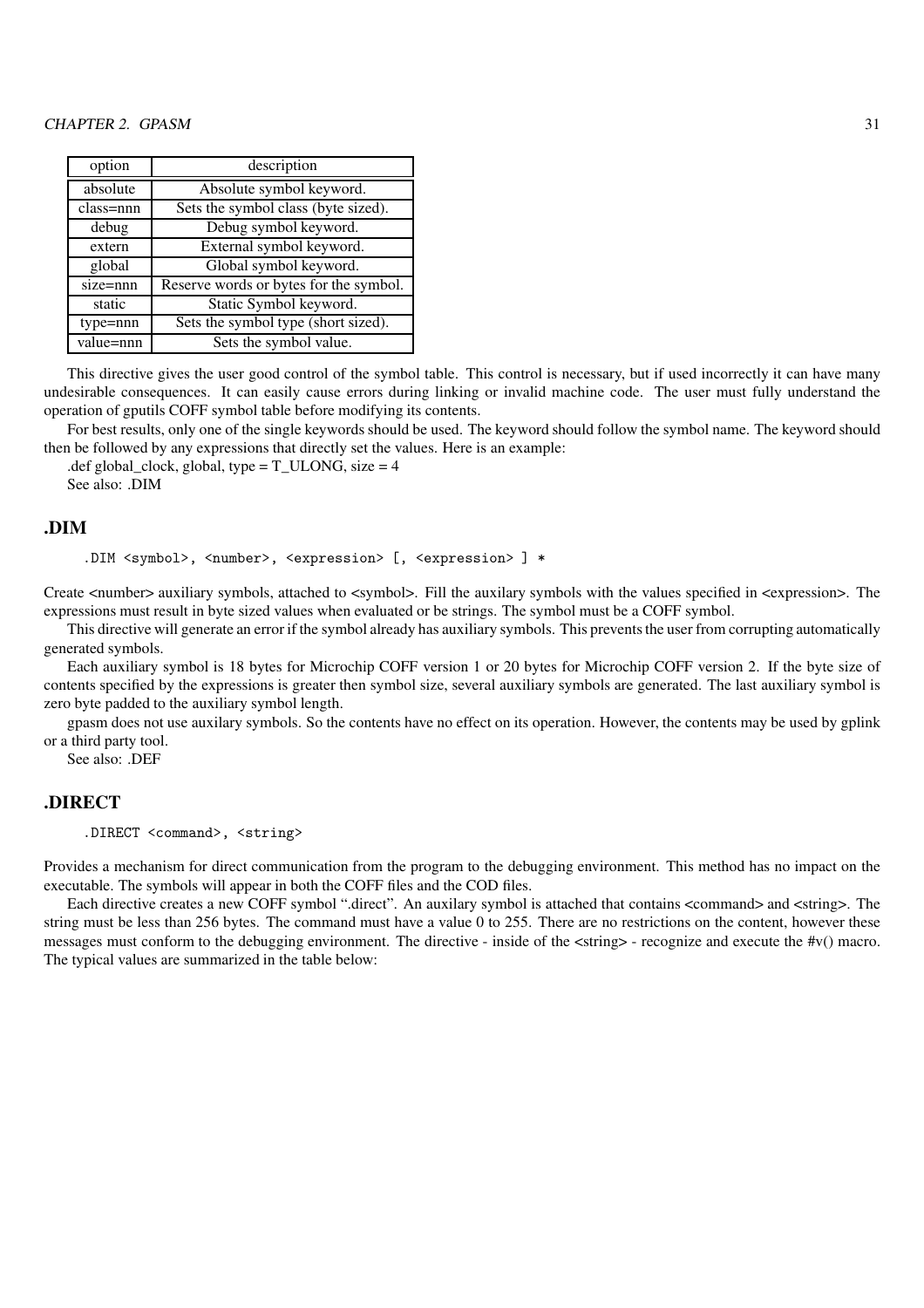| ASCII command | description                                                 |
|---------------|-------------------------------------------------------------|
| а             | User defined assert.                                        |
| Α             | Assembler/Compiler defined assert.                          |
| e             | User defined emulator commands.                             |
| E             | Assembler/Compiler defined emulator commands.               |
|               | User defined printf.                                        |
| F             | Assembler/Compiler defined printf.                          |
|               | User defined log command.                                   |
|               | Assembler/Compiler/Code verification generated log command. |

The symbols also contain the address where the message was inserted into the assembly. The symbols, with the final relocated addresses, are available in executable COFF. The symbols are also written to the COD file. They can be viewed using gpvc. See also: .DEF, .DIM

### .EOF

.EOF

This directive causes an end of file symbol to be placed in the symbol table. Normally this symbol is automatically generated. This directive allows the user to manually generate the symbol. The directive is only processed if the "-g" command line option is used. When that option is used, the automatic symbol generation is disabled.

See also: .EOF, .FILE, .LINE

## .FILE

.FILE <string>

This directive causes a file symbol to be placed in the symbol table. Normally this symbol is automatically generated. This directive allows the user to manually generate the symbol. The directive is only processed if the "-g" command line option is used. When that option is used, the automatic symbol generation is disabled.

See also: .EOF, .FILE, .LINE

#### .IDENT

.IDENT <string>

Creates an .ident COFF symbol and appends an auxiliary symbol. The auxiliary symbol points to an entry in the string table. The entry contains <string>. It is an ASCII comment of any length. This symbol has no impact on the operation of gputils. It is commonly used to store compiler versions.

See also: .DEF, .DIM

#### .LINE

.LINE <expression>

This directive causes and COFF line number to be generated. Normally they are automatically generated. This directive allows the user to manually generate the line numbers. The directive is only processed if the "-g" command line option is used. When that option is used, the automatic symbol generation is disabled. The <expression> is always evaluated as decimal regardless of the current radix setting.

See also: .EOF, .FILE, .LINE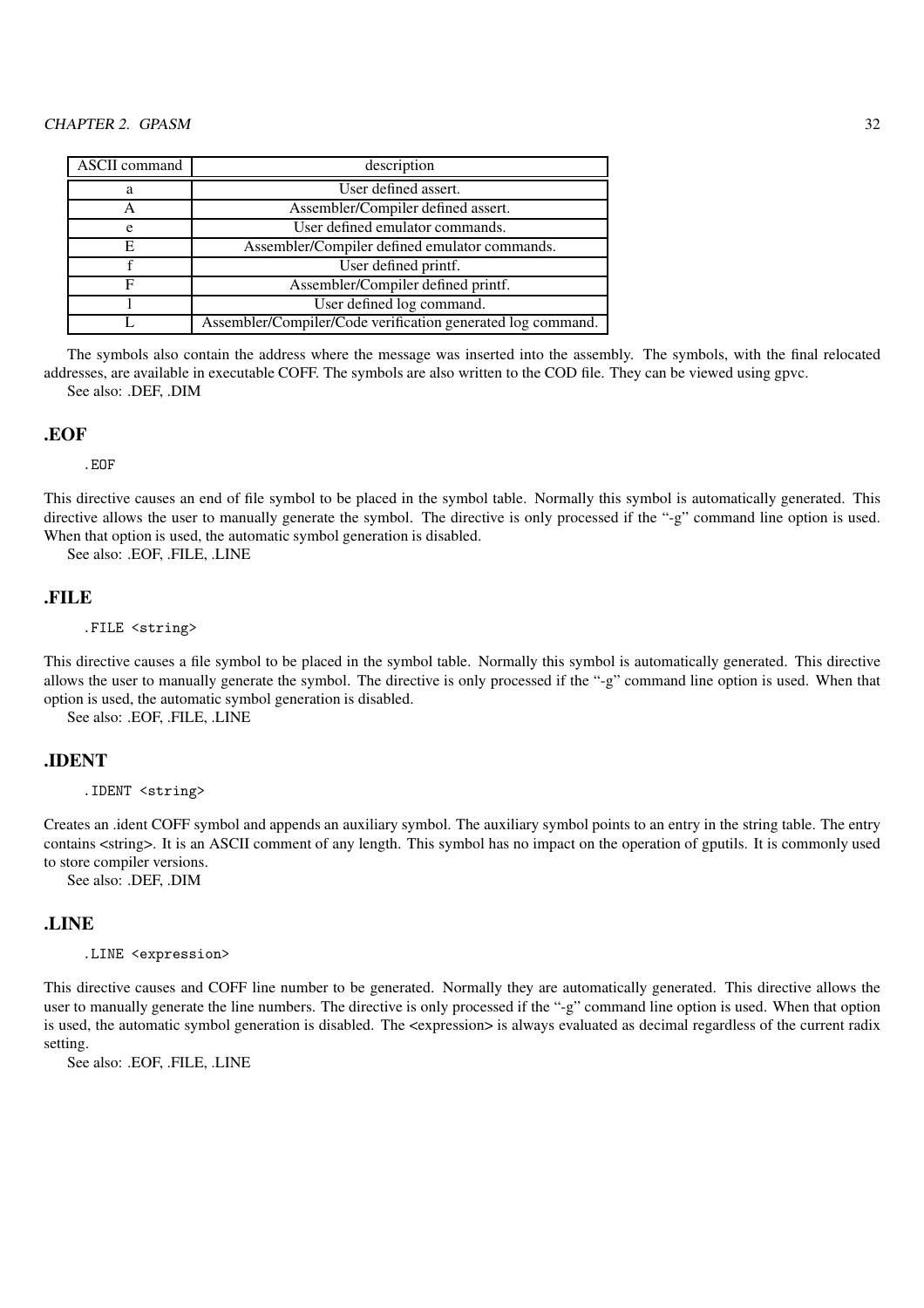# .TYPE

.TYPE <symbol>, <expression>

This directive modifies the COFF type of an existing <symbol>. The symbol must be defined. The type must be 0 to 0xffff. Common types are defined in coff.inc.

COFF symbol types default to NULL in gpasm. Although the type has no impact linking or generating an executable, it does help in the debug environment.

See also: .DEF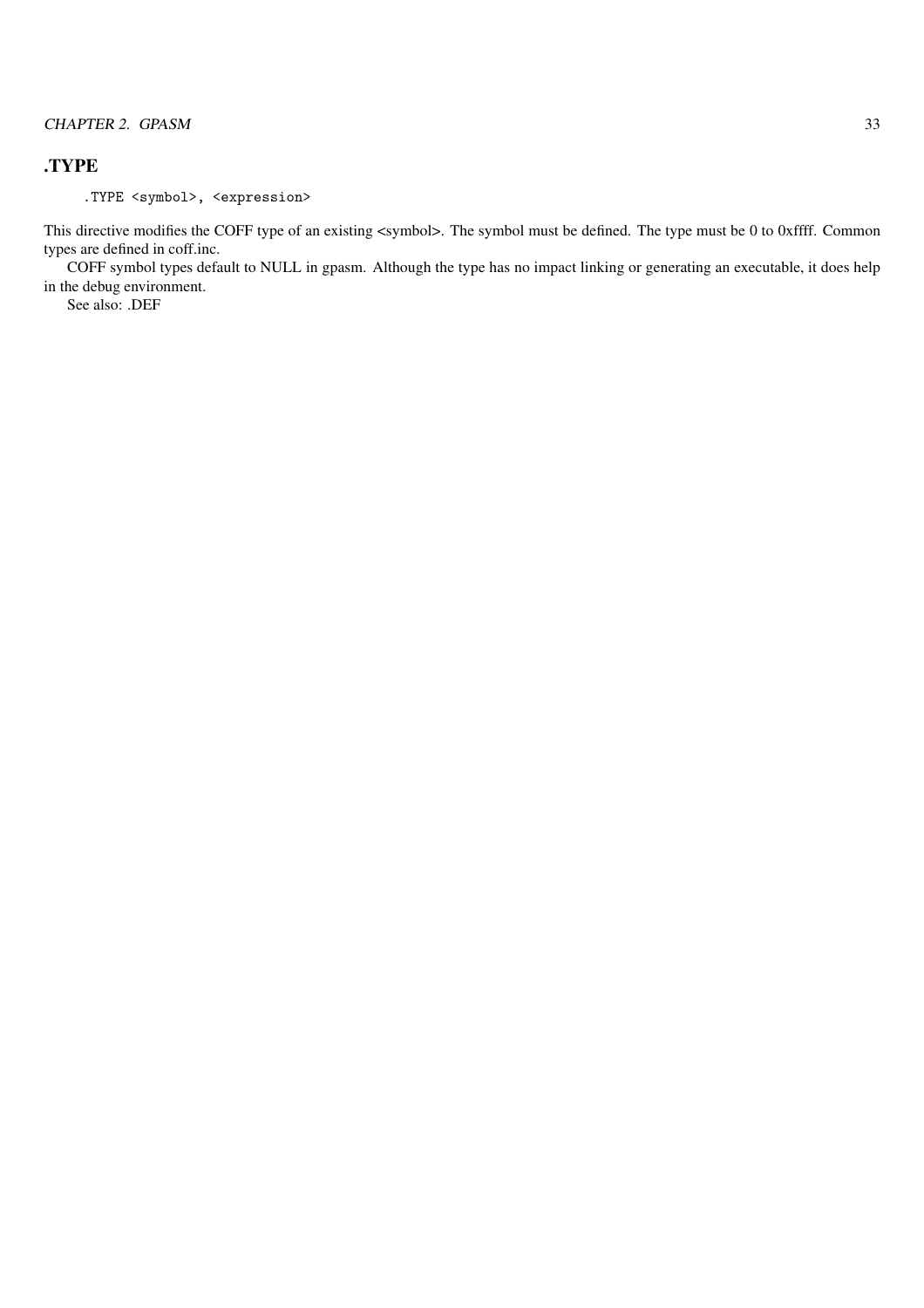# 2.4 Instructions

# 2.4.1 Instruction set summary

# 12 Bit Devices (PIC12C5XX)

| Syntax                     | Description                                            |
|----------------------------|--------------------------------------------------------|
| ADDLW <imm8></imm8>        | Add immediate to W                                     |
| ADDWF <f>,<dst></dst></f>  | Add W to $\lt f$ , result in $\lt d$ st $>$            |
| ANDLW <imm8></imm8>        | And W and literal, result in W                         |
| ANDWF <f>,<dst></dst></f>  | And W and <f>, result in <dst></dst></f>               |
| BCF <f>,<br/>bit&gt;</f>   | Clear $\text{chit}$ of $\text{cf}$                     |
| $BSF < f >$ , $bit$        | Set $bit$ of $5$                                       |
| BTFSC <f>,<br/>bit&gt;</f> | Skip next instruction if $i > bi o f h i j j$          |
| BTFSS <f>,<bit></bit></f>  | Skip next instruction if $i > o$ is set                |
| CALL <addr></addr>         | Call subroutine                                        |
| $CLRF < f > <$ dst>        | Write zero to <dst></dst>                              |
| <b>CLRW</b>                | Write zero to W                                        |
| <b>CLRWDT</b>              | Reset watchdog timer                                   |
| COMF <f>,<dst></dst></f>   | Complement $\lt f$ , result in $\lt d$ st>             |
| DECF <f>,<dst></dst></f>   | Decrement <f>, result in <dst></dst></f>               |
| DECFSZ <f>,<dst></dst></f> | Decrement <f>, result in <dst>, skip if zero</dst></f> |
| GOTO <addr></addr>         | Go to $\langle \text{addr}\rangle$                     |
| INCF <f>,<dst></dst></f>   | Increment <f>, result in <dst></dst></f>               |
| INCFSZ <f>,<dst></dst></f> | Increment <f>, result in <dst>, skip if zero</dst></f> |
| <b>IORLW</b> <imm8></imm8> | Or W and immediate                                     |
| IORWF <f>,<dst></dst></f>  | Or W and $\leq$ >, result in $\leq$ dst>               |
| MOVF <f>,<dst></dst></f>   | Move $\lt f$ to $\lt d$ st                             |
| MOVLW <imm8></imm8>        | Move literal to W                                      |
| $MOWWF \le f$              | Move W to $\lt$ f>                                     |
| NOP                        | No operation                                           |
| <b>OPTION</b>              |                                                        |
| RETLW <imm8></imm8>        | Load W with immediate and return                       |
| $RLF < f >$ , <dst></dst>  | Rotate <f> left, result in <dst></dst></f>             |
| $RRF < f >$ , <dst></dst>  | Rotate <f> right, result in <dst></dst></f>            |
| <b>SLEEP</b>               | Enter sleep mode                                       |
| SUBWF <f>,<dst></dst></f>  | Subtract W from <f>, result in <dst></dst></f>         |
| SWAPF <f>,<dst></dst></f>  | Swap nibbles of <f>, result in <dst></dst></f>         |
| <b>TRIS</b>                |                                                        |
| <b>XORLW</b>               | Xor W and immediate                                    |
| <b>XORWF</b>               | Xor W and $\leq f$ , result in $\leq$ dst>             |

# 12 Bit Devices Enhanced Instruction Set

| Syntax        | Description                  |
|---------------|------------------------------|
| MOVLB < k     | Move literal to BSR register |
| <b>RETFIE</b> | Return from interrupt        |
| <b>RETURN</b> | Return, maintain W           |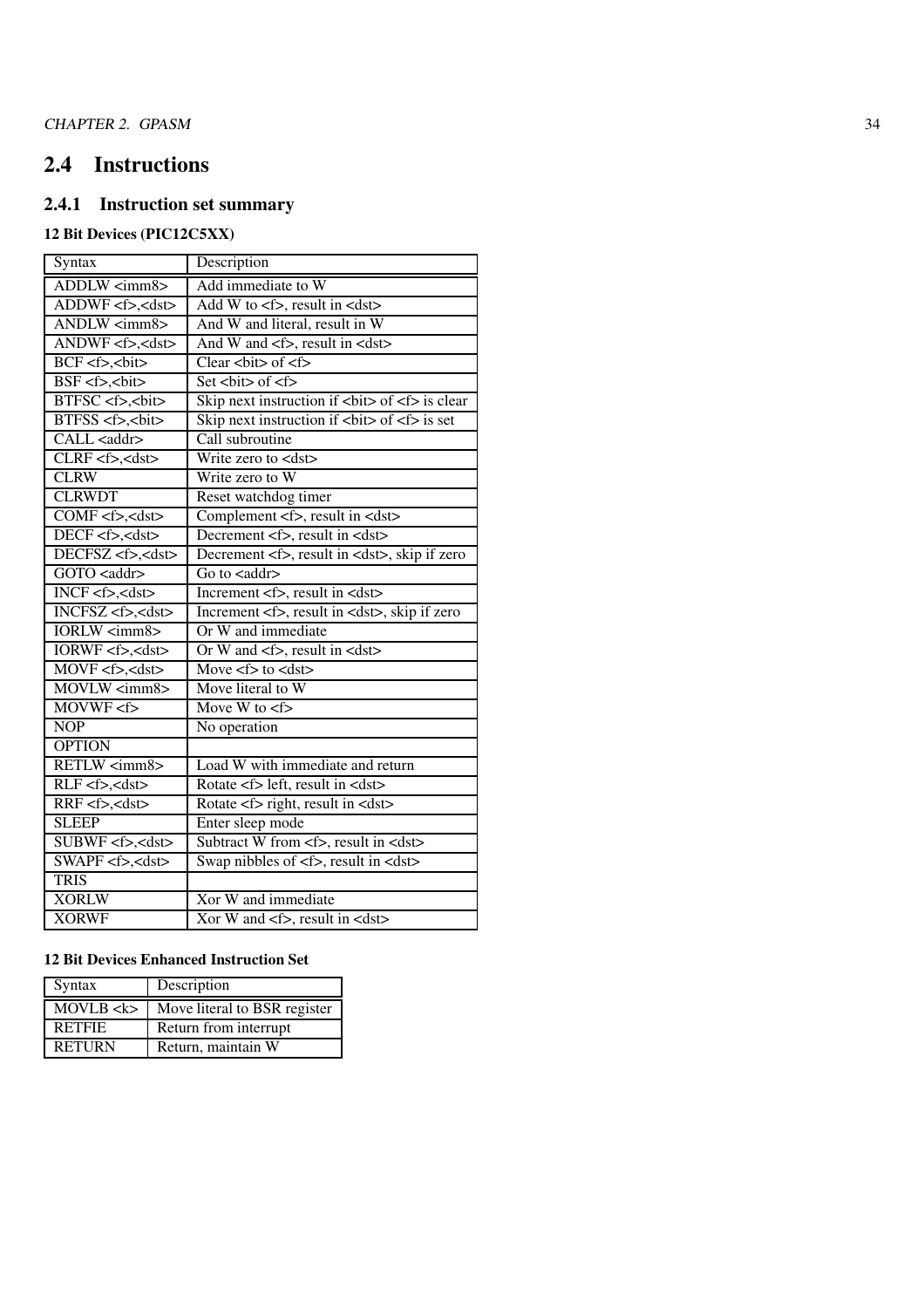# 14 Bit Devices (PIC16CXX)

| Description                                            |
|--------------------------------------------------------|
| Add immediate to W                                     |
| Add W to $\lt f$ , result in $\lt d$ st $>$            |
| And immediate to W                                     |
| And W and <f>, result in <dst></dst></f>               |
| Clear<br><br>bit> of <f></f>                           |
| Set $bit$ of $5$                                       |
| Skip next instruction if $bit$ of $5$ is clear         |
| Skip next instruction if<br><br>bit> of <f> is set</f> |
| Call subroutine                                        |
| Write zero to <dst></dst>                              |
| Write zero to W                                        |
| Reset watchdog timer                                   |
| Complement <f>, result in <dst></dst></f>              |
| Decrement <f>, result in <dst></dst></f>               |
| Decrement <f>, result in <dst>, skip if zero</dst></f> |
| Go to $\langle \text{addr}\rangle$                     |
| Increment <f>, result in <dst></dst></f>               |
| Increment <f>, result in <dst>, skip if zero</dst></f> |
| Or W and immediate                                     |
| Or W and $\leq f$ , result in $\leq$ dst>              |
| Move $\leq f$ to $\leq$ dst                            |
| Move literal to W                                      |
| Move W to $\lt f$                                      |
| No operation                                           |
|                                                        |
| Return from interrupt                                  |
| Load W with immediate and return                       |
| Return from subroutine                                 |
| Rotate <f> left, result in <dst></dst></f>             |
| Rotate <f> right, result in <dst></dst></f>            |
| Enter sleep mode                                       |
| Subtract W from literal                                |
| Subtract W from <f>, result in <dst></dst></f>         |
| Swap nibbles of <f>, result in <dst></dst></f>         |
|                                                        |
| Xor W and immediate                                    |
| Xor W and <f>, result in <dst></dst></f>               |
|                                                        |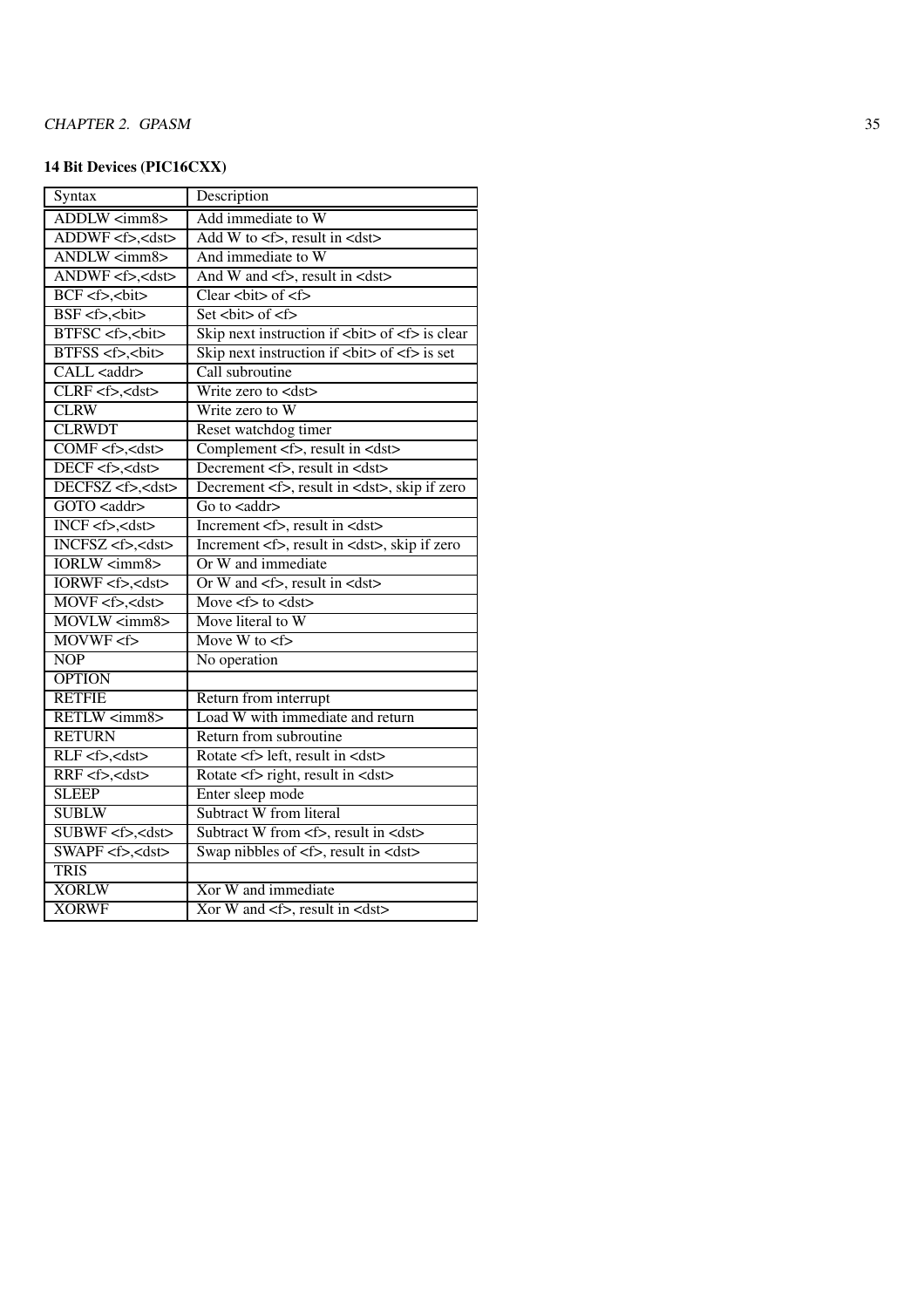## 14 Bit Devices Enhanced Instruction Set

| Syntax                                           | Description                                       |
|--------------------------------------------------|---------------------------------------------------|
| ADDFSR $\langle n \rangle$ , $\langle k \rangle$ | Add Literal <k> to FSR<n></n></k>                 |
| ADDWFC <f>,<dst></dst></f>                       | Add with Carry W and <f></f>                      |
| $ASRF < f > , <$ dst $>$                         | Arithmetic Right Shift                            |
| BRA < k>                                         | <b>Relative Branch</b>                            |
| <b>BRW</b>                                       | Relative Branch with W                            |
| <b>CALLW</b>                                     | Call Subroutine with W                            |
| $LSLF < f > , <$ dst $>$                         | Logical Left Shift                                |
| $LSRF < f > , <$ dst $>$                         | <b>Logical Right Shift</b>                        |
| $MOVIW + +FSR < n$                               | Move Indirect FSR <n> to W with preincrement</n>  |
| MOVIW-FSR <n></n>                                | Move Indirect FSR <n> to W with predecrement</n>  |
| $\overline{M}$ OVIW FSR <n>++</n>                | Move Indirect FSR <n> to W with postincrement</n> |
| MOVIW FSR <n>-</n>                               | Move Indirect FSR <n> to W with postdecrement</n> |
| $\overline{\text{MOVIW}}$ < k > $\text{[-n]}$    | Move INDFn to W, Indexed Indirect                 |
| $MOVWI$ ++ $FSR$ <n></n>                         | Move W to Indirect FSR <n> with preincrement</n>  |
| MOVWI-FSR <n></n>                                | Move W to Indirect FSR <n> with predecrement</n>  |
| MOVWI FSR <n>++</n>                              | Move W to Indirect FSR <n> with postincrement</n> |
| MOVWI FSR <n>-</n>                               | Move W to Indirect FSR <n> with postdecrement</n> |
| $MOWU \lt k >   \lt n >  $                       | Move W to INDF <n>, Indexed Indirect</n>          |
| MOVLB < k                                        | Move literal to BSR                               |
| MOVLP <k></k>                                    | Move literal to PCLATH                            |
| <b>RESET</b>                                     | Software device Reset                             |
| $SUBWFB < f > , <$ dst $>$                       | Subtract with Borrow W from <f></f>               |

#### Ubicom Processors

For Ubicom (Scenix) processors, the assembler supports the following instructions, in addition to those listed under "12 Bit Devices" abo<u>ve.</u>  $\overline{\phantom{0}}$ 

| Syntax             | Description |
|--------------------|-------------|
| BANK <imm3></imm3> |             |
| <b>IREAD</b>       |             |
| MODE <imm4></imm4> |             |
| <b>MOVMW</b>       |             |
| <b>MOVWM</b>       |             |
| $PAGE <$ imm $3$   |             |
| <b>RETI</b>        |             |
| <b>RETIW</b>       |             |
| <b>RETP</b>        |             |
| <b>RETURN</b>      |             |

### Special Macros

There are also a number of standard additional macros. These macros are: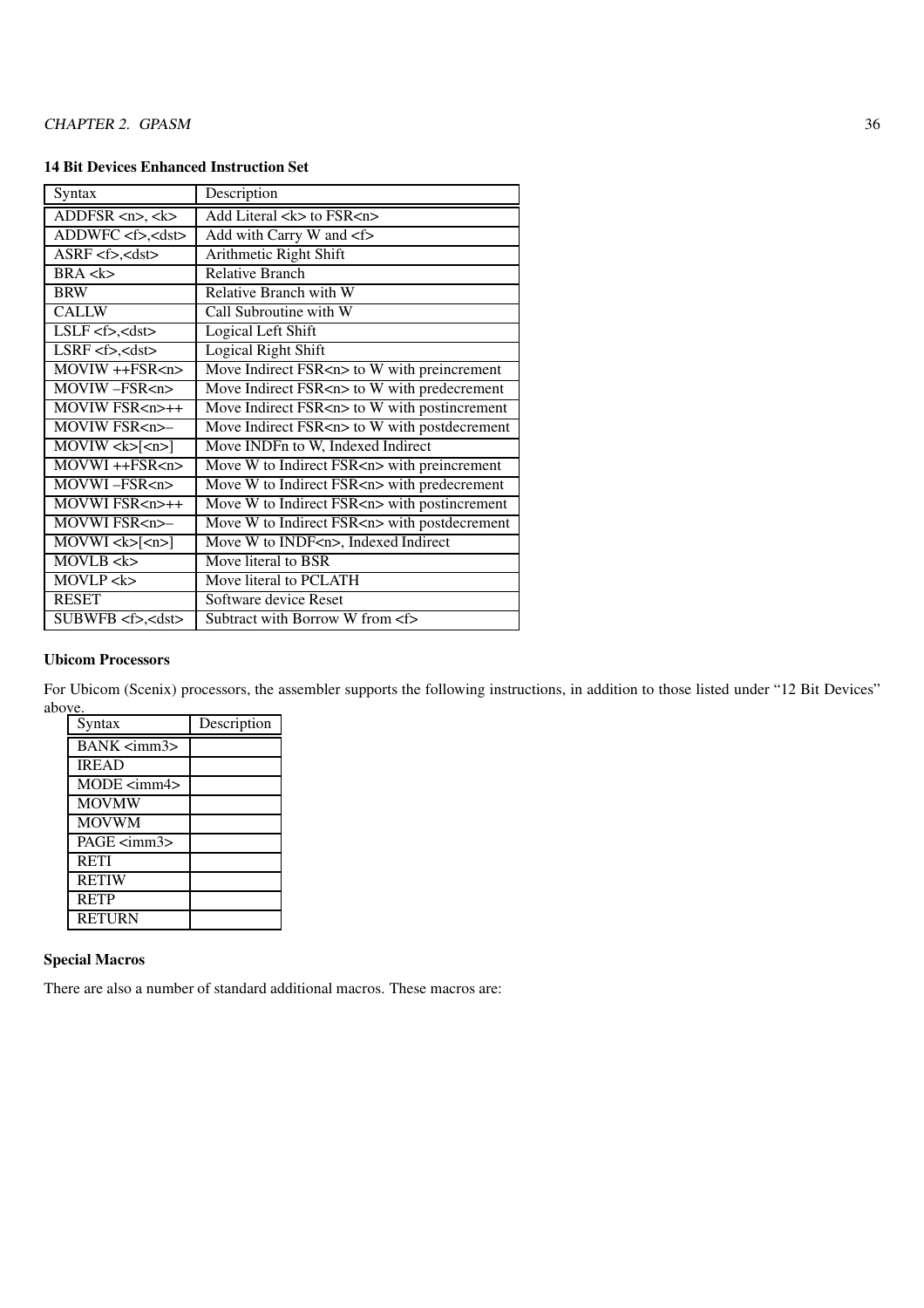| Syntax                    | Description                                        |
|---------------------------|----------------------------------------------------|
| ADDCF < f > cds           | Add carry to <f>, result in <dst></dst></f>        |
| $B$ <addr></addr>         | <b>Branch</b>                                      |
| $BC <$ addr $>$           | Branch on carry                                    |
| $BZ <$ addr $>$           | Branch on zero                                     |
| $BNC <$ addr $>$          | Branch on no carry                                 |
| $BNZ <$ addr $>$          | Branch on not zero                                 |
| <b>CLRC</b>               | Clear carry                                        |
| <b>CLRZ</b>               | Clear zero                                         |
| <b>SETC</b>               | Set carry                                          |
| <b>SETZ</b>               | Set zero                                           |
| MOVFW <f></f>             | Move file to W                                     |
| NEGF < f                  | Negate $\leq f$                                    |
| <b>SKPC</b>               | Skip on carry                                      |
| SKPZ.                     | Skip on zero                                       |
| <b>SKPNC</b>              | Skip on no carry                                   |
| <b>SKPNZ</b>              | Skip on not zero                                   |
| SUBCF <f>,<dst></dst></f> | Subtract carry from <f>, result in <dst></dst></f> |
| $TSTF \text{  }$          | Test < f                                           |

# 2.5 Errors/Warnings/Messages

gpasm writes every error message to two locations:

- the standard error output
- the list file (".lst")

The format of error messages is:

Error <src-file> <line> : <code> <description>

where:

<src-file> is the source file where gpasm encountered the error

<line> is the line number

 $\langle \text{code} \rangle$  is the 3-digit code for the error, given in the list below

<description> is a short description of the error. In some cases this contains further information about the error.

Error messages are suitable for parsing by emacs' "compilation mode". This chapter lists the error messages that gpasm produces.

# 2.5.1 Errors

101 ERROR directive

A user-generated error. See the ERROR directive for more details.

105 Cannot open file.

106 String substitution too complex.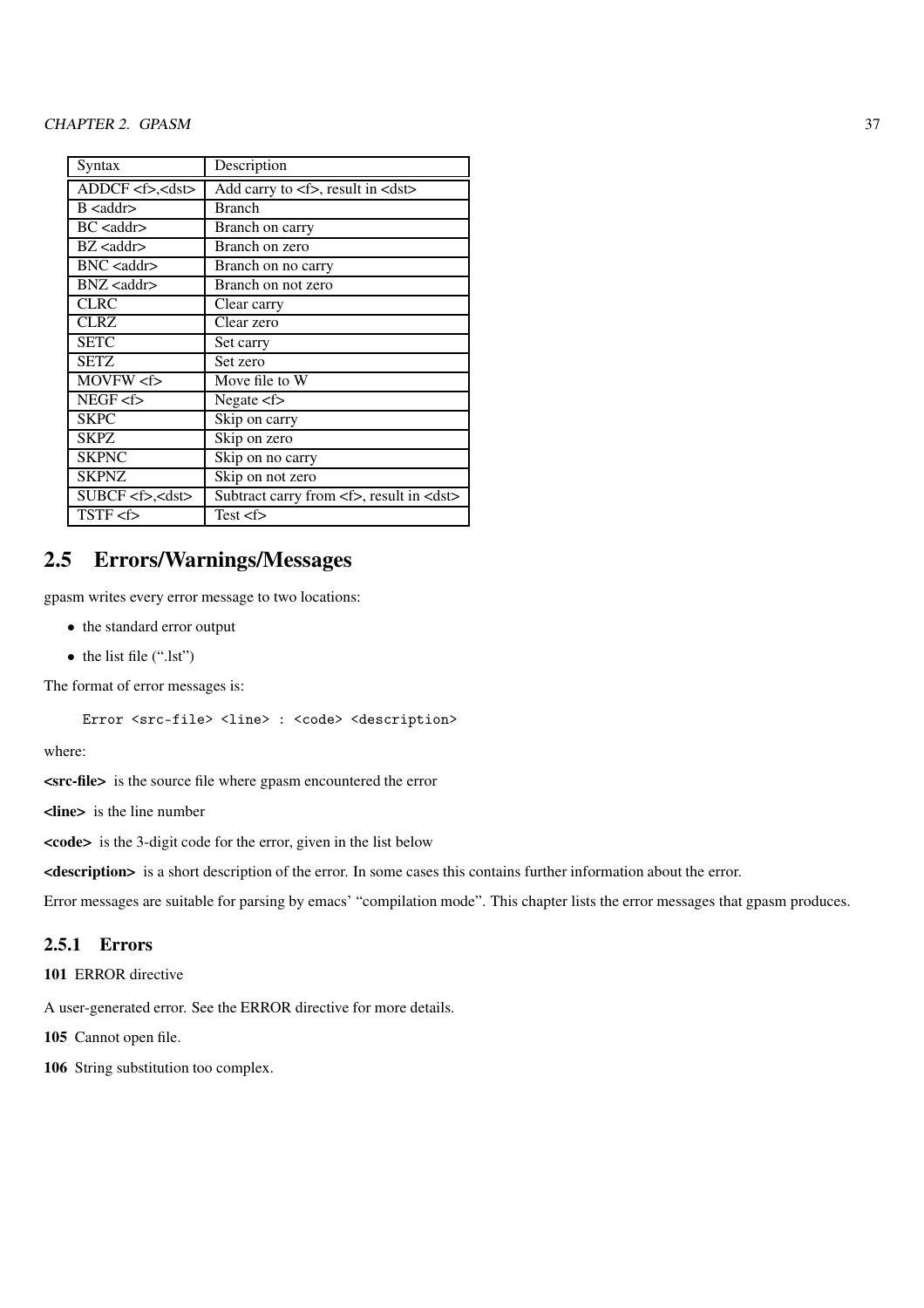- 108 Illegal character.
- gpasm encountered an illegal character in a source file.
- 109 Unmatched (
- 110 Unmatched )
- 113 Symbol not previously defined.

gpasm encountered an unrecognized symbol.

- 114 Divide by zero.
- gpasm encountered a divide by zero.
- 115 Duplicate label or redefining symbol that cannot be redefined.
- 116 Address label duplicated or different in second pass.
- Label resolved to a different address on gpasm's second pass.
- 117 Address wrapped around 0.
- 118 Overwriting previous address contents.
- gpasm was instructed to write different values into the same address.
- 120 Call or jump not allowed at this address (must be in low half of page)
- gpasm was instructed to write different values into the same address.
- 121 Illegal label.
- gpasm encountered an illegal label.
- 123 Illegal directive (Not Valid for this processor).
- The specified directive is not valid for this processor.
- 124 Illegal Argument.
- gpasm encountered an illegal argument in an expression.
- 125 Illegal Condition.
- An illegal condition like a missing ENDIF or ENDW has been encountered.
- 126 Argument out of range.
- The expression has an argument that was out of range.
- 127 Too many arguments.
- gpasm encountered an expression with too many arguments.
- 128 Missing argument(s).
- gpasm encountered an expression with at least one missing argument.
- 129 Expected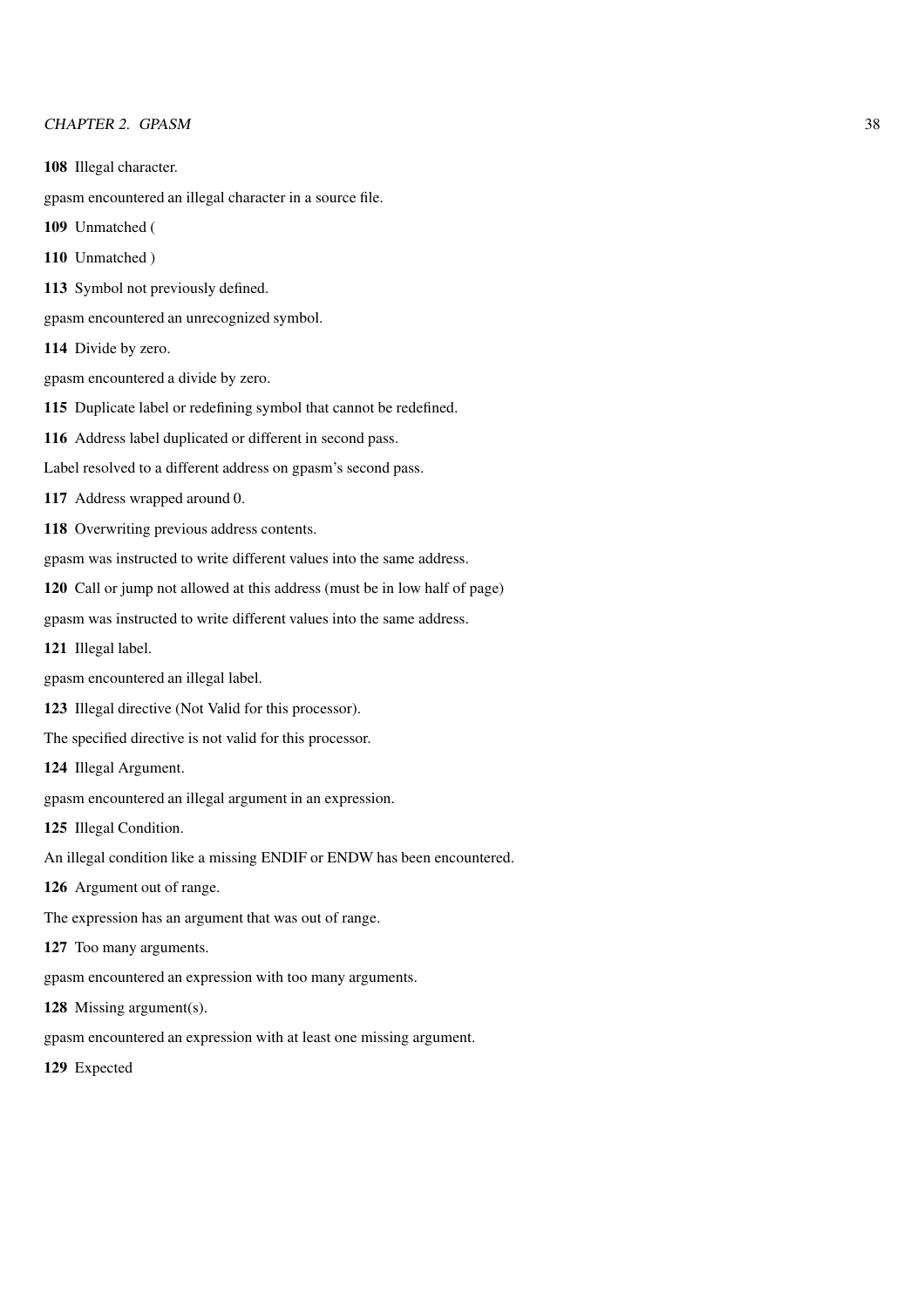- Expected a certain type of argument.
- 130 Processor type previously defined.
- The processor is being redefined.
- 131 Processor type is undefined.
- The processor type has not been defined.
- 132 Unknown processor.
- The selected processor is not valid. Check the processors listed in section 1.2.
- 133 Hex file format INHX32 required.
- An address above 32K was specified.
- 135 Macro name missing.
- A macro was defined without a name.
- 136 Duplicate macro name.
- A macro name was duplicated.
- 140 WHILE must terminate within 256 iterations.
- gpasm encountered an infinite loop or a loop with too many iterations (more than 256).
- 143 Illegal nesting.
- 145 Unmatched ENDM.
- ENDM found without a macro definition.
- 149 Directive only allowed when generating an object file.
- Attempt to use relocatable-mode directive when generating HEX file directly.
- 150 Labels must be defined in a code or data section when making an object file.
- 151 Operand contains unresolvable labels or is too complex.
- Labels must be resolvable to a relocatable address plus a constant.
- 152 Executable code and data must be defined in an appropriate section.
- Code or data defined in an invalid section.
- 154 Each object file section must be contiguous.
- 156 Operand must be an address label.
- gpasm encountered a non-label operand where an address label was expected.
- 157 ORG at odd address.
- ORG directive must take an even address as the start of an absolute section.
- 159 Cannot use FILL Directive with odd number of bytes.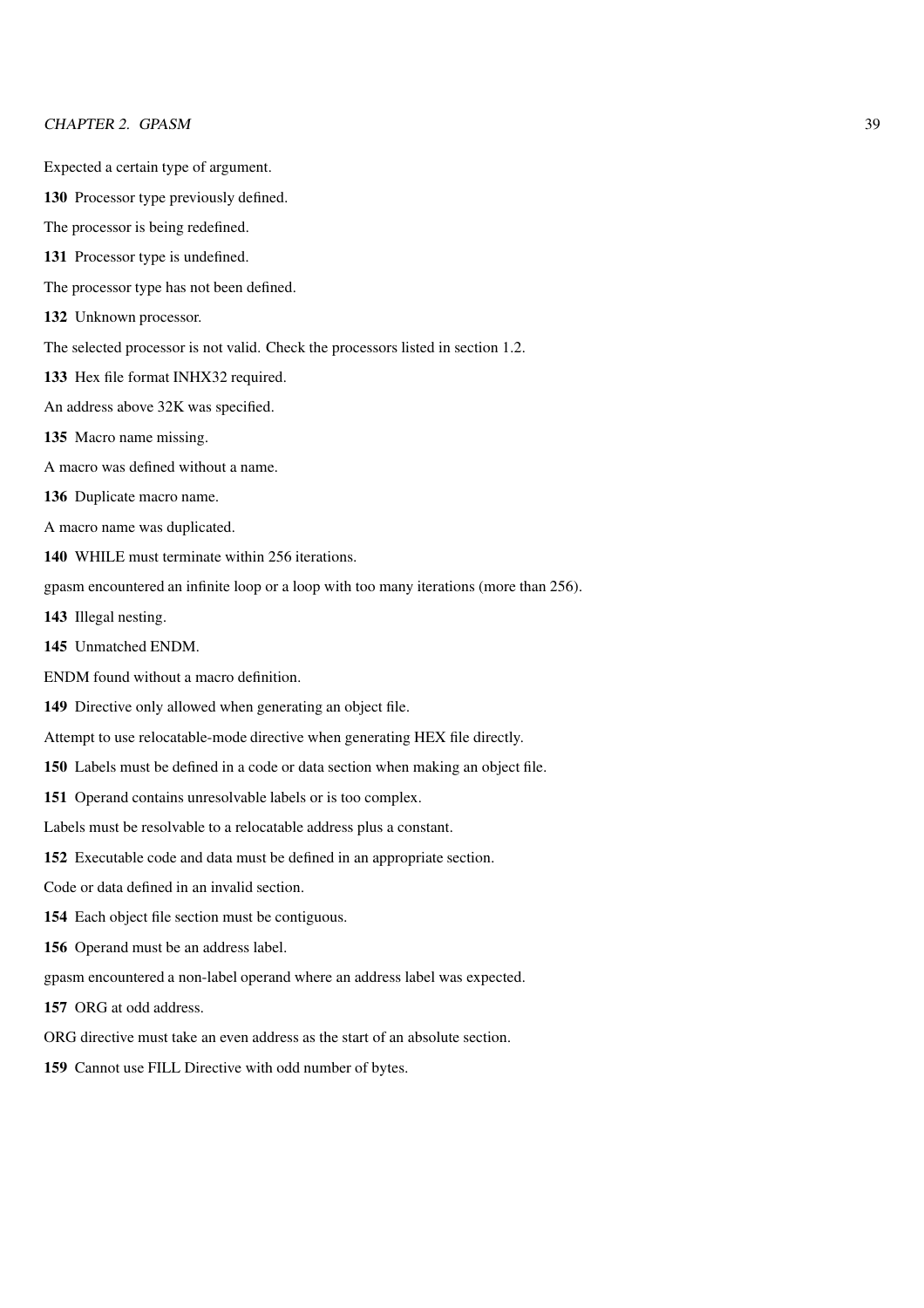In PIC18CXX devices the number of bytes must be even.

- 163 \_CONFIG directives must be contiguous.
- **IDLOC** directives must be contiguous.
- Extended mode not available for this device.
- Square brackets required around offset operand.
- Expression within brackets must be constant.
- 175 \_\_IDLOCS directives must be listed in ascending order.
- An error with the CONFIG directive occured.
- You cannot mix CONFIG and \_\_CONFIG directives.
- CONFIG and \_\_CONFIG directives cannot both be used in the same project.
- RES directive cannot reserve odd number of bytes in PIC18 absolute mode.
- Internal error.
- Parser error.
- Scanner error.
- IDLOCS directive use solely to the pic18 family.
- The destination of the storage is not selected (W or F).
- The access of RAM is not selected (A or B).
- A string too length.
- A register is located on the Access RAM.
- A register is not located on the Access RAM.
- Register in operand not in bank 0. Ensure bank bits are correct.
- Accessing a register outside of bank 0. User must select the appropriate bank with banksel or similar directives.
- Invalid RAM location specified.
- gpasm encountered an invalid RAM location as specified by the \_\_MAXRAM and \_\_BADRAM directives.
- Invalid ROM location specified.
- gpasm encountered an invalid ROM location as specified by the \_\_MAXROM and \_\_BADROM directives.
- Address exceeds maximum range for this processor.
- Data emitted past maximum ROM address.
- A symbol has no value.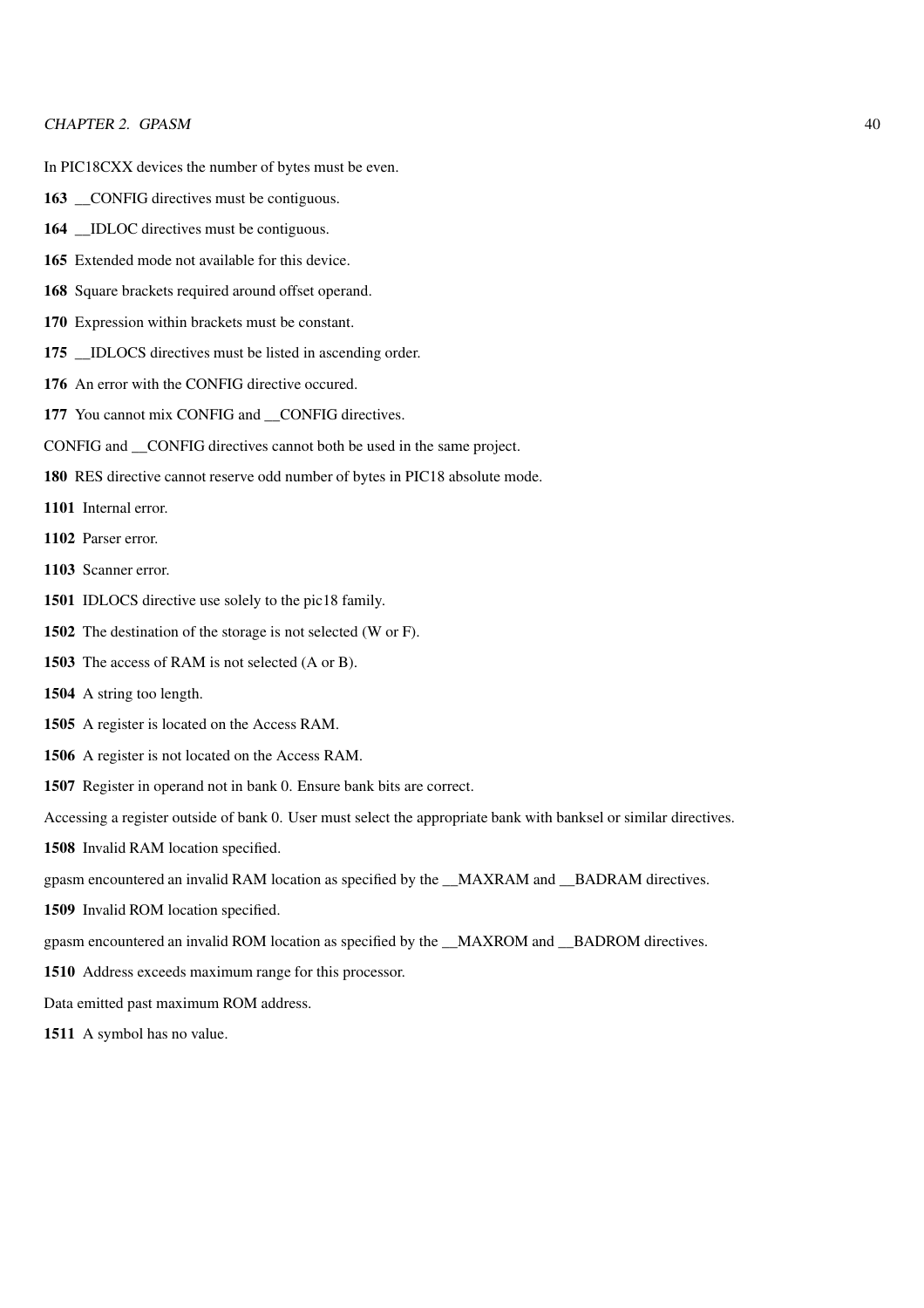#### 2.5.2 Warnings

201 Symbol not previously defined.

The symbol being #undefined was not previously defined.

202 Argument out of range. Least significant bits used.

The argument does not fit in the allocated space.

203 Found opcode in column 1.

Opcodes should be indented to distinguish them from labels.

205 Found directive in column 1.

Directives should be indented to distinguish them from labels.

206 Found call to macro in column 1.

Macro calls should be indented to distinguish them from labels.

```
207 Found label after column 1.
```
Labels should be unindented to distinguish them from directives and opcodes.

209 Missing quote.

Inserted close quote after quoted string.

- 211 Extraneous arguments on the line.
- Extra arguments were found on the line.
- 212 Expected.
- 215 Processor superseded by command line.

The processor was specified on the command line and in the source file. The command line has precedence.

216 Radix superseded by command line.

The radix was specified on the command line and in the source file. The command line has precedence.

217 Hex file format specified on command line.

The hex file format was specified on the command line and in the source file. The command line has precedence.

218 Expected dec, oct, hex. Will use hex.

gpasm encountered an invalid radix.

219 Invalid RAM location specified.

gpasm encountered an invalid RAM location as specified by the \_\_MAXRAM and \_\_BADRAM directives.

220 Address exceeds maximum range for this processor.

Data emitted past maximum ROM address.

222 Error messages can not be disabled.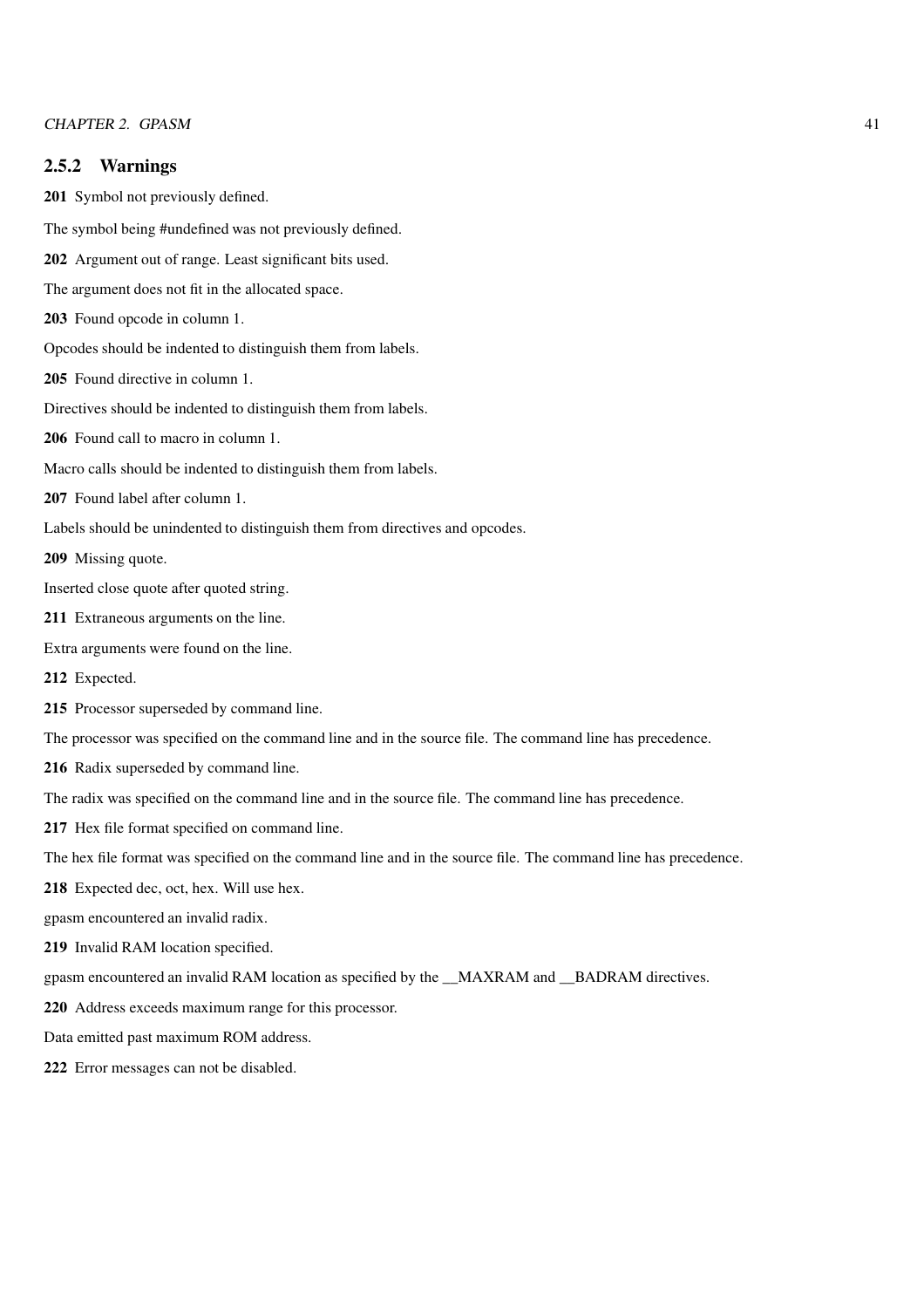Error messages can not be disabled using the ERRORLEVEL directive.

Redefining processor.

The processor is being reselected by the LIST or PROCESSOR directive.

- Use of this instruction is not recommanded.
- Use of the TRIS and OPTION instructions is not recommended for a PIC16CXX device.
- Destination address must be word aligned.
- Invalid ROM location specified.
- gpasm encountered an invalid ROM location as specified by the \_\_MAXROM and \_\_BADROM directives.
- RAM Bank selection after skip instruction.
- Processor type is undefined.
- A register is located on the Access RAM.
- A register is not located on the Access RAM.
- The destination of the storage is not selected (W or F).
- Register in operand not in bank 0. Ensure bank bits are correct.
- Accessing a register outside of bank 0. User must select the appropriate bank with banksel or similar directives.
- A string too long, will be truncated.
- A symbol has no value.
- A user-generated warning.

#### 2.5.3 Messages

User Message

- User message, invoked with the MESSG directive.
- Register in operand not in bank 0. Ensure bank bits are correct.
- Accessing a register outside of bank 0. User must select the appropriate bank with banksel or similar directives.
- Program word too large. Truncated to core size.
- gpasm has encounter a program word larger than the core size of the selected device.
- ID Locations value too large. Last four hex digits used.
- The ID locations value specified is too large.
- Using default destination of 1 (file).
- No destination was specified so the default location was used.
- Crossing page boundary ensure page bits are set.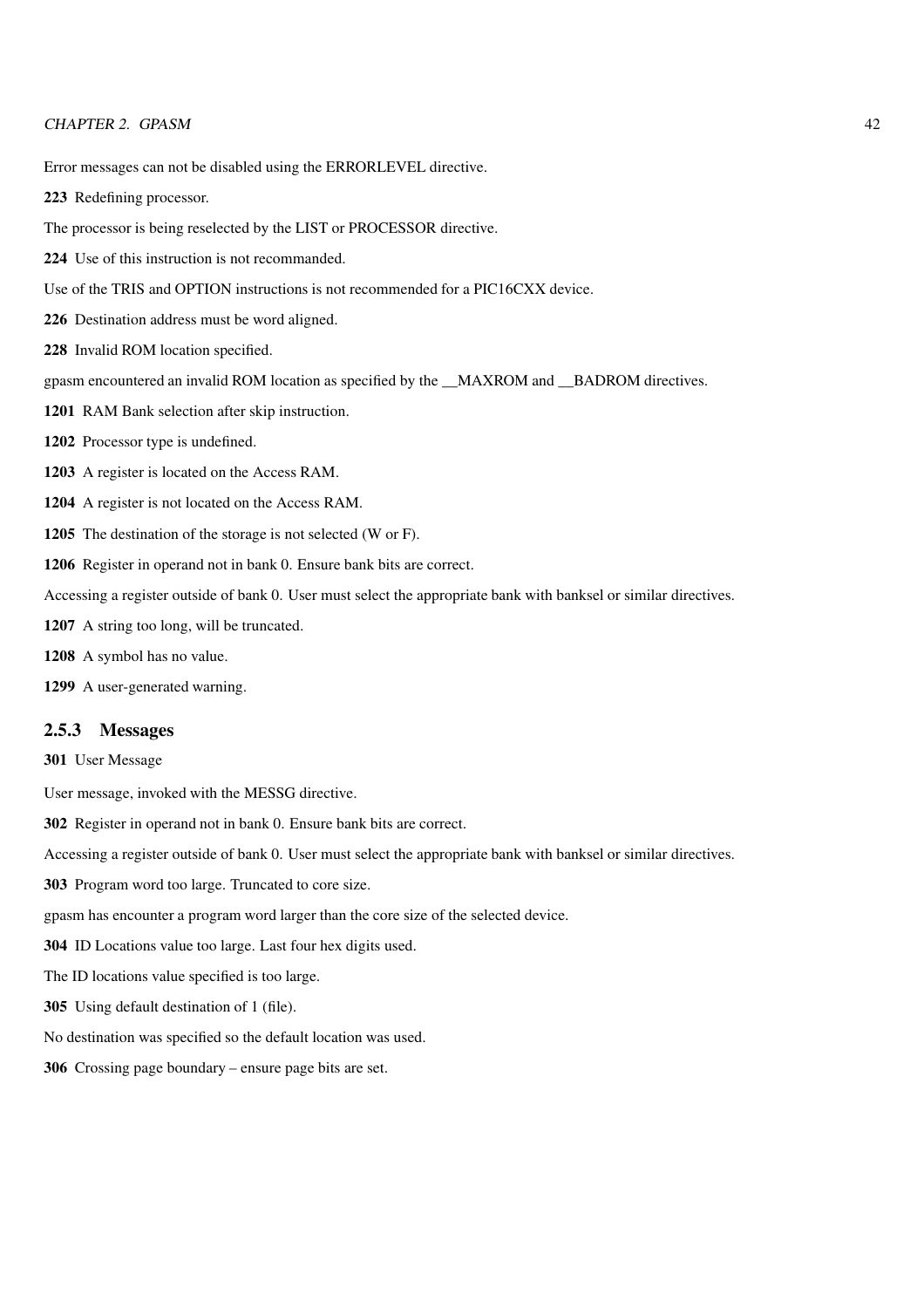ROM address crossed boundary between pages. User must select appropriate page with pagesel or similar directives when using call or goto directives.

307 Setting page bits.

308 Warning level superceded by command line value.

The warning level was specified on the command line and in the source file. The command line has precedence.

309 Macro expansion superceded by command line value.

Macro expansion was specified on the command line and in the source file. The command line has precedence.

- 310 Superceding current maximum RAM and RAM map
- 312 Page or Bank selection not needed for this device.
- This device does not use special page or bank selection code.
- 313 CBLOCK constants will start with a value of 0.
- First CBLOCK has no initial value. Assuming a value of 0.
- 316 W register modified.

Hidden use of the W register overwrites previous value. User may need to save and restore the original value.

318 Special Instruction Mnemonic used.

Using special instruction mnemonic which may map to one or several instructions.

- 1301 Using default access of 0 (Access Bank).
- 1302 RAM Bank undefined in this chunk of code. Ensure that bank bits are correct.
- 1303 Bank selection not needed for this device.
- This device does not use special bank selection code.
- 1304 Page selection not needed for this device.

This device does not use special page selection code.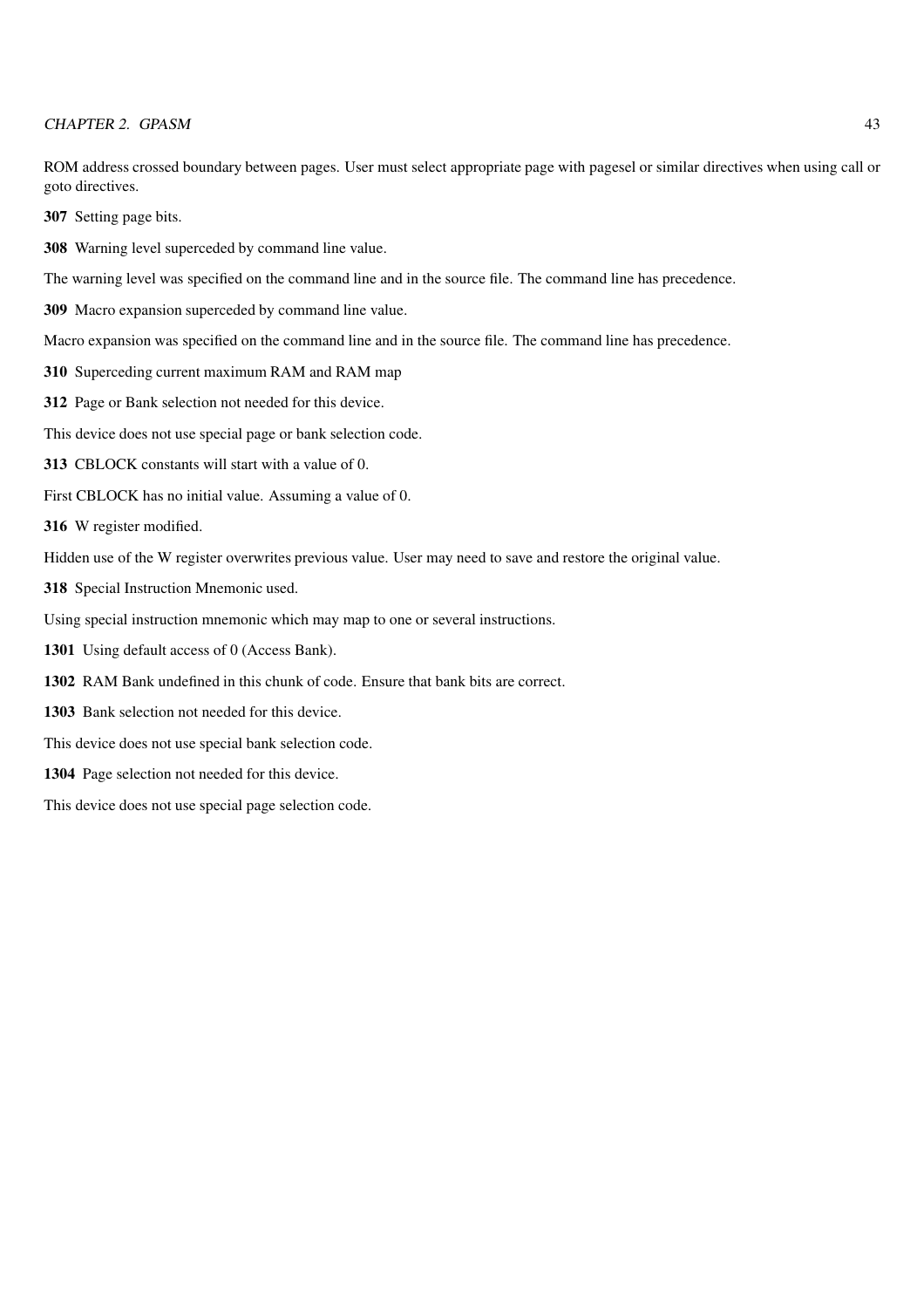# Chapter 3

# gplink

gplink relocates and links gpasm COFF objects and generates an absolute executable COFF.

# 3.1 Running gplink

The general syntax for running gplink is

gplink [options] [objects] [libraries]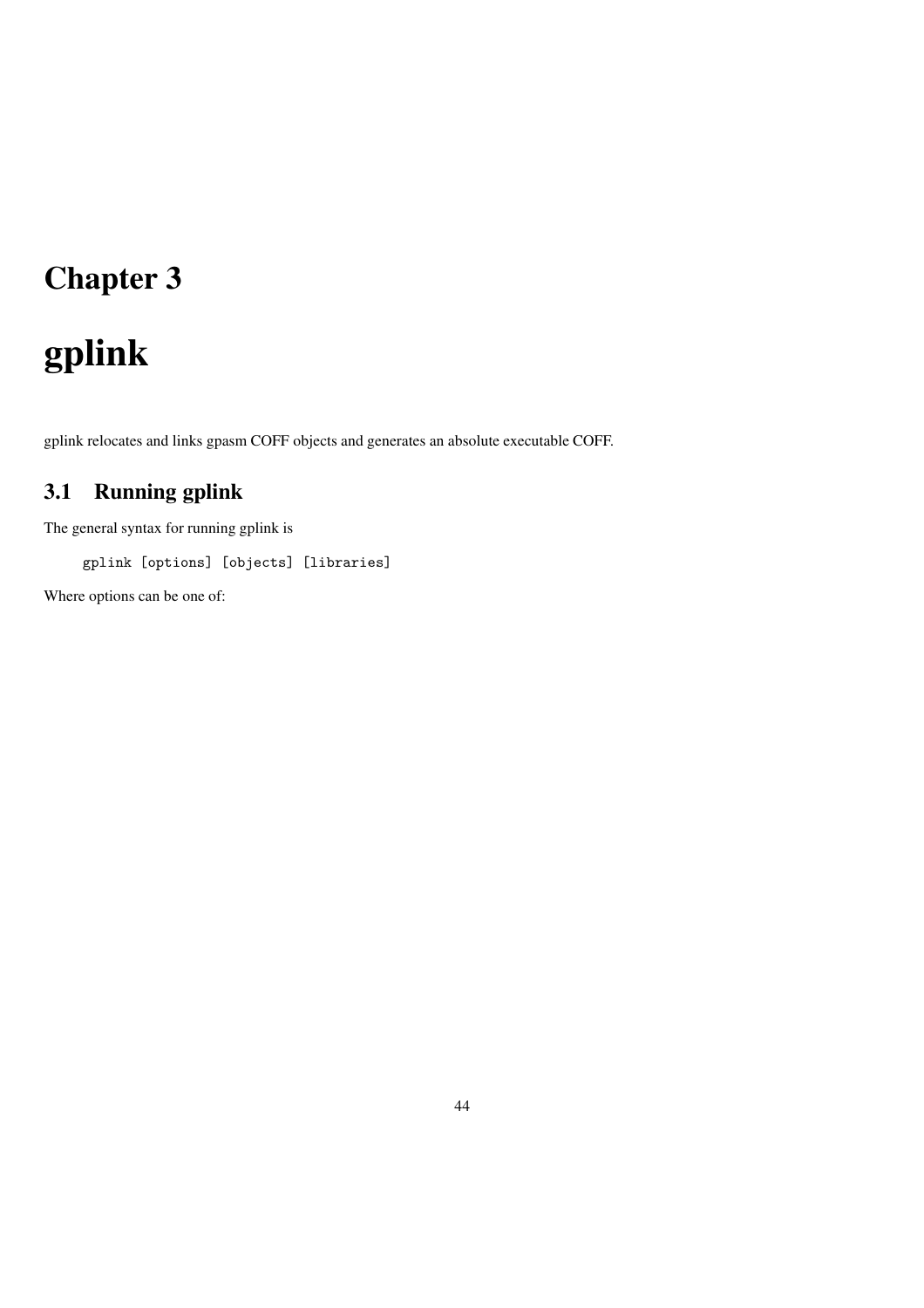#### CHAPTER 3. GPLINK 45

| Option                          | Long option                              | Meaning                                                                   |
|---------------------------------|------------------------------------------|---------------------------------------------------------------------------|
| -a <format></format>            | $-$ hex-format <format></format>         | Produce hex file in one of four formats: inhx8m, inhx8s, inhx16, inhx32   |
|                                 |                                          | (the default)                                                             |
| -b <level></level>              | -optimize-banksel <level></level>        | Remove unnecessary Banksel directives. [0]                                |
| $-c$                            | $-object$                                | Output an executable object.                                              |
| $-C$                            | -no-cinit-warnings                       | Disable this warnings of _cinit section with -O2 option: "Relocation      |
|                                 |                                          | symbol _cinit has no section."                                            |
| $-d$                            | $-debug$                                 | Display debug messages.                                                   |
| $\overline{-f}$ <value></value> | $-fill <$ value>                         | Fill unused unprotected program memory with <value></value>               |
| $-h$                            | $-$ help                                 | Show the help message.                                                    |
| -I <directory></directory>      | -include <directory></directory>         | Specify an include directory.                                             |
| <u>-j</u>                       | --no-save-local                          | Disable the save of local registers to COD file.                          |
| $\overline{\cdot}$              | $-no-list$                               | Disable the list file output.                                             |
| -m                              | $-map$                                   | Output a map file.                                                        |
|                                 | -mplink-compatible                       | MPLINK compatibility mode.                                                |
| $-0 <$ file>                    | $-$ output $\langle$ file $\rangle$      | Alternate name of hex output file.                                        |
| $-$ O <level></level>           | -optimize <level></level>                | Optimization level. [1]                                                   |
| $-p$ <level></level>            | -optimize-pagesel <level></level>        | Remove unnecessary Pagesel directives. [0]                                |
| -q                              | -quiet                                   | Quiet.                                                                    |
| $-r$                            | -use-shared                              | Attempt to relocate unshared data sections to shared memory if reloca-    |
|                                 |                                          | tion fails.                                                               |
| $-s$ $<$ file $>$               | $-$ script $<$ file $>$                  | Specify linker script.                                                    |
| $-t <$ size $>$                 | -stack <size></size>                     | Create a stack section.                                                   |
| $-S$ [0112]                     | $-$ strict [0 $ 1 2$ ]                   | Set the strict level of the missing symbol.                               |
|                                 |                                          | 0: This is the default. No message.                                       |
|                                 |                                          | 1: Show warning message if there is missing symbol.                       |
|                                 |                                          | 2: Show error message if there is missing symbol.                         |
|                                 | -strict-options                          | If this is set, then an option may not be parameter of an another option. |
|                                 |                                          | For example: -s -quiet                                                    |
| -u                              | -macro <symbol[=value]></symbol[=value]> | Add macro value for script.                                               |
| $\mathbf{-V}$                   | -version                                 | Print gplink version information and exit.                                |
| $-W$                            | -processor-mismatch                      | Disable processor mismatch warning.                                       |

# 3.2 MPLINK compatibility mode

When the –mplink-compatibe command line option is specified gpl tries to mimic MPLINK behaviour:

- .cinit initialized data section is generated always, even if initialized data is not defined
- .cinit initialized data section is generated at the lowest possible address in the nonvolatile program memory (ROM)

# 3.3 gplink outputs

gplink creates an absolute executable COFF. From this COFF a hex file and cod file are created. The executable COFF is only written when the "-c" option is added. This file is useful for simulating the design with mpsim. The cod file is used for simulating with gpsim.

gplink can also create a map file. The map file reports the final addresses gplink has assigned to the COFF sections. This is the same data that can be viewed in the executable COFF with gpvo.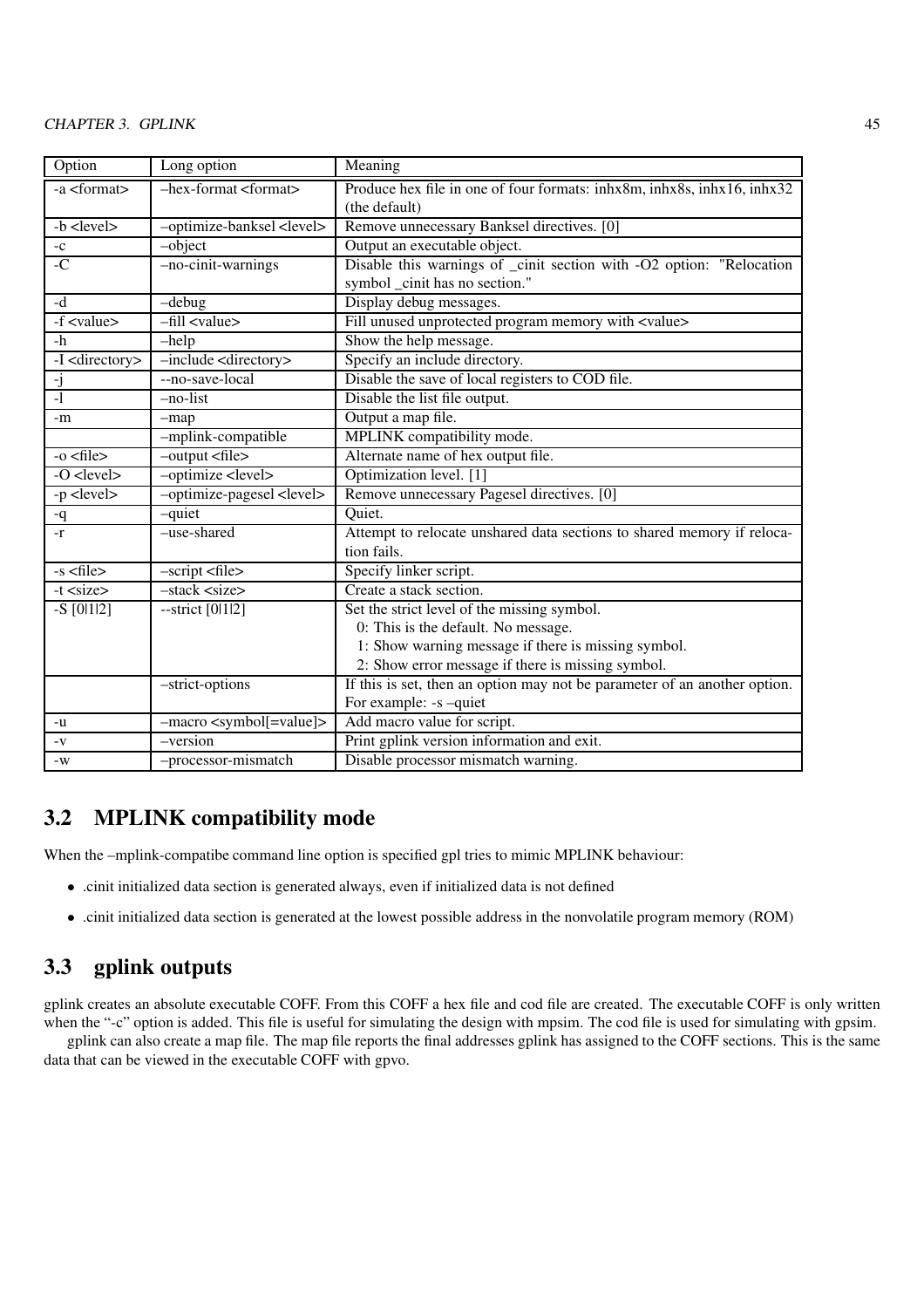# 3.4 Linker scripts

gplink requires a linker script. This script tells gplink what memory is available in the target processor. A set of Microchip generated scripts are installed with gputils. These scripts were intended as a starting point, but for many applications they will work as is.

If the user does not specify a linker script, gplink will attempt to use the default script for the processor reported in the object file. The default location of the scripts is reported in the gplink help message.

# 3.5 Stacks

gplink can create a stack section at link time using a stack directive in the linker script. The same feature can be utilized with a -t option on the command line. gplink will create the section and two symbols. \_stack points to the beginning of the stack section and \_stack\_end points to the end.

# 3.6 Optimization

gplink is an optimizing linker. There are four different optimzation levels. Each level includes all optimizations of lower levels. Increasing the level typically increases the link time required.

#### 3.6.1 Level 0

No optimizations.

#### 3.6.2 Level 1 (default)

#### Weak Symbols

A weak symbol is an external symbol declaration that isn't used. These symbols are typically created by declaring functions or data that isn't used. Including these symbols might lead to extra objects being extracted from archives for symbol resolution. That will increase the data and program memory used. This optimzation removes all weak symbols when the object file is read by the linker.

#### 3.6.3 Level 2

#### Dead Sections + Weak Symbols

A dead section is any section that doesn't have relocations pointing to its symbols. This means the code or data in the section is never accesed. This optimization removes the section and its symbols to reduce program and data memory. This optimization will not remove any absolute sections.

#### 3.6.4 Pagesel Level 0

No Pagesel optimizations.

#### 3.6.5 Pagesel Level 1

### Unnecessary Pagesel Directives

The Pagesel directive must use before a "call label" or a "goto label" instructions, if the label is located in another code section. This address is not known at compile time in the non-absolute mode. It is possible that during linking the caller and the called objects will be located same page. In this case, there is no need for the Pagesel directive. This optmization removes the unnecessary Pagesel directives. In fact deletes the instructions which was created by this directive.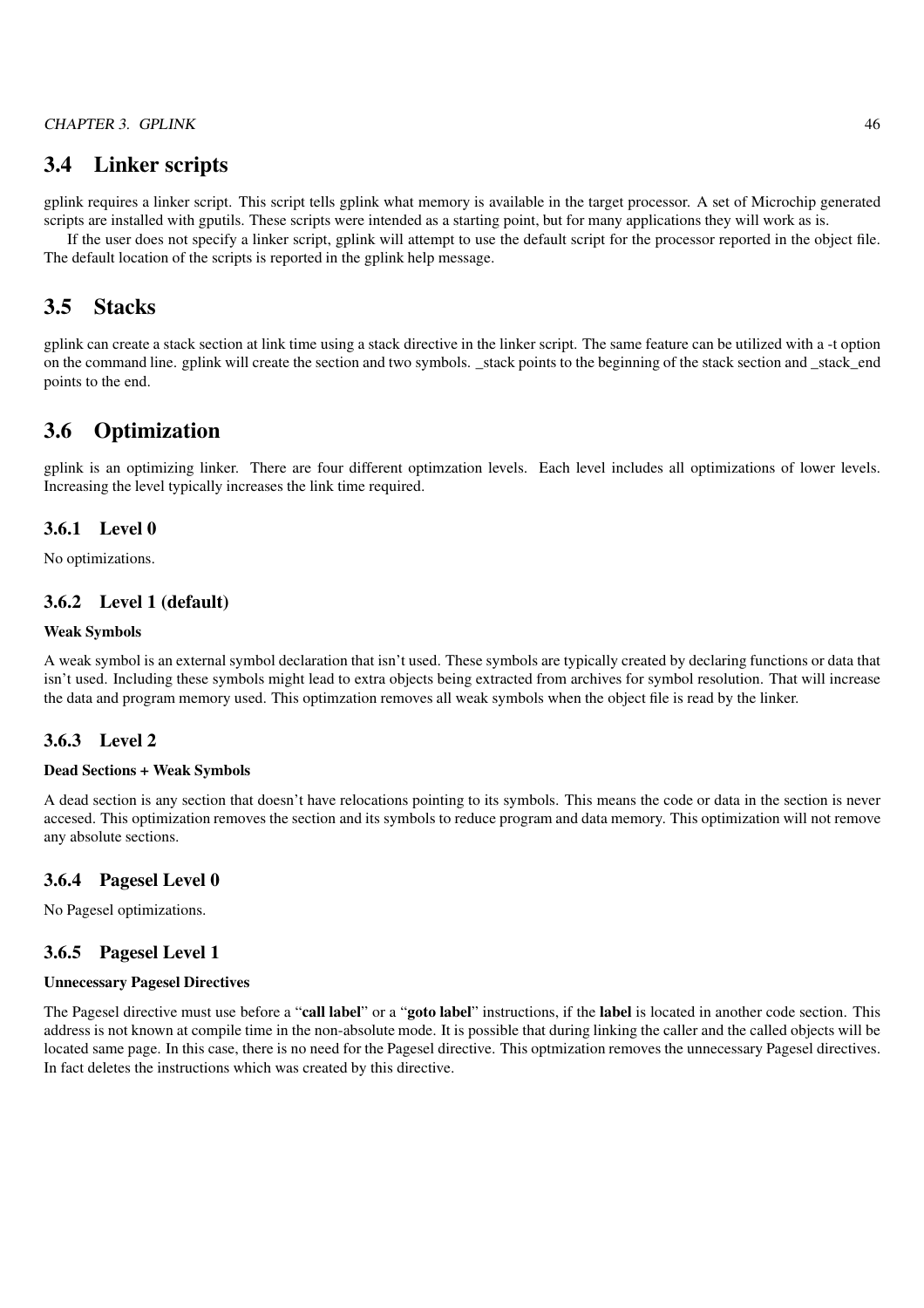# 3.6.6 Banksel Level 0

No Banksel optimizations.

#### 3.6.7 Banksel Level 1

#### Unnecessary Banksel Directives

The Banksel directive must apply before use that registers, if these not located in the Common RAM or Access RAM area. These addresses is not known at compile time in the non-absolute mode. It is possible that during linking more register will be located a same RAM Bank. In this case, there is no need for the Banksel directive if these registers located in the same RAM Bank. This optmization removes the unnecessary Banksel directives. In fact deletes the instructions which was created by this directive.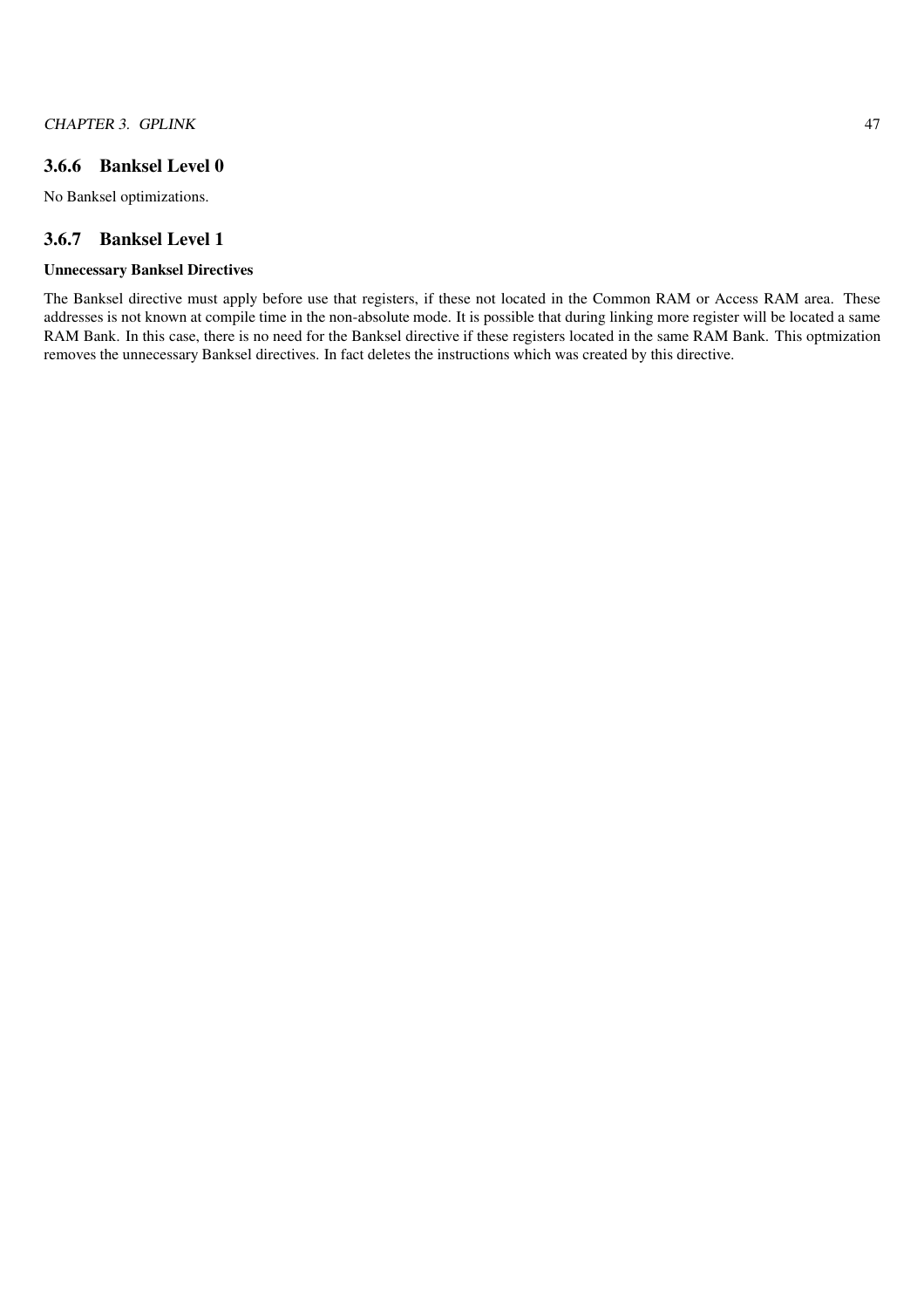# Chapter 4

# gplib

gplib creates, modifies and extracts COFF archives. This allows a related group of objects to be combined into one file. Then this one file is passed to gplink.

# 4.1 Running gplib

The general syntax for running gplib is

gplib [options] library [member]

Where options can be one of:

| Option | Long option | Meaning                                   |
|--------|-------------|-------------------------------------------|
| $-c$   | -create     | Create a new library.                     |
| -d     | $-d$ elete  | Delete member from library.               |
| $-h$   | $-$ help    | Show the help message.                    |
| $-n$   | $-no-index$ | Don't add the symbol index.               |
| -q     | -quiet      | Quiet mode.                               |
| $-r$   | -replace    | Add or replace member from library.       |
| $-S$   | $-symbols$  | List global symbols in libary.            |
| $-t$   | $-$ list    | List member in library.                   |
| $-V$   | $-version$  | Print gplib version information and exit. |
| $-X$   | -extract    | Extract member from library.              |

# 4.2 Creating an archive

The most common operation is to create a new archive:

gplib -c math.a mult.o add.o sub.o

This command will create a new archive "math.a" that contains "mult.o add.o sub.o".

The name of the archive "math.a" is arbitrary. The tools do not use the file extension to determine file type. It could just as easily been "math.lib" or "math".

When you use the library, simply add it to the list of object passed to gplink. gplink will scan the library and only extract the archive members that are required to resolve external references. So the application won't necessarily contain the code of all the archive members.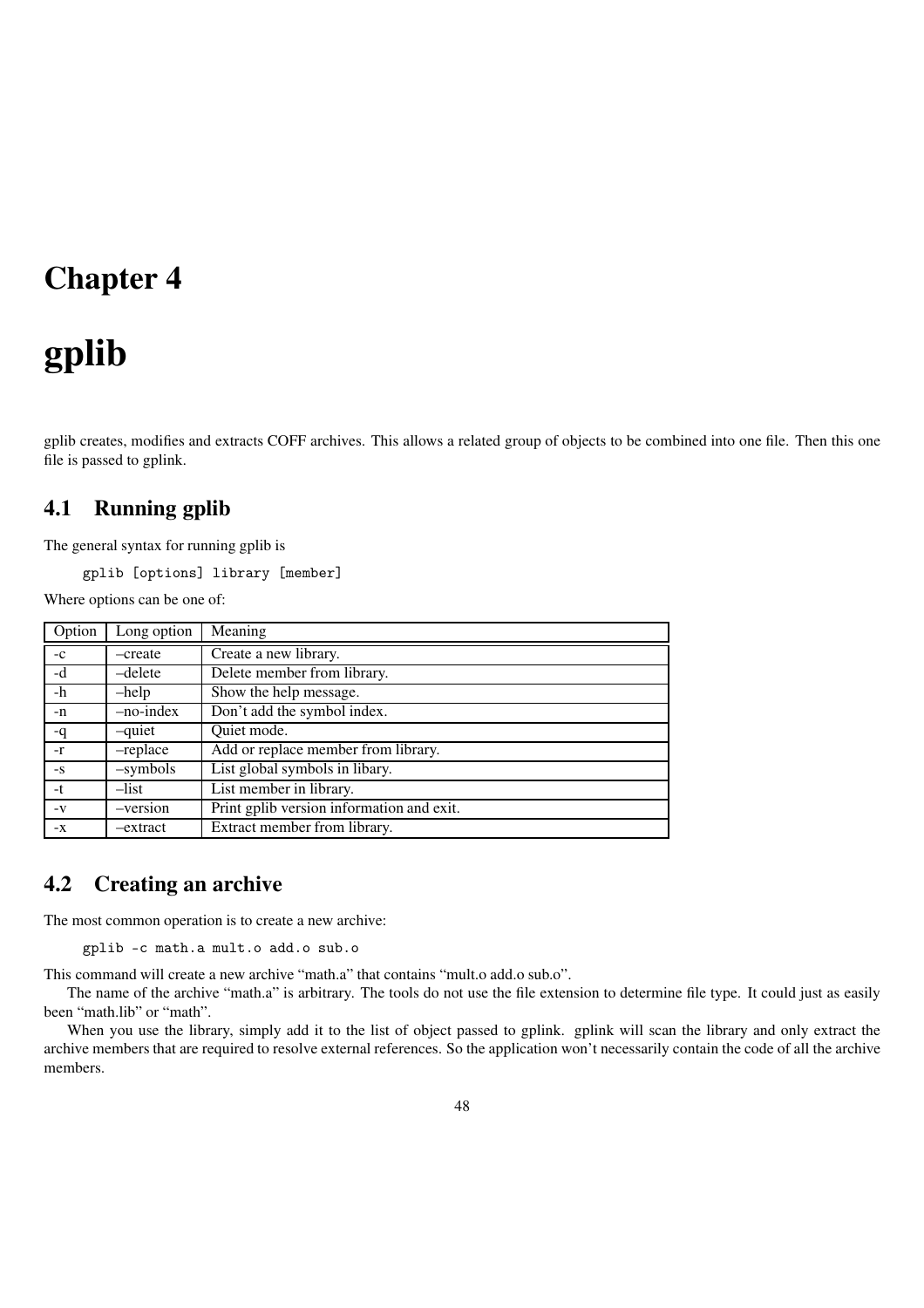# 4.3 Other gplib operations

Most of the other are useful , but will be used much less often. For example you can replace individual archive members, but most people elect to delete the old archive and create a new one.

# 4.4 Archive format

The file format is a standard COFF archive. A header is added to each member and the unmodified object is copied into the archive. Being a standard archive they do include a symbol index. It provides a simple why to determine which member should be extract to resolve external references. This index is not included in mplib archives. So using gplib archives with Microchip Tools will probably cause problems unles the "-n" option is added when the archive is created.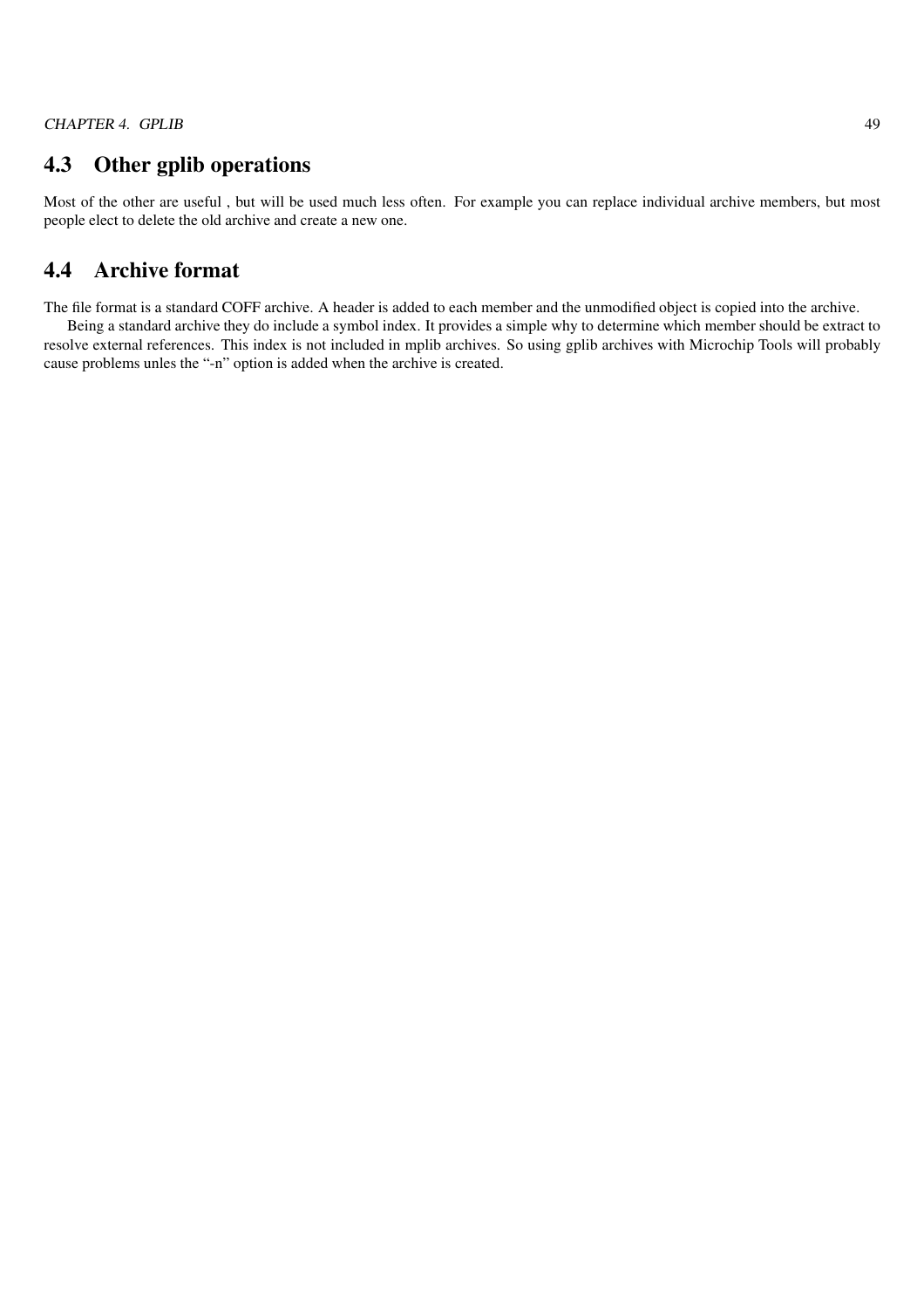# Chapter 5

# **Utilities**

# 5.1 gpdasm

gpdasm is a disassembler for gputils. It converts hex files generated by gpasm and gplink into disassembled instructions.

# 5.1.1 Running gpdasm

The general syntax for running gpdasm is

gpdasm [options] hex-file

| Option                     | Long option                             | Meaning                                                                    |
|----------------------------|-----------------------------------------|----------------------------------------------------------------------------|
| $-c$                       | -mnemonics                              | Decode the special mnemonics.                                              |
| $-h$                       | $-$ help                                | Display the help message.                                                  |
| $-i$                       | $-$ hex $-$ info                        | Show the informations of the input hex file.                               |
| -j                         | $-mov-fsrn$                             | In the MOVIW or MOVWI instructions show as base the FSRn register          |
|                            |                                         | instead of the INDFn. [INDFn]                                              |
| $-k file$                  | $-$ label-list $\langle$ file $\rangle$ | A file which lists the names and addresses of the labels in the disassem-  |
|                            |                                         | bled program code. (With the -n, -o and -s options.)                       |
| $-1$                       | $-list- chips$                          | List the supported processors.                                             |
| -m                         | $-dump$                                 | Memory dump of the input hex file.                                         |
| $-n$                       | -show-names                             | For some case of SFR, shows the name of instead of the address. In         |
|                            |                                         | addition shows the labels also.                                            |
| $-o$                       | -show-config                            | Show the CONFIG and IDLOCS - or __idlocs - directives.                     |
| -p <processor></processor> | -processor <processor></processor>      | Select the processor.                                                      |
| $-S$                       | -short                                  | Print short form output. (Creates a compilable source. See also the -k, -n |
|                            |                                         | and -o options.)                                                           |
| -t                         | $-use-tab$                              | Uses tabulator character in the written disassembled text.                 |
| $-V$                       | -version                                | Print the gpdasm version information and exit.                             |
| -y                         | -extended                               | Enable 18xx extended mode.                                                 |
|                            | -strict                                 | Disassemble only opcodes generated by gpasm in case of instructions        |
|                            |                                         | with several opcodes.                                                      |
|                            | -strict-options                         | If this is set, then an option may not be parameter of an another option.  |
|                            |                                         | For example: -p-dump                                                       |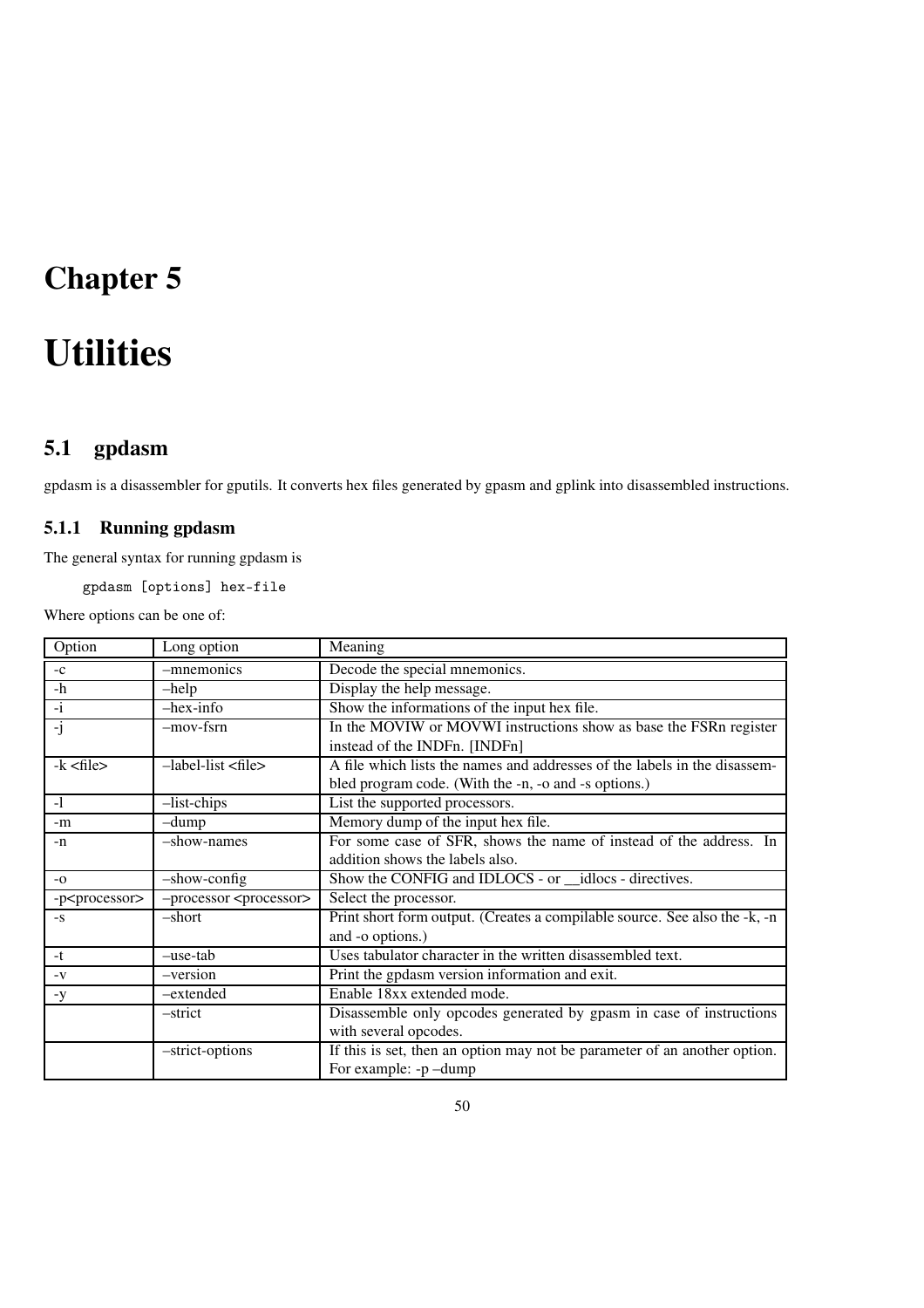#### CHAPTER 5. UTILITIES 51

gpdasm doesn't specifically create an output file. It dumps its output to the screen. This helps to reduce the risk that a good source file will be unintentionally overwritten. If you want to create an output file and your shell is "sh", "bash" or "ksh", you can do something like:

gpdasm test.hex > test.dis

This redirects standard output to the file "test.dis".

### 5.1.2 Comments on Disassembling

- The gpdasm only uses a hex file as an input. Because of this it has no way to distinguish between instructions and data in program memory.
- If gpdasm encounters an unknown instruction it uses the DW directive and treats it as raw data.
- There are DON'T CARE bits in the instruction words. Normally, this isn't a problem. It could be, however, if a file with data in the program memory space is disassembled and then reassembled. Example: gpdasm will treat 0x0060 in a 14 bit device as a NOP. If the output is then reassembled, gpasm will assign a 0x0000 value. The value has changed and both tools are behaving correctly.
- In this case helps the "-k <list\_file>" or "–label-list" <list\_file> command line options (with the -n, -o and -s options). The description of the format of the list file can be found in the *gpdasm\_sample.ulist* For example: gpdasm -nos *-k test.ulist* -p12f1822 test.hex > test.dis

# 5.2 gpstrip

gpstrip manipulates the sections and symbol tables of gputils object files.

## 5.2.1 Running gpstrip

The general syntax for running gpstrip is

gpstrip [options] object-file

| Option                 | Long option                                 | Meaning                                                                   |
|------------------------|---------------------------------------------|---------------------------------------------------------------------------|
| $-g$                   | $-$ strip-debug                             | Strip debug symbols.                                                      |
| -h                     | -help                                       | Show the help message.                                                    |
| $-k \le$ symbol $>$    | $-keep-symbol symbol$                       | Keep symbol.                                                              |
| $-n 2$                 | $-$ strip-symbol $\langle$ symbol $\rangle$ | Remove symbol.                                                            |
| $-0$ $\leq$ file $>$   | $-$ output $\langle$ file $\rangle$         | Alternate output file.                                                    |
| $-p$                   | -preserve-dates                             | Preserve dates.                                                           |
| -r <section></section> | -remove-section <section></section>         | Remove section.                                                           |
|                        | -strict-options                             | If this is set, then an option may not be parameter of an another option. |
|                        |                                             | For example: -o -version                                                  |
| $-S$                   | $-$ strip-all                               | Remove all symbols.                                                       |
| -u                     | -strip-unneeded                             | Remove all symbols not needed for relocations.                            |
| $-V$                   | -version                                    | Show version.                                                             |
| $-V$                   | -verbose                                    | Verbose mode.                                                             |
| $-X$                   | -discard-all                                | Remove non-global symbols.                                                |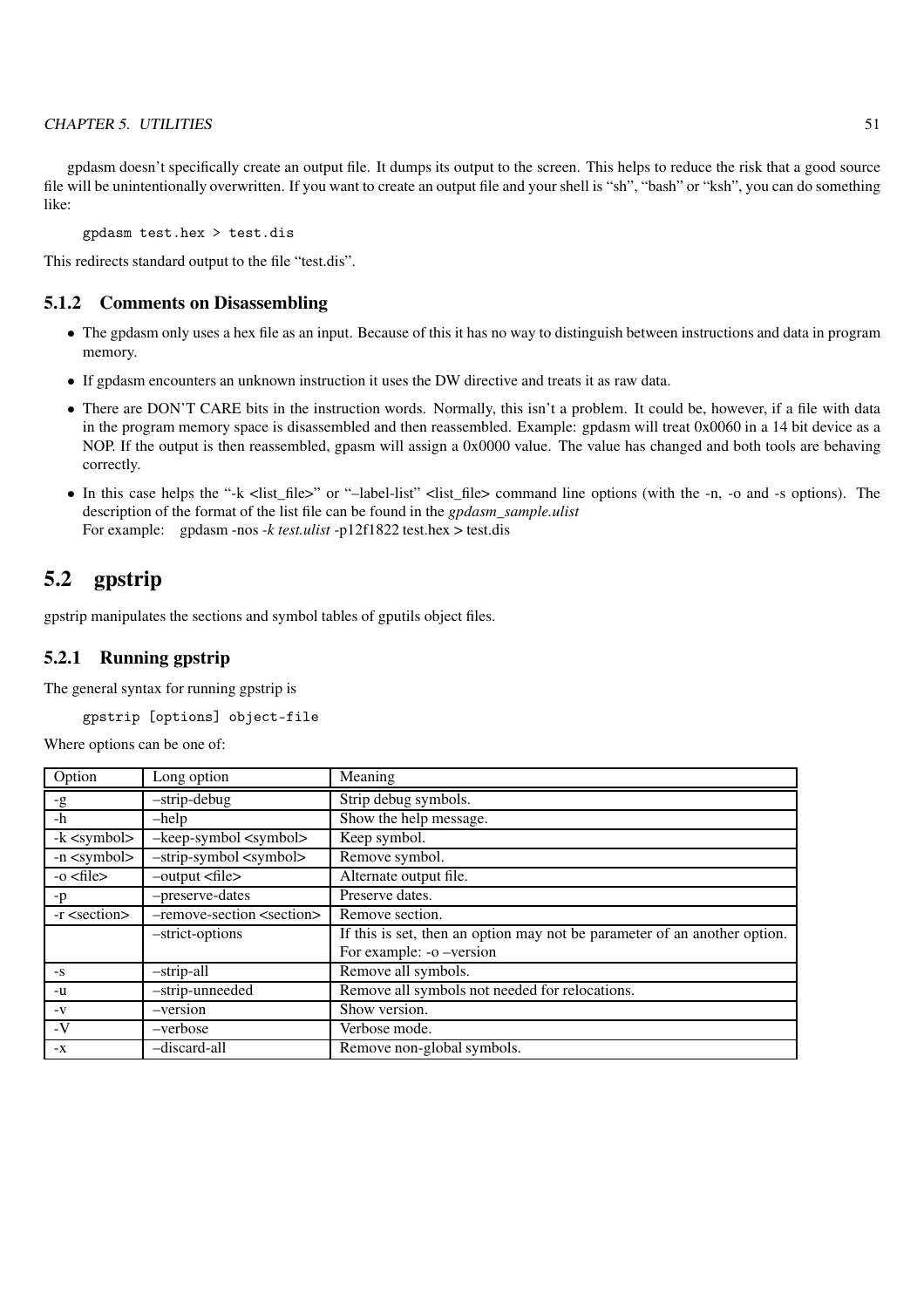## CHAPTER 5. UTILITIES 52

# 5.3 gpvc

gpvc is cod file viewer for gputils. It provides an easy way to view the contents of the cod files generated by gpasm and gplink.

# 5.3.1 Running gpvc

The general syntax for running gpvc is

gpvc [options] cod-file

Where options can be one of:

| Option | Long option    | Meaning                                     |
|--------|----------------|---------------------------------------------|
| -a     | –all           | Display all information.                    |
| -d     | -directory     | Display directory header.                   |
| $-h$   | $-\text{help}$ | Show the help message.                      |
| $-1$   | $-$ listing    | Display source listing.                     |
| -m     | -message       | Display debug message area.                 |
| $-r$   | -rom           | Display ROM.                                |
| $-S$   | -symbols       | Display symbols.                            |
| $-V$   | -version       | Print gpvc version information and exit.    |
| $-W$   | -wide          | Show code table in wider (16 columns) view. |

gpvc doesn't specifically create an output file. It dumps its output to the screen. If you want to create an output file and your shell is "sh", "bash" or "ksh", you can do something like:

gpvc test.cod > test.dump

This redirects standard output to the file "test.dump".

# 5.4 gpvo

gpvo is COFF object file viewer for gputils. It provides an easy way to view the contents of objects generated by gpasm and gplink.

# 5.4.1 Running gpvo

The general syntax for running gpvo is

gpvo [options] object-file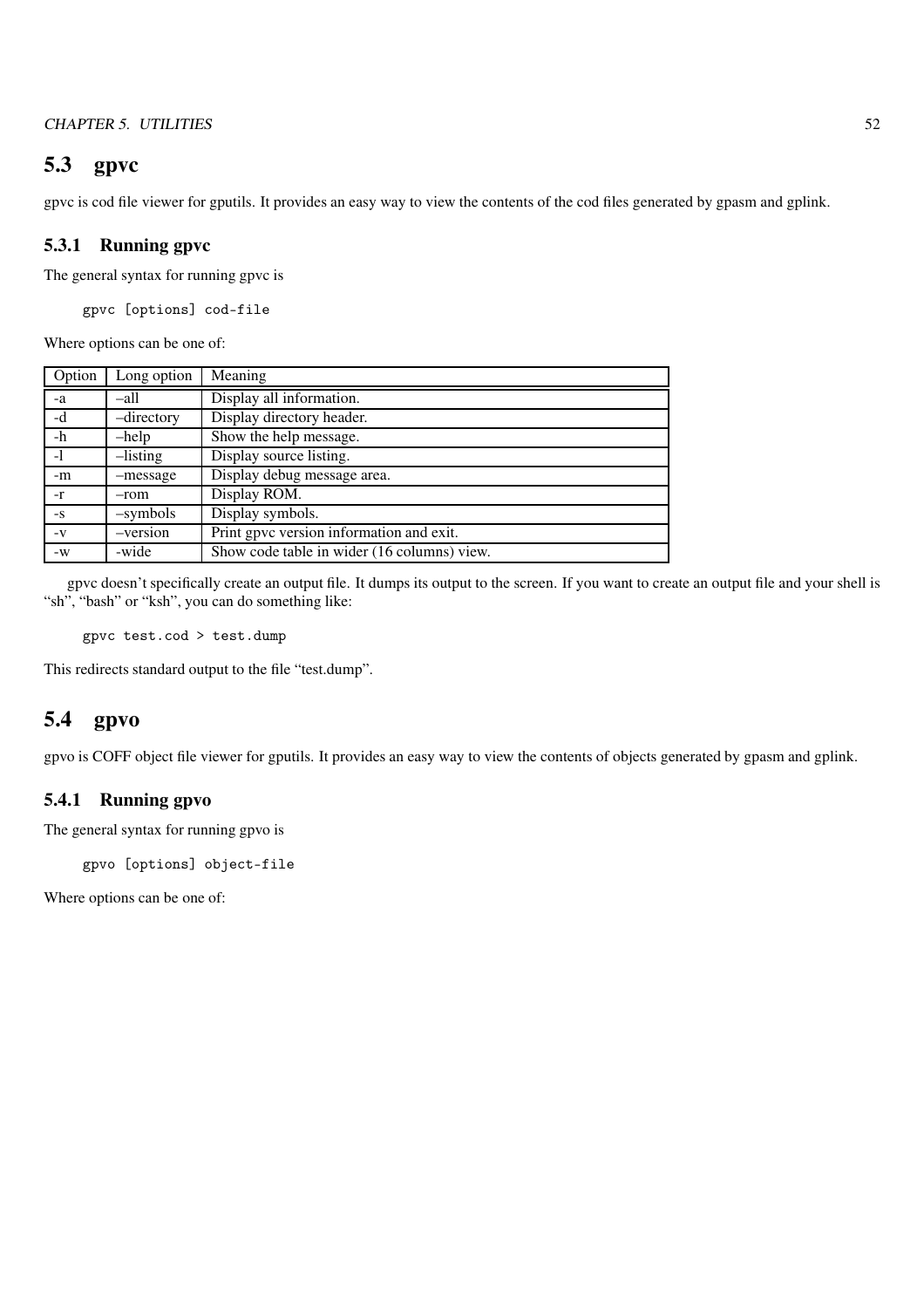| Option                        | Long option       | Meaning                                                                   |
|-------------------------------|-------------------|---------------------------------------------------------------------------|
| $-b$                          | -binary           | Binary data.                                                              |
| $-c$                          | -mnemonics        | Decode special mnemonics.                                                 |
| $-f$                          | -file             | File header.                                                              |
| $-h$                          | $-$ help          | Show the help message.                                                    |
| -n                            | -no-names         | Suppress filenames.                                                       |
| $-S$                          | -section          | Section data.                                                             |
|                               | -strict-options   | If this is set, then an option may not be parameter of an another option. |
|                               |                   | For example: -x -symbol                                                   |
| $-t$                          | -symbol           | Symbol data.                                                              |
| $-V$                          | -version          | Print gpvo version information and exit.                                  |
| $-x$ $\langle$ file $\rangle$ | $-export < file>$ | Export symbols to an include file.                                        |
| -y                            | -extended         | Enable 18xx extended mode.                                                |

gpvo doesn't specifically create an output file. It dumps its output to the screen. If you want to create an output file and your shell is "sh", "bash" or "ksh", you can do something like:

gpvo test.obj > test.dump

This redirects standard output to the file "test.dump".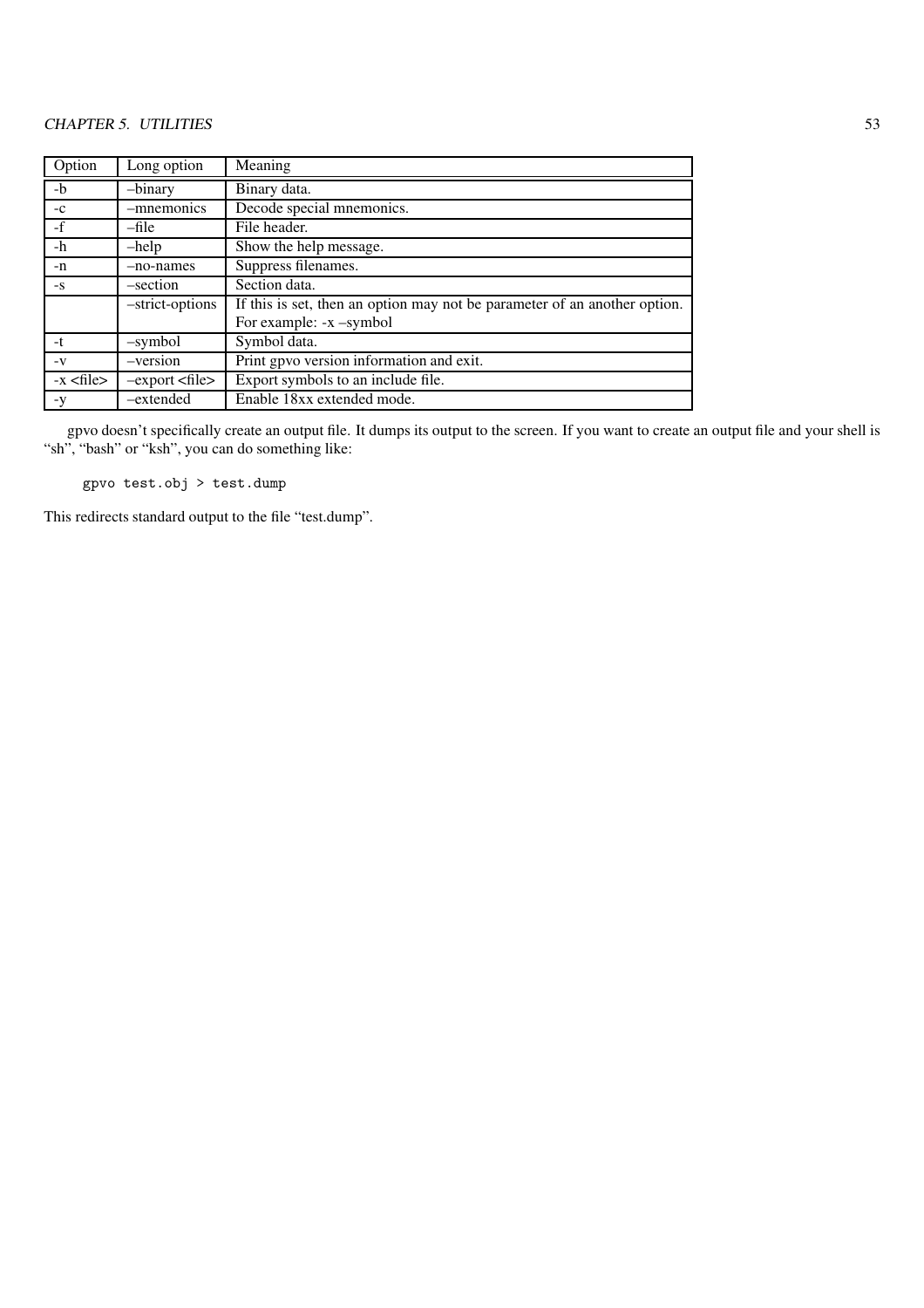# Index

.DEF, 30 .DIM, 31 .DIRECT, 31 .EOF, 32 .FILE, 32 .IDENT, 32 .LINE, 32 .TYPE, 33 Archive format, 49 ASCII, 13 ASSUME, 21 \_\_BADRAM, 19 BADROM, 20 BANKISEL, 21 BANKSEL, 21 bash, 11, 51–53 case, 9 CBLOCK, 21 character, 13 CODE, 22 CODE\_PACK, 22 comments, 11 CONFIG, 21 \_\_CONFIG, 20 CONSTANT, 22 Creating an archive, 48 DA, 22 DATA, 22 DB, 22 DE, 22 DT, 23 DW, 23 ELIF, 23

ELIFDEF, 23 ELIFNDEF, 23 ELSE, 23

END, 23 ENDC, 24 ENDIF, 24 ENDM, 24 ENDW, 24 EQU, 24 ERROR, 24 error file, 11 ERRORLEVEL, 24 EXITM, 25 EXTERN, 25 FILL, 25 \_\_FUSES, 20 GLOBAL, 25 GNU, 3 gpasm options, 8 gpdasm, 50 gpvc, 52 gpvo, 51, 52 hex file, 9 IDATA, 26 IDLOCS, 26 \_\_IDLOCS, 20 IF, 26 IFDEF, 26 IFNDEF, 26 include, 13 ksh, 11, 51–53 labels, 11 License, 3 LIST, 26 LOCAL, 27 MACRO, 27 make, 10 \_\_MAXRAM, 20